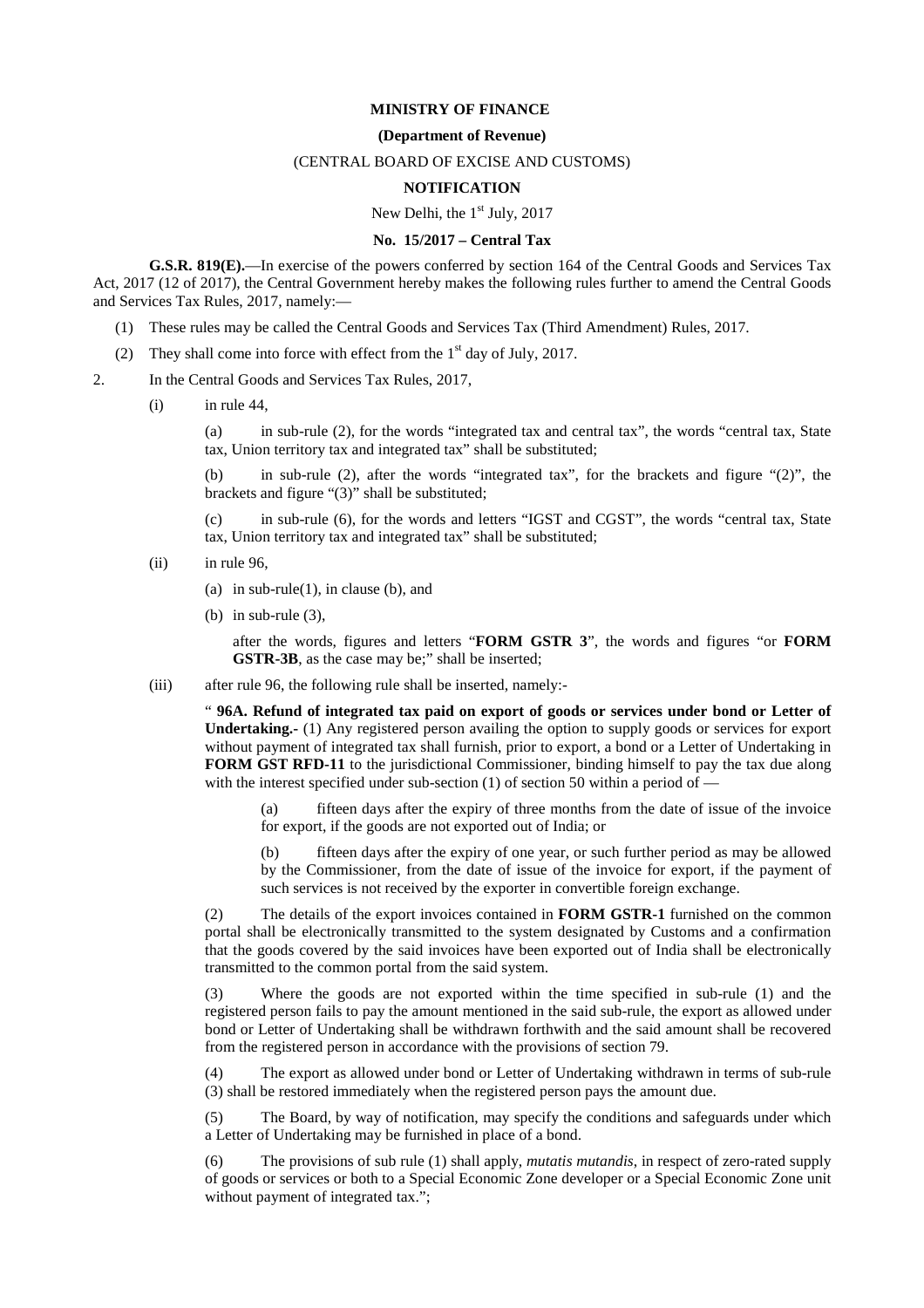(iv) in rule 117, in sub-rule (1), after the words "the amount of input tax credit", the words "of eligible duties and taxes, as defined in Explanation 2 to section 140," shall be inserted;

- (v) in rule 119, in the heading, for the word "agent", the word "job-worker" shall be substituted;
- (vi) after rule 138, the following shall be inserted, namely:-

#### "Chapter – XVII

#### Inspection, Search and Seizure

**139. Inspection, search and seizure.-** (1) Where the proper officer not below the rank of a Joint Commissioner has reasons to believe that a place of business or any other place is to be visited for the purposes of inspection or search or, as the case may be, seizure in accordance with the provisions of section 67, he shall issue an authorisation in **FORM GST INS-01** authorising any other officer subordinate to him to conduct the inspection or search or, as the case may be, seizure of goods, documents, books or things liable to confiscation.

(2) Where any goods, documents, books or things are liable for seizure under sub-section (2) of section 67, the proper officer or an authorised officer shall make an order of seizure in **FORM GST INS-02**.

(3) The proper officer or an authorised officer may entrust upon the the owner or the custodian of goods, from whose custody such goods or things are seized, the custody of such goods or things for safe upkeep and the said person shall not remove, part with, or otherwise deal with the goods or things except with the previous permission of such officer.

(4) Where it is not practicable to seize any such goods, the proper officer or the authorised officer may serve on the owner or the custodian of the goods, an order of prohibition in **FORM GST INS-03** that he shall not remove, part with, or otherwise deal with the goods except with the previous permission of such officer.

(5) The officer seizing the goods, documents, books or things shall prepare an inventory of such goods or documents or books or things containing, *inter alia*, description, quantity or unit, make, mark or model, where applicable, and get it signed by the person from whom such goods or documents or books or things are seized.

**140.** Bond and security for release of seized goods.- (1) The seized goods may be released on a provisional basis upon execution of a bond for the value of the goods in **FORM GST INS-04** and furnishing of a security in the form of a bank guarantee equivalent to the amount of applicable tax, interest and penalty payable.

*Explanation*.- For the purposes of the rules under the provisions of this Chapter, the "applicable tax" shall include central tax and State tax or central tax and the Union territory tax, as the case may be and the cess, if any, payable under the Goods and Services Tax (Compensation to States) Act, 2017 (15 of 2017).

(2) In case the person to whom the goods were released provisionally fails to produce the goods at the appointed date and place indicated by the proper officer, the security shall be encashed and adjusted against the tax, interest and penalty and fine, if any, payable in respect of such goods.

**141.** Procedure in respect of seized goods.- (1) Where the goods or things seized are of perishable or hazardous nature, and if the taxable person pays an amount equivalent to the market price of such goods or things or the amount of tax, interest and penalty that is or may become payable by the taxable person, whichever is lower, such goods or, as the case may be, things shall be released forthwith, by an order in **FORM GST INS-05**, on proof of payment.

(2) Where the taxable person fails to pay the amount referred to in sub-rule (1) in respect of the said goods or things, the Commissioner may dispose of such goods or things and the amount realized thereby shall be adjusted against the tax, interest, penalty, or any other amount payable in respect of such goods or things.

# CHAPTER - XVIII

## DEMANDS AND RECOVERY

**142.** Notice and order for demand of amounts payable under the Act.- (1) The proper officer shall serve, along with the

(a) notice under sub-section (1) of section 73 or sub-section (1) of section 74 or sub-section (2) of section 76, a summary thereof electronically in **FORM GST DRC-01**,

(b) statement under sub-section (3) of section 73 or sub-section (3) of section 74, a summary thereof electronically in **FORM GST DRC-02**,

specifying therein the details of the amount payable.

(2) Where, before the service of notice or statement, the person chargeable with tax makes payment of the tax and interest in accordance with the provisions of sub-section (5) of section 73 or, as the case may be, tax, interest and penalty in accordance with the provisions of sub-section (5) of section 74, he shall inform the proper officer of such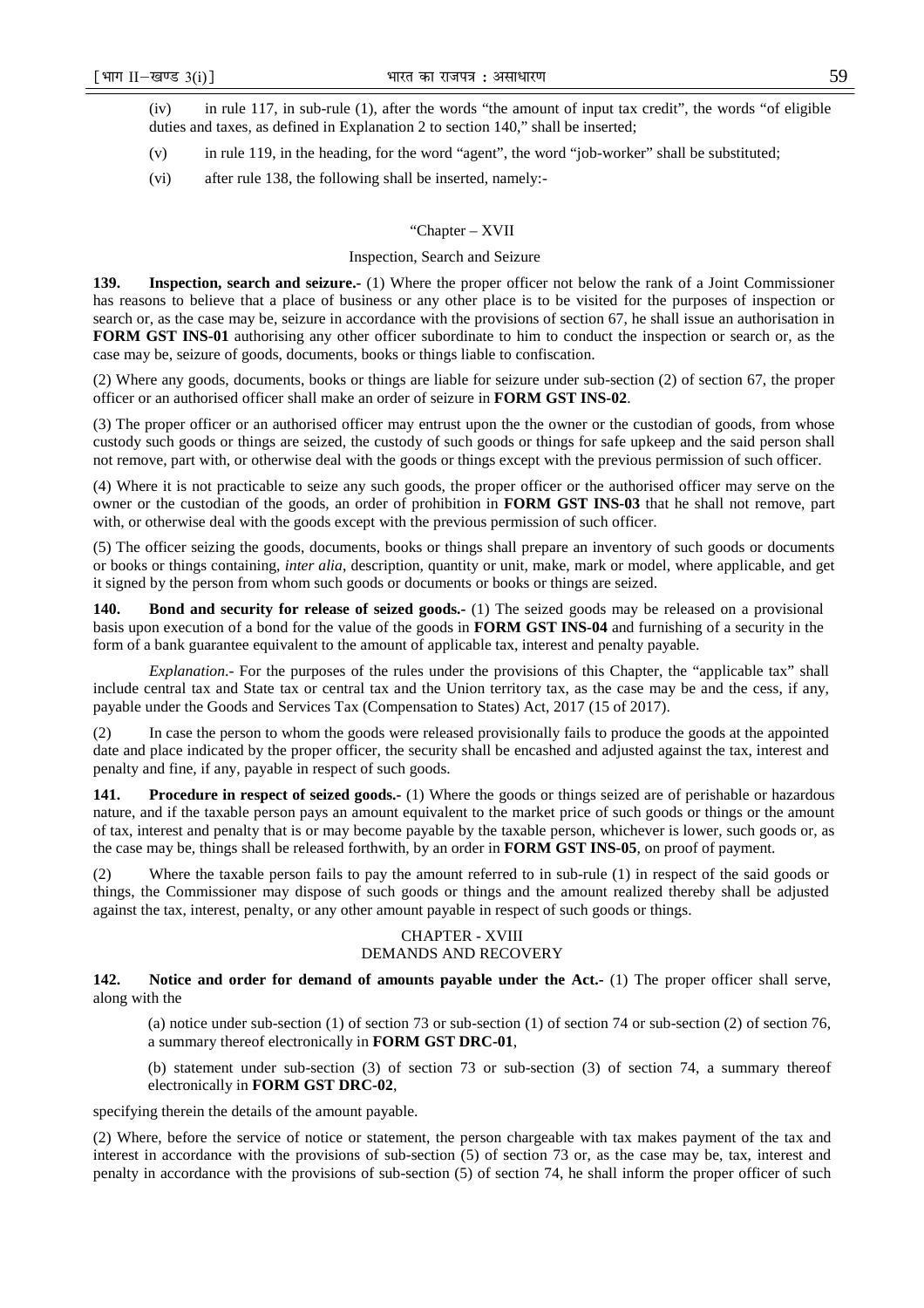payment in **FORM GST DRC-03** and the proper officer shall issue an acknowledgement, accepting the payment made by the said person in **FORM GST DRC–04**.

(3) Where the person chargeable with tax makes payment of tax and interest under sub-section (8) of section 73 or, as the case may be, tax, interest and penalty under sub-section (8) of section 74 within thirty days of the service of a notice under sub-rule (1), he shall intimate the proper officer of such payment in **FORM GST DRC-03** and the proper officer shall issue an order in **FORM GST DRC-05** concluding the proceedings in respect of the said notice.

(4) The representation referred to in sub-section (9) of section 73 or sub-section (9) of section 74 or sub-section (3) of section 76 shall be in **FORM GST DRC-06***.*

(5) A summary of the order issued under sub-section (9) of section 73 or sub-section (9) of section 74 or sub-section (3) of section 76 shall be uploaded electronically in **FORM GST DRC-07**, specifying therein the amount of tax, interest and penalty payable by the person chargeable with tax.

(6) The order referred to in sub-rule (5) shall be treated as the notice for recovery.

(7) Any rectification of the order, in accordance with the provisions of section 161, shall be made by the proper officer in **FORM GST DRC-08.**

**143.** Recovery by deduction from any money owed.- Where any amount payable by a person (hereafter referred to in this rule as "the defaulter") to the Government under any of the provisions of the Act or the rules made thereunder is not paid, the proper officer may require, in **FORM GST DRC-09**, a specified officer to deduct the amount from any money owing to such defaulter in accordance with the provisions of clause (a) of sub-section (1) of section 79.

*Explanation.-* For the purposes of this rule, "specified officer" shall mean any officer of the Central Government or a State Government or the Government of a Union territory or a local authority, or of a Board or Corporation or a company owned or controlled, wholly or partly, by the Central Government or a State Government or the Government of a Union territory or a local authority.

**144.** Recovery by sale of goods under the control of proper officer.- (1) Where any amount due from a defaulter is to be recovered by selling goods belonging to such person in accordance with the provisions of clause (b) of sub-section (1) of section 79, the proper officer shall prepare an inventory and estimate the market value of such goods and proceed to sell only so much of the goods as may be required for recovering the amount payable along with the administrative expenditure incurred on the recovery process.

(2) The said goods shall be sold through a process of auction, including e-auction, for which a notice shall be issued in **FORM GST DRC-10** clearly indicating the goods to be sold and the purpose of sale.

(3) The last day for submission of bid or the date of auction shall not be earlier than fifteen days from the date of issue of the notice referred to in sub-rule (2):

 Provided that where the goods are of perishable or hazardous nature or where the expenses of keeping them in custody are likely to exceed their value, the proper officer may sell them forthwith.

(4) The proper officer may specify the amount of pre-bid deposit to be furnished in the manner specified by such officer, to make the bidders eligible to participate in the auction, which may be returned to the unsuccessful bidders, forfeited in case the successful bidder fails to make the payment of the full amount, as the case may be.

(5) The proper officer shall issue a notice to the successful bidder in **FORM GST DRC-11** requiring him to make the payment within a period of fifteen days from the date of auction. On payment of the full bid amount, the proper officer shall transfer the possession of the said goods to the successful bidder and issue a certificate in **FORM GST DRC-12.**

(6) Where the defaulter pays the amount under recovery, including any expenses incurred on the process of recovery, before the issue of the notice under sub-rule (2), the proper officer shall cancel the process of auction and release the goods.

(7) The proper officer shall cancel the process and proceed for re-auction where no bid is received or the auction is considered to be non-competitive due to lack of adequate participation or due to low bids.

**145. Recovery from a third person.-** (1) The proper officer may serve upon a person referred to in clause (c) of sub-section (1) of section 79 (hereafter referred to in this rule as "the third person"), a notice in **FORM GST DRC-13** directing him to deposit the amount specified in the notice.

(2) Where the third person makes the payment of the amount specified in the notice issued under sub-rule (1), the proper officer shall issue a certificate in **FORM GST DRC-14** to the third person clearly indicating the details of the liability so discharged.

**146. Recovery through execution of a decree, etc.-** Where any amount is payable to the defaulter in the execution of a decree of a civil court for the payment of money or for sale in the enforcement of a mortgage or charge, the proper officer shall send a request in **FORM GST DRC- 15** to the said court and the court shall, subject to the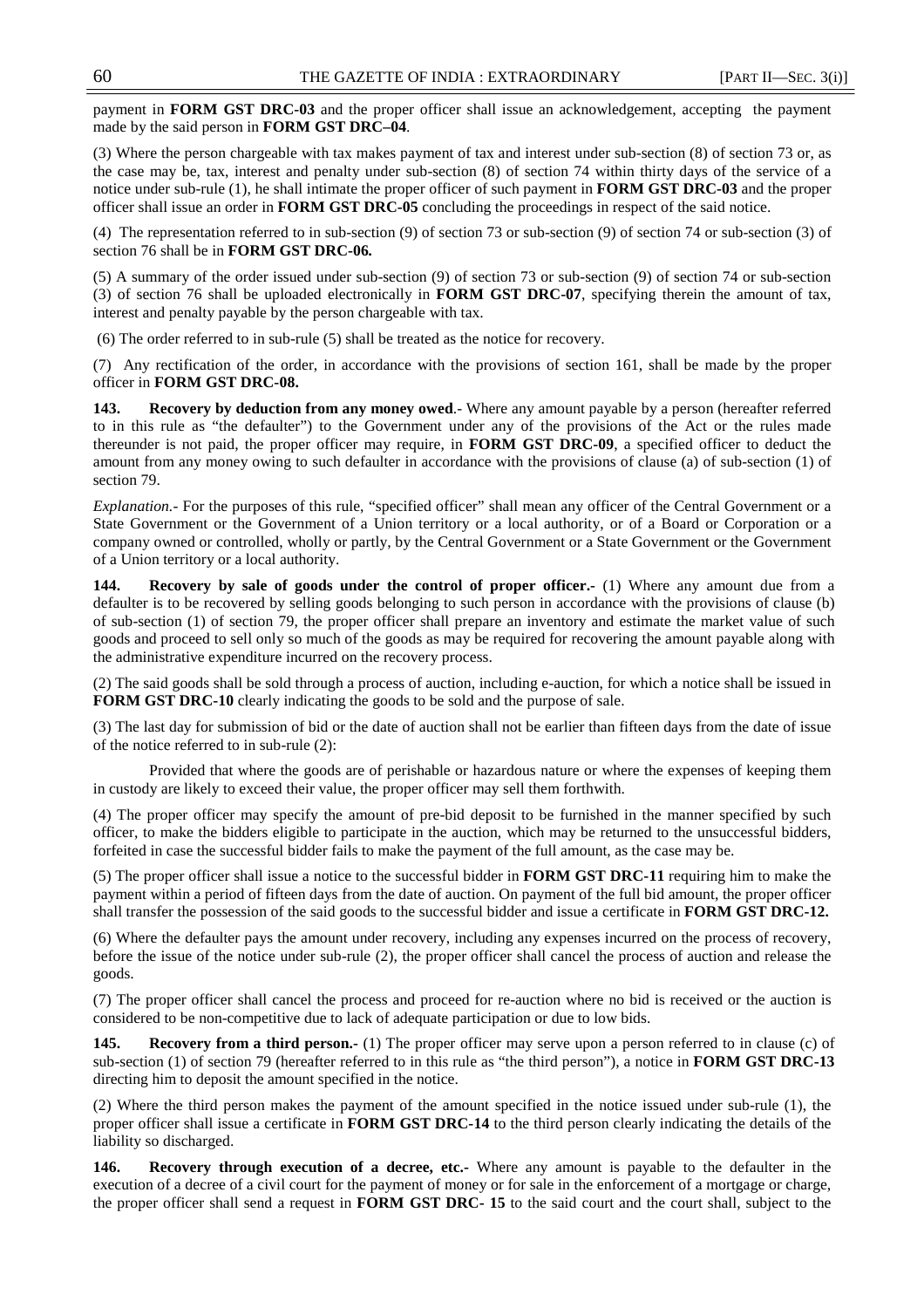provisions of the Code of Civil Procedure, 1908 (5 of 1908), execute the attached decree, and credit the net proceeds for settlement of the amount recoverable.

**147.** Recovery by sale of movable or immovable property. (1) The proper officer shall prepare a list of movable and immovable property belonging to the defaulter, estimate their value as per the prevalent market price and issue an order of attachment or distraint and a notice for sale in **FORM GST DRC- 16** prohibiting any transaction with regard to such movable and immovable property as may be required for the recovery of the amount due:

Provided that the attachment of any property in a debt not secured by a negotiable instrument, a share in a corporation, or other movable property not in the possession of the defaulter except for property deposited in, or in the custody of any Court, shall be attached in the manner provided in rule 151.

(2) The proper officer shall send a copy of the order of attachment or distraint to the concerned Revenue Authority or Transport Authority or any such Authority to place encumbrance on the said movable or immovable property, which shall be removed only on the written instructions from the proper officer to that effect.

(3) Where the property subject to the attachment or distraint under sub-rule (1) is-

(a) an immovable property, the order of attachment or distraint shall be affixed on the said property and shall remain affixed till the confirmation of sale;

(b) a movable property, the proper officer shall seize the said property in accordance with the provisions of chapter XIV of the Act and the custody of the said property shall either be taken by the proper officer himself or an officer authorised by him.

(4) The property attached or distrained shall be sold through auction, including e-auction, for which a notice shall be issued in **FORM GST DRC- 17** clearly indicating the property to be sold and the purpose of sale.

(5) Notwithstanding anything contained in the provision of this Chapter, where the property to be sold is a negotiable instrument or a share in a corporation, the proper officer may, instead of selling it by public auction, sell such instrument or a share through a broker and the said broker shall deposit to the Government so much of the proceeds of such sale, reduced by his commission, as may be required for the discharge of the amount under recovery and pay the amount remaining, if any, to the owner of such instrument or a share.

(6) The proper officer may specify the amount of pre-bid deposit to be furnished in the manner specified by such officer, to make the bidders eligible to participate in the auction, which may be returned to the unsuccessful bidders or, forfeited in case the successful bidder fails to make the payment of the full amount, as the case may be.

(7) The last day for the submission of the bid or the date of the auction shall not be earlier than fifteen days from the date of issue of the notice referred to in sub-rule (4):

Provided that where the goods are of perishable or hazardous nature or where the expenses of keeping them in custody are likely to exceed their value, the proper officer may sell them forthwith.

(8) Where any claim is preferred or any objection is raised with regard to the attachment or distraint of any property on the ground that such property is not liable to such attachment or distraint, the proper officer shall investigate the claim or objection and may postpone the sale for such time as he may deem fit.

(9) The person making the claim or objection must adduce evidence to show that on the date of the order issued under sub-rule (1) he had some interest in, or was in possession of, the property in question under attachment or distraint.

(10) Where, upon investigation, the proper officer is satisfied that, for the reason stated in the claim or objection, such property was not, on the said date, in the possession of the defaulter or of any other person on his behalf or that, being in the possession of the defaulter on the said date, it was in his possession, not on his own account or as his own property, but on account of or in trust for any other person, or partly on his own account and partly on account of some other person, the proper officer shall make an order releasing the property, wholly or to such extent as he thinks fit, from attachment or distraint.

(11) Where the proper officer is satisfied that the property was, on the said date, in the possession of the defaulter as his own property and not on account of any other person, or was in the possession of some other person in trust for him, or in the occupancy of a tenant or other person paying rent to him, the proper officer shall reject the claim and proceed with the process of sale through auction.

(12) The proper officer shall issue a notice to the successful bidder in **FORM GST DRC-11** requiring him to make the payment within a period of fifteen days from the date of such notice and after the said payment is made, he shall issue a certificate in **FORM GST DRC-12** specifying the details of the property, date of transfer, the details of the bidder and the amount paid and upon issuance of such certificate, the rights, title and interest in the property shall be deemed to be transferred to such bidder:

Provided that where the highest bid is made by more than one person and one of them is a co-owner of the property, he shall be deemed to be the successful bidder.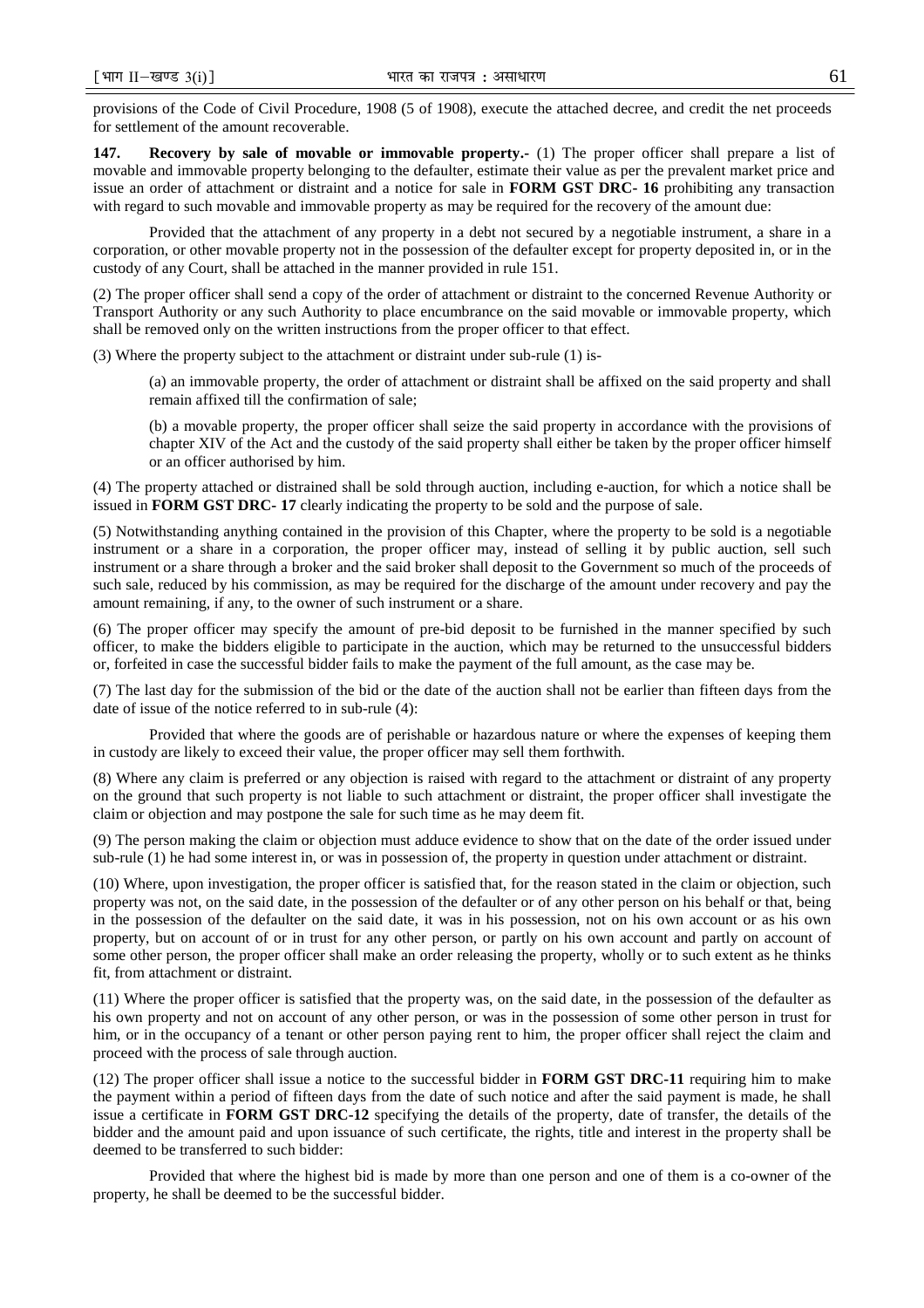(13) Any amount, including stamp duty, tax or fee payable in respect of the transfer of the property specified in subrule (12), shall be paid to the Government by the person to whom the title in such property is transferred.

(14) Where the defaulter pays the amount under recovery, including any expenses incurred on the process of recovery, before the issue of the notice under sub-rule (4), the proper officer shall cancel the process of auction and release the goods.

(15) The proper officer shall cancel the process and proceed for re-auction where no bid is received or the auction is considered to be non-competitive due to lack of adequate participation or due to low bids.

**148. Prohibition against bidding or purchase by officer.-** No officer or other person having any duty to perform in connection with any sale under the provisions of this Chapter shall, either directly or indirectly, bid for, acquire or attempt to acquire any interest in the property sold.

**149. Prohibition against sale on holidays.-** No sale under the rules under the provision of this chapter shall take place on a Sunday or other general holidays recognized by the Government or on any day which has been notified by the Government to be a holiday for the area in which the sale is to take place.

**150. Assistance by police.-** The proper officer may seek such assistance from the officer-in-charge of the jurisdictional police station as may be necessary in the discharge of his duties and the said officer-in-charge shall depute sufficient number of police officers for providing such assistance.

**Attachment of debts and shares, etc.-** (1) A debt not secured by a negotiable instrument, a share in a corporation, or other movable property not in the possession of the defaulter except for property deposited in, or in the custody of any court shall be attached by a written order in **FORM GST DRC-16** prohibiting.-

(a) in the case of a debt, the creditor from recovering the debt and the debtor from making payment thereof until the receipt of a further order from the proper officer;

(b) in the case of a share, the person in whose name the share may be standing from transferring the same or receiving any dividend thereon;

(c) in the case of any other movable property, the person in possession of the same from giving it to the defaulter.

(2) A copy of such order shall be affixed on some conspicuous part of the office of the proper officer, and another copy shall be sent, in the case of debt, to the debtor, and in the case of shares, to the registered address of the corporation and in the case of other movable property, to the person in possession of the same.

(3) A debtor, prohibited under clause (a) of sub-rule (1), may pay the amount of his debt to the proper officer, and such payment shall be deemed as paid to the defaulter.

**152.** Attachment of property in custody of courts or Public Officer.- Where the property to be attached is in the custody of any court or Public Officer, the proper officer shall send the order of attachment to such court or officer, requesting that such property, and any interest or dividend becoming payable thereon, may be held till the recovery of the amount payable.

**153. Attachment of interest in partnership.-** (1) Where the property to be attached consists of an interest of the defaulter, being a partner, in the partnership property, the proper officer may make an order charging the share of such partner in the partnership property and profits with payment of the amount due under the certificate, and may, by the same or subsequent order, appoint a receiver of the share of such partner in the profits, whether already declared or accruing, and of any other money which may become due to him in respect of the partnership, and direct accounts and enquiries and make an order for the sale of such interest or such other order as the circumstances of the case may require.

(2) The other partners shall be at liberty at any time to redeem the interest charged or, in the case of a sale being directed, to purchase the same.

**154. Disposal of proceeds of sale of goods and movable or immovable property.-** The amounts so realised from the sale of goods, movable or immovable property, for the recovery of dues from a defaulter shall,-

- (a) first, be appropriated against the administrative cost of the recovery process;
- (b) next, be appropriated against the amount to be recovered;

(c) next, be appropriated against any other amount due from the defaulter under the Act or the Integrated Goods and Services Tax Act, 2017 or the Union Territory Goods and Services Tax Act, 2017 or any of the State Goods and Services Tax Act, 2017 and the rules made thereunder; and

(d) any balance, be paid to the defaulter.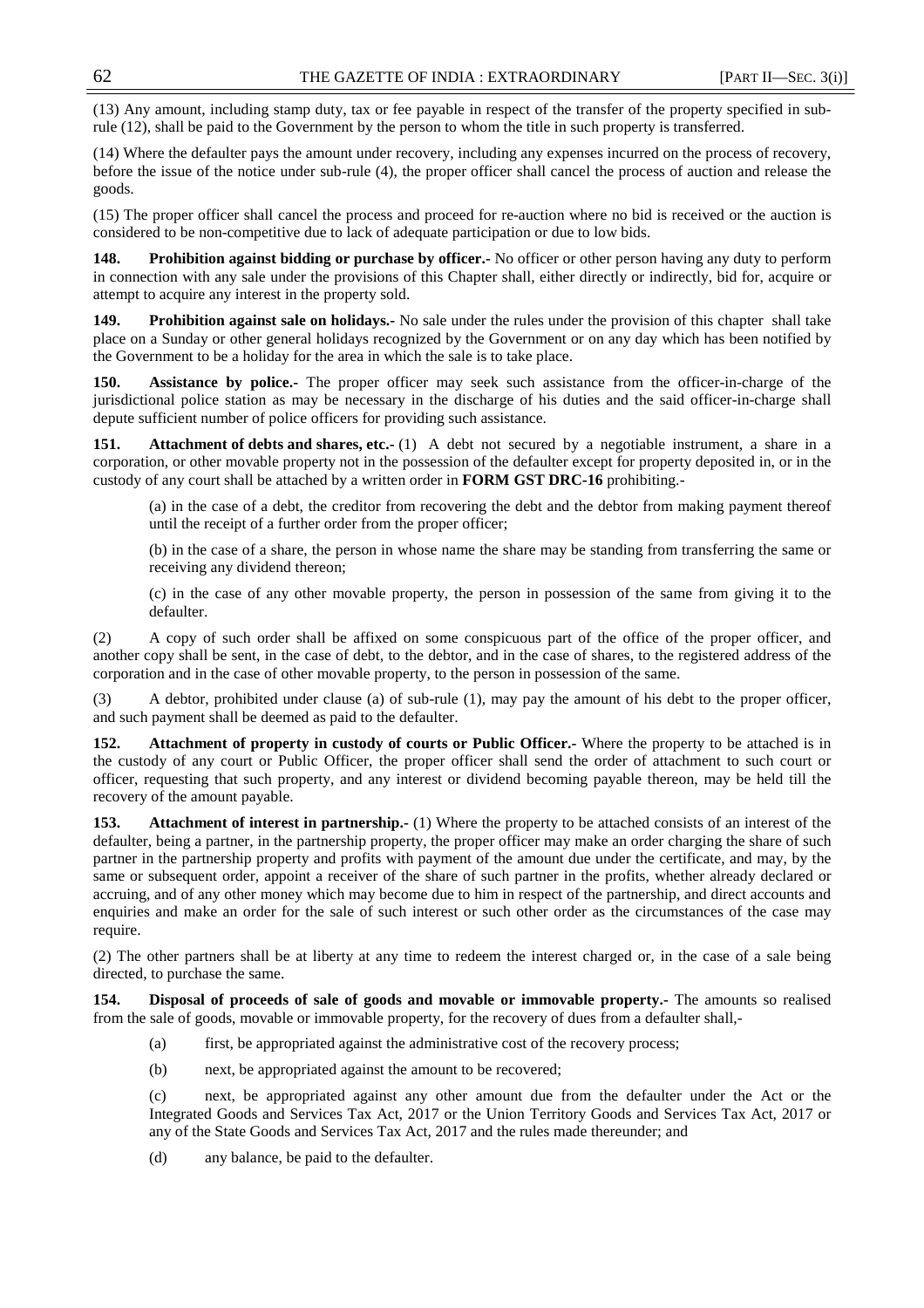**155. Recovery through land revenue authority.-** Where an amount is to be recovered in accordance with the provisions of clause (e) of sub-section (1) of section 79, the proper officer shall send a certificate to the Collector or Deputy Commissioner of the district or any other officer authorised in this behalf in **FORM GST DRC- 18** to recover from the person concerned, the amount specified in the certificate as if it were an arrear of land revenue.

**156. Recovery through court.-** Where an amount is to be recovered as if it were a fine imposed under the Code of Criminal Procedure, 1973, the proper officer shall make an application before the appropriate Magistrate in accordance with the provisions of clause (f) of sub-section (1) of section 79 in **FORM GST DRC- 19** to recover from the person concerned, the amount specified thereunder as if it were a fine imposed by him.

**157. Recovery from surety.-** Where any person has become surety for the amount due by the defaulter, he may be proceeded against under this Chapter as if he were the defaulter.

**158.** Payment of tax and other amounts in instalments.- (1) On an application filed electronically by a taxable person, in **FORM GST DRC- 20**, seeking extension of time for the payment of taxes or any amount due under the Act or for allowing payment of such taxes or amount in instalments in accordance with the provisions of section 80, the Commissioner shall call for a report from the jurisdictional officer about the financial ability of the taxable person to pay the said amount.

(2) Upon consideration of the request of the taxable person and the report of the jurisdictional officer, the Commissioner may issue an order in **FORM GST DRC- 21** allowing the taxable person further time to make payment and/or to pay the amount in such monthly instalments, not exceeding twenty-four, as he may deem fit.

(3) The facility referred to in sub-rule (2) shall not be allowed where-

- (a) the taxable person has already defaulted on the payment of any amount under the Act or the Integrated Goods and Services Tax Act, 2017 or the Union Territory Goods and Services Tax Act, 2017 or any of the State Goods and Services Tax Act, 2017, for which the recovery process is on;
- (b) the taxable person has not been allowed to make payment in instalments in the preceding financial year under the Act or the Integrated Goods and Services Tax Act, 2017 or the Union Territory Goods and Services Tax Act, 2017 or any of the State Goods and Services Tax Act, 2017;
- (c) the amount for which instalment facility is sought is less than twenty–five thousand rupees.

**159. Provisional attachment of property.-** (1) Where the Commissioner decides to attach any property, including bank account in accordance with the provisions of section 83, he shall pass an order in **FORM GST DRC-22** to that effect mentioning therein, the details of property which is attached.

(2) The Commissioner shall send a copy of the order of attachment to the concerned Revenue Authority or Transport Authority or any such Authority to place encumbrance on the said movable or immovable property, which shall be removed only on the written instructions from the Commissioner to that effect.

(3) Where the property attached is of perishable or hazardous nature, and if the taxable person pays an amount equivalent to the market price of such property or the amount that is or may become payable by the taxable person, whichever is lower, then such property shall be released forthwith, by an order in **FORM GST DRC-23**, on proof of payment.

(4) Where the taxable person fails to pay the amount referred to in sub-rule (3) in respect of the said property of perishable or hazardous nature, the Commissioner may dispose of such property and the amount realized thereby shall be adjusted against the tax, interest, penalty, fee or any other amount payable by the taxable person.

(5) Any person whose property is attached may, within seven days of the attachment under sub-rule (1), file an objection to the effect that the property attached was or is not liable to attachment, and the Commissioner may, after affording an opportunity of being heard to the person filing the objection, release the said property by an order in **FORM GST DRC- 23**.

(6) The Commissioner may, upon being satisfied that the property was, or is no longer liable for attachment, release such property by issuing an order in **FORM GST DRC- 23**.

**160. Recovery from company in liquidation**.- Where the company is under liquidation as specified in section 88, the Commissioner shall notify the liquidator for the recovery of any amount representing tax, interest, penalty or any other amount due under the Act in **FORM GST DRC -24**.

**161. Continuation of certain recovery proceedings.-** The order for the reduction or enhancement of any demand under section 84 shall be issued in **FORM GST DRC- 25**.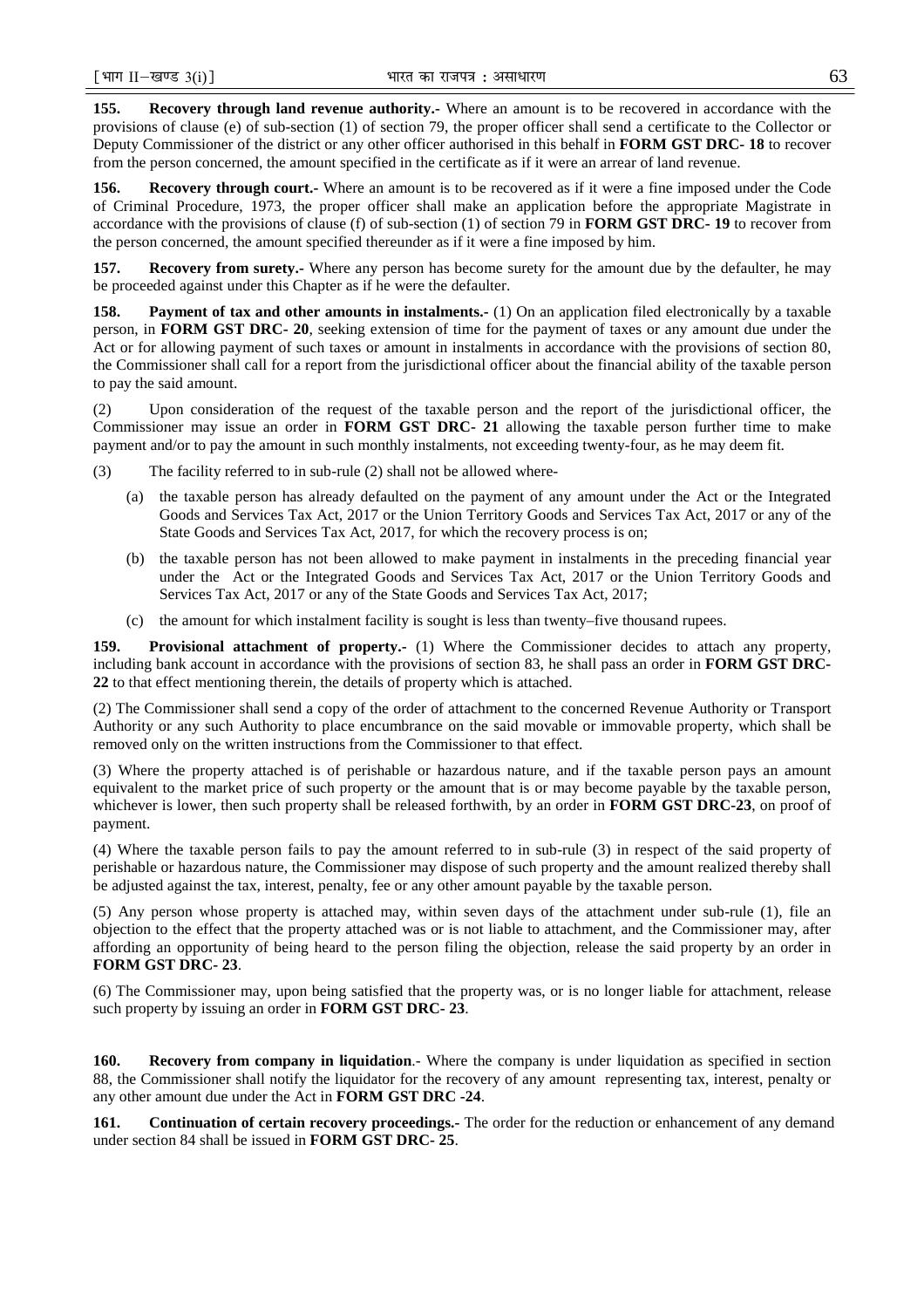#### Chapter - XIX

#### Offences and Penalties

**162. Procedure for compounding of offences.-** (1) An applicant may, either before or after the institution of prosecution, make an application under sub-section (1) of section 138 in **FORM GST CPD-01** to the Commissioner for compounding of an offence.

(2) On receipt of the application, the Commissioner shall call for a report from the concerned officer with reference to the particulars furnished in the application, or any other information, which may be considered relevant for the examination of such application.

(3) The Commissioner, after taking into account the contents of the said application, may, by order in **FORM GST CPD-02**, on being satisfied that the applicant has co-operated in the proceedings before him and has made full and true disclosure of facts relating to the case, allow the application indicating the compounding amount and grant him immunity from prosecution or reject such application within ninety days of the receipt of the application.

(4) The application shall not be decided under sub-rule (3) without affording an opportunity of being heard to the applicant and recording the grounds of such rejection.

(5) The application shall not be allowed unless the tax, interest and penalty liable to be paid have been paid in the case for which the application has been made.

(6) The applicant shall, within a period of thirty days from the date of the receipt of the order under sub-rule (3), pay the compounding amount as ordered by the Commissioner and shall furnish the proof of such payment to him.

(7) In case the applicant fails to pay the compounding amount within the time specified in sub-rule (6), the order made under sub-rule (3) shall be vitiated and be void.

(8) Immunity granted to a person under sub-rule (3) may, at any time, be withdrawn by the Commissioner, if he is satisfied that such person had, in the course of the compounding proceedings, concealed any material particulars or had given false evidence. Thereupon such person may be tried for the offence with respect to which immunity was granted or for any other offence that appears to have been committed by him in connection with the compounding proceedings and the provisions the Act shall apply as if no such immunity had been granted.";

(vii) for "**FORM GST-RFD-01, FORM GST-RFD-02, FORM GST-RFD-04, FORM GST-RFD-05, FORM GST-RFD-06, FORM GST-RFD-07** and **FORM GST-RFD-10**", the following FORMS shall respectively be substituted, namely:-

## "**FORM GST-RFD-01, FORM GST-RFD-02, FORM GST-RFD-04, FORM GST-RFD-05, FORM GST-RFD-06, FORM GST-RFD-07, FORM GST-RFD-10** and **FORM GST-RFD-11**".

#### **FORM-GST-RFD-01**

*[See rule 89(1)]*

#### **Application for Refund**

Select: Registered / Casual/ Unregistered/Non-resident taxable person

- 1. GSTIN/Temporary ID:
- 2. Legal Name:
- 3. Trade Name, if any:
- 4. Address:
- 5. Tax Period: From <DD/MM/YY> To <DD/MM/YY>

6. Amount of Refund Claimed:

| Act                | Tax | Interest | Penalty | Fees   Others | Total |
|--------------------|-----|----------|---------|---------------|-------|
| <b>Central Tax</b> |     |          |         |               |       |
| State /UT Tax      |     |          |         |               |       |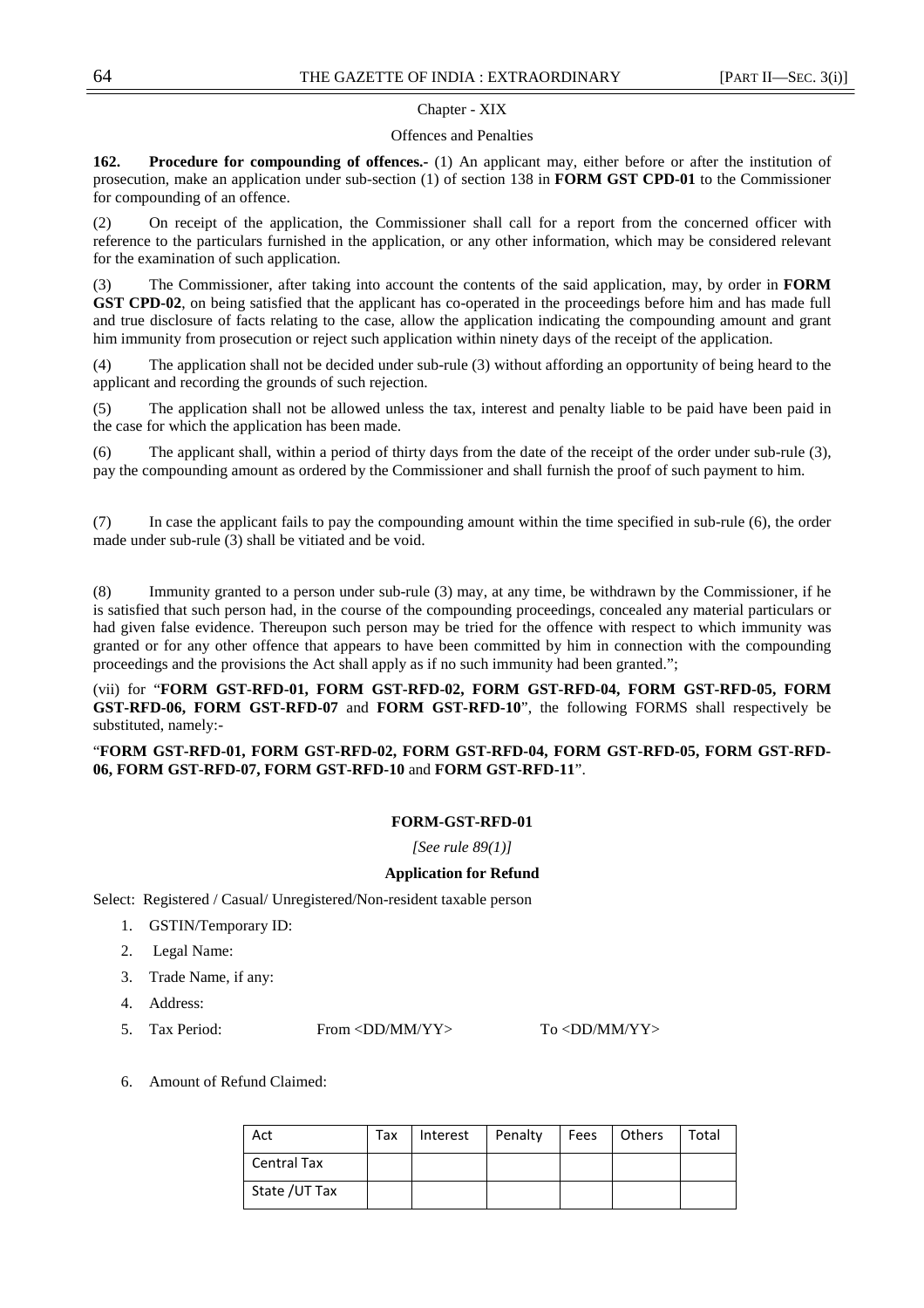| Integrated Tax |  |  |  |
|----------------|--|--|--|
| Cess           |  |  |  |
| Total          |  |  |  |

7. Grounds of Refund Claim: (select from the drop down):

- a. Excess balance in Electronic Cash ledger
- b. Exports of services- With payment of Tax
- c. Exports of goods / services- Without payment of Tax, i.e., ITC accumulated
- d. On account of assessment/provisional assessment/ appeal/ any other order
	- i. Select the type of Order:
		- Assessment/ Provisional Assessment/ Appeal/ Others
	- ii. Mention the following details:
		- 1. Order No.
		- 2. Order Date <calendar>
		- 3. Order Issuing Authority
		- 4. Payment Reference No. (of the amount to be claimed as refund)

*(If Order is issued within the system, then 2, 3, 4 will be auto populated)* 

- e. ITC accumulated due to inverted tax structure (clause (ii) of proviso to section 54(3)
- f. On account of supplies made to SEZ unit/ SEZ Developer or Recipient of Deemed Exports

(Select the type of supplier/ recipient)

- 1. Supplies to SEZ Unit
- 2. Supplies to SEZ Developer
- 3. Recipient of Deemed Exports
- g. Refund of accumulated ITC on account of supplies made to SEZ unit/ SEZ Developer
- h. Tax paid on a supply which is not provided, either wholly or partially, and for which invoice has not been issued
- i. Tax paid on an intra-State supply which is subsequently held to be inter-State supply and vice versa
- j. Excess payment of tax, if any
- k. Any other (*specify*)
- 8. Details of Bank Account (*to be auto populated from RC in case of registered taxpayer*)
	- a. Bank Account Number
	- b. Name of the Bank
	- c. Bank Account Type
	- d. Name of account holder
	- e. Address of Bank Branch :
	- f. IFSC :
	- g. MICR :
- П **9.** Whether Self-Declaration filed by Applicant u/s  $54(4)$ , if applicable Yes  $\Box$  No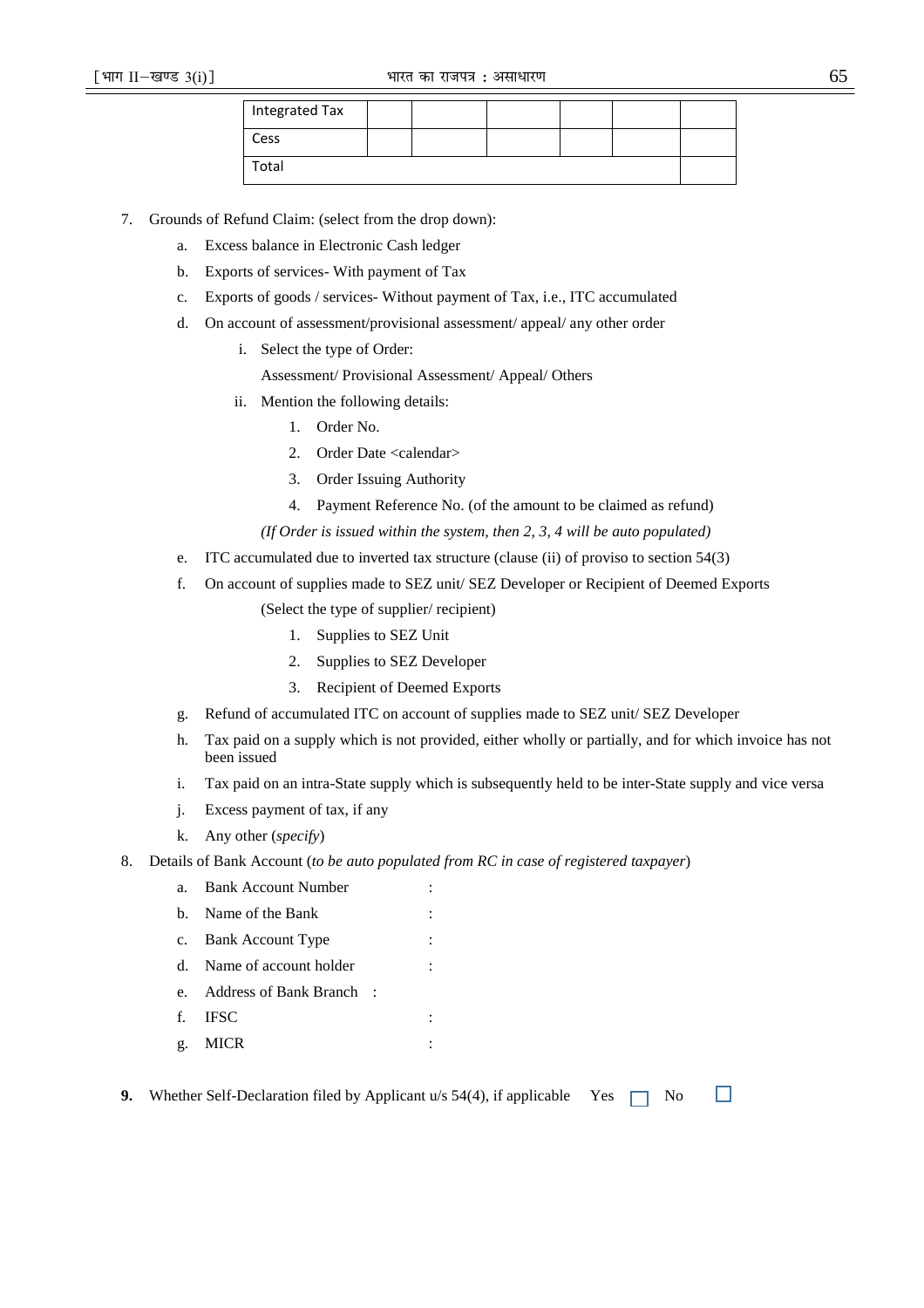#### **DECLARATION**

 I hereby declare that the goods exported are not subject to any export duty. I also declare that I have not availed any drawback on goods or services or both and that I have not claimed refund of the integrated tax paid on supplies in respect of which refund is claimed.

Signature

Name –

Designation / Status

#### **DECLARATION**

 I hereby declare that the refund of ITC claimed in the application does not include ITC availed on goods or services used for making nil rated or fully exempt supplies.

Signature

Name –

Designation / Status

#### **DECLARATION**

 I hereby declare that the Special Economic Zone unit /the Special Economic Zone developer has not availed of the input tax credit of the tax paid by the applicant, covered under this refund claim.

Signature

Name –

Designation / Status

#### **SELF- DECLARATION**

I/We \_\_\_\_\_\_\_\_\_\_\_\_\_\_\_\_\_\_\_\_ (Applicant) having GSTIN/ temporary Id -------, solemnly affirm and certify that in respect of the refund amounting to Rs. ---/ with respect to the tax, interest, or any other amount for the period from---to----, claimed in the refund application, the incidence of such tax and interest has not been passed on to any other person.

(This Declaration is not required to be furnished by applicants, who are claiming refund under clause (a) or clause (b) or clause (c) or clause (d) or clause (f) of sub-section (8) of section 54..)

#### 10. Verification

I/We <*Taxpayer Name*> hereby solemnly affirm and declare that the information given herein above is true and correct to the best of my/our knowledge and belief and nothing has been concealed therefrom.

We declare that no refund on this account has been received by us earlier.

| Place | Signature of Authorised Signatory |
|-------|-----------------------------------|
| Date  | (Name)                            |
|       | Designation/Status                |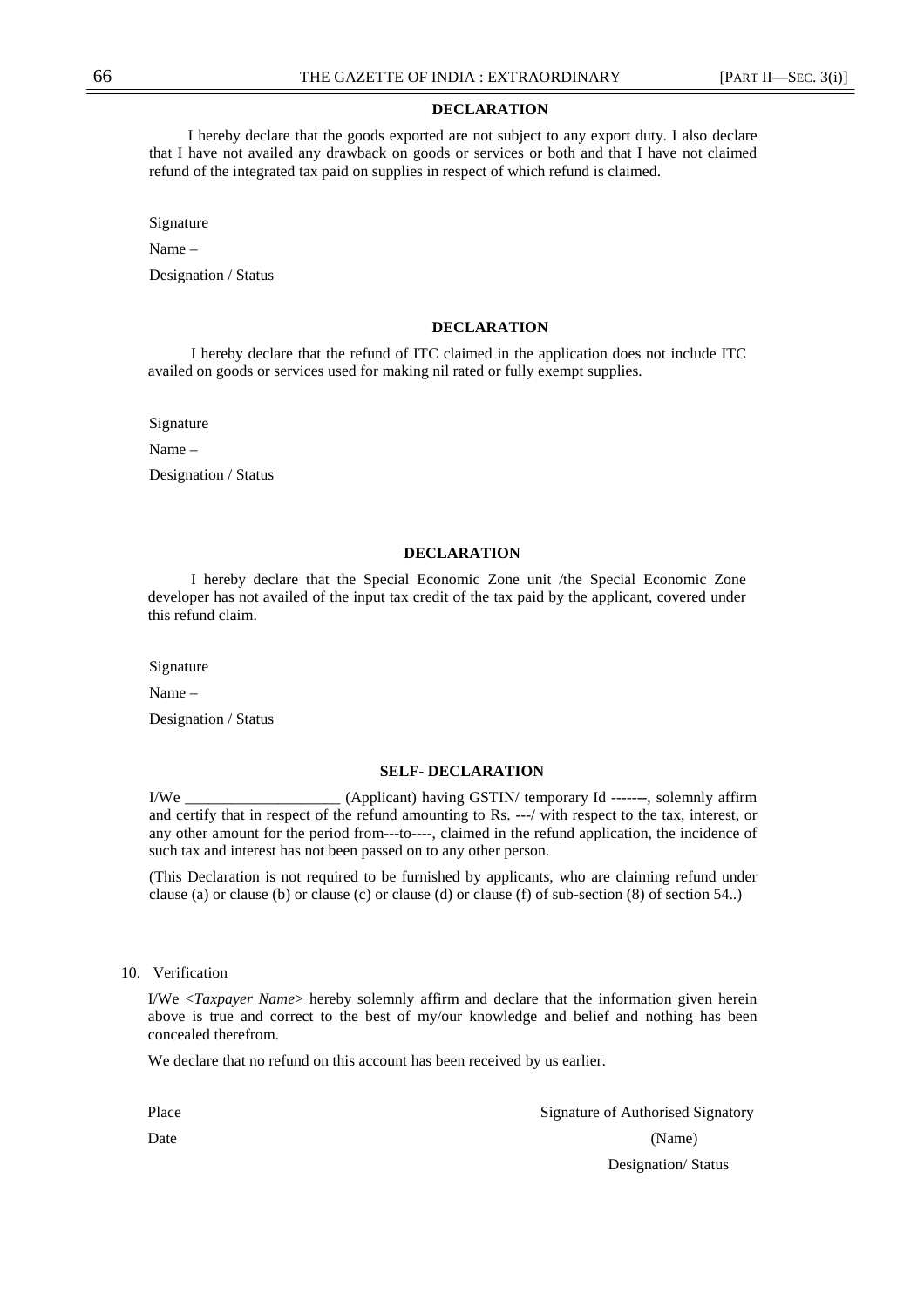# **STATEMENT -1**

#### **(Annexure 1)**

Refund Type: ITC accumulated due to inverted tax structure [clause (ii) of proviso to section 54(3)]

**Part A: Outward Supplies** 

**(GSTR- 1: Table 4 and 5)** 

| GSTIN/ UIN |     | Invoice details |       | Rate | Taxable. |                       | Place of Supply |                |      |                 |
|------------|-----|-----------------|-------|------|----------|-----------------------|-----------------|----------------|------|-----------------|
|            | No. | Date            | Value |      | value    | <b>Integrated Tax</b> | Central Tax     | State / UT Tax | Cess | (Name of State) |
|            | ∸   |                 |       |      |          |                       |                 |                | 10   |                 |
|            |     |                 |       |      |          |                       |                 |                |      |                 |

#### **Part B: Inward Supplies**

## **[GSTR 2: Table 3 (Matched Invoices)]**

| <b>GSTIN</b>   |                | Invoice details |       | Rate | Taxable |                   | Amount of Tax  |                     |      | Place                 | Whether input or                                     |                   | Amount of ITC available |         |      |
|----------------|----------------|-----------------|-------|------|---------|-------------------|----------------|---------------------|------|-----------------------|------------------------------------------------------|-------------------|-------------------------|---------|------|
| of<br>supplier |                |                 |       |      | value   |                   |                |                     |      | οf<br>supply          | input service/<br>Capital goods                      | Integrated<br>Tax | Central<br>Tax          | State/  | Cess |
|                | N <sub>o</sub> | Date            | Value |      |         | Integrated<br>tax | Central<br>Tax | State/<br>UT<br>Tax | CESS | (Name<br>οf<br>State) | (incl plant and<br>machinery)/<br>Ineligible for ITC |                   |                         | UT Tax  |      |
|                |                |                 |       |      |         |                   |                |                     | 10   |                       | 12                                                   |                   | 14                      | $\cdot$ |      |
|                |                |                 |       |      |         |                   |                |                     |      |                       |                                                      |                   |                         |         |      |

*Note -The data shall be auto- populated from GSTR-1 and GSTR-2*

#### **STATEMENT- 2**

Refund Type: Exports of services with payment of tax

## **(GSTR- 1: Table 6A and Table 9)**

| <b>GSTIN</b>      |     |      | Invoice details |            |      | <b>Integrated Tax</b> |      | <b>BRC/FIRC</b> |      | Amended                                   | Debit Note          | Credit Note                                              | Net Integrated Tax   |
|-------------------|-----|------|-----------------|------------|------|-----------------------|------|-----------------|------|-------------------------------------------|---------------------|----------------------------------------------------------|----------------------|
| - of<br>recipient | No. | Date | Value           | <b>SAC</b> | Rate | Taxable<br>value      | Amt. | No.             | Date | Value<br>(Integrated)<br>Tax)<br>(If Any) | Amended<br>(If any) | Integrated Tax   Integrated Tax /<br>Amended<br>(If any) | $= (11/8) + 12 - 13$ |
|                   |     |      |                 |            | 6    |                       |      |                 | 10   |                                           | 12                  |                                                          |                      |
| 6A. Exports       |     |      |                 |            |      |                       |      |                 |      |                                           |                     |                                                          |                      |
|                   |     |      |                 |            |      |                       |      |                 |      |                                           |                     |                                                          |                      |

*BRC/ FIRC details are mandatory– in case of services* 

#### **STATEMENT- 3**

Refund Type: Export without payment of Tax-Accumulated ITC

## **(GSTR- 1: Table 6A)**

| GSTIN of    |     |      |       | Invoice details             |                    |            |            |     |      | Shipping bill/Bill of export |      | <b>Integrated Tax</b> |      | <b>EGM</b> Details |      | <b>BRC/FIRC</b> |      |
|-------------|-----|------|-------|-----------------------------|--------------------|------------|------------|-----|------|------------------------------|------|-----------------------|------|--------------------|------|-----------------|------|
| recipient   | No. | Date | Value | Goods/<br>Services<br>(G/S) | HSN/<br><b>SAC</b> | <b>UQC</b> | <b>OTY</b> | No. | Date | Port Code                    | Rate | Taxable 1<br>value    | Amt. | Ref No.            | Date | No.             | Date |
|             |     |      |       |                             |                    |            |            |     | 10   |                              |      | 13                    | 14   |                    | 16   | л.              | 10   |
| 6A. Exports |     |      |       |                             |                    |            |            |     |      |                              |      |                       |      |                    |      |                 |      |
|             |     |      |       |                             |                    |            |            |     |      |                              |      |                       |      |                    |      |                 |      |

*Note - 1. Shipping Bill and EGM are mandatory; – in case of goods.* 

*2. BRC/ FIRC details are mandatory– in case of Services*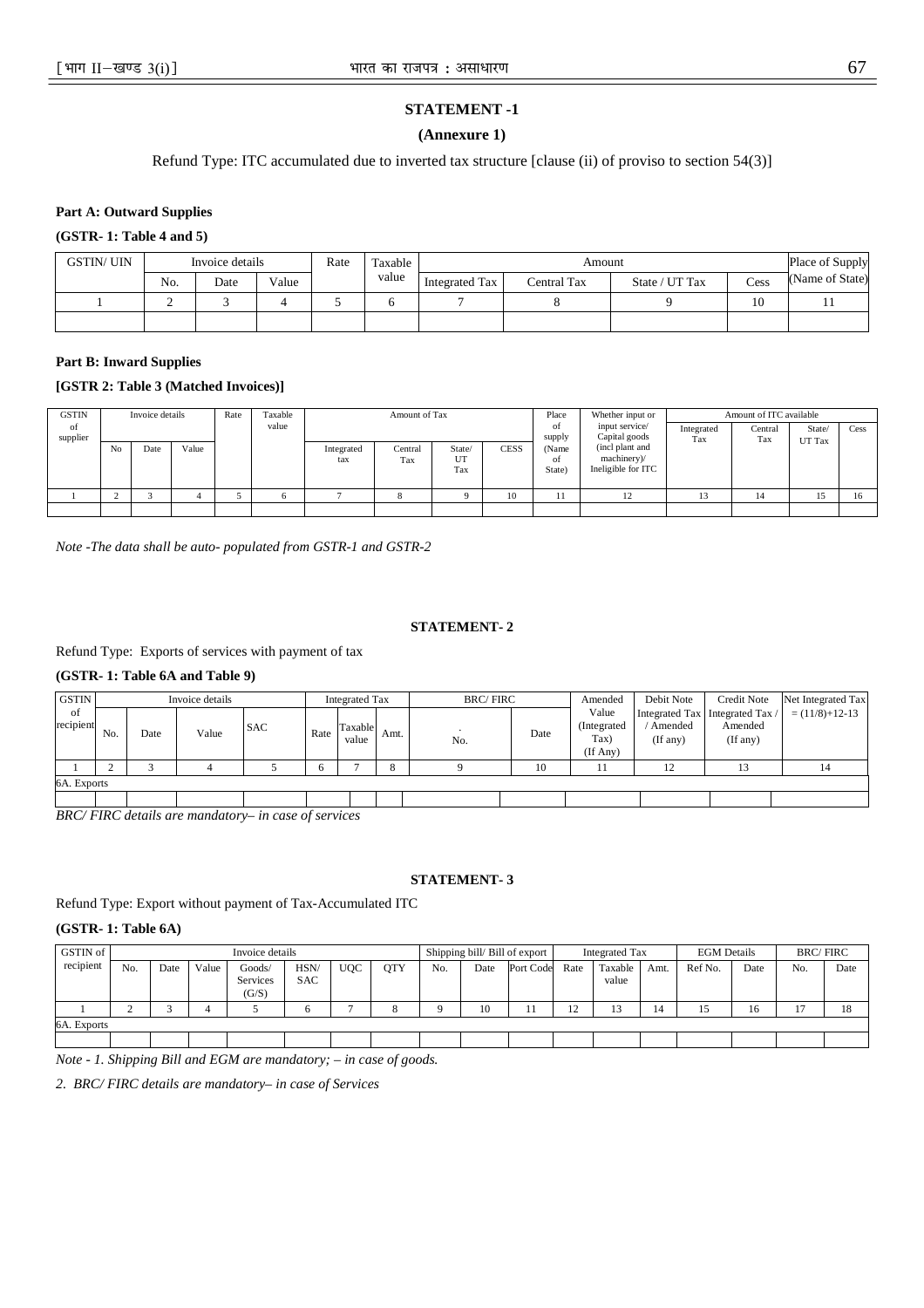#### **STATEMENT 4**

## **Supplies to SEZ/ SEZ developer**

Refund Type: On account of supplies made to SEZ unit/ SEZ Developer

## **(GSTR- 1: Table 6B and Table 9)**

| GSTIN of<br>recipient                  |     | Invoice details |                |      | Shipping bill/Bill of<br>export |                  | <b>Integrated Tax</b> |          | Amended<br>Value<br>(Integrated<br>Tax)<br>$($ If Any $)$ | Debit Note<br>Integrated<br>$\text{Tax}$<br>Amended<br>(If any) | <b>Credit Note</b><br>Integrated Tax /<br>Amended<br>(If any) | Net Integrated<br>Tax<br>$=(10/9) + 11$<br>$-12$ |
|----------------------------------------|-----|-----------------|----------------|------|---------------------------------|------------------|-----------------------|----------|-----------------------------------------------------------|-----------------------------------------------------------------|---------------------------------------------------------------|--------------------------------------------------|
|                                        | No. | Value           | N <sub>0</sub> | Date | Rate                            | Taxable<br>Value | Amt.                  | Amt.     | Amt.                                                      | Amt.                                                            | Amt.                                                          |                                                  |
|                                        | Δ   |                 |                |      |                                 |                  | 8                     | $\Omega$ | 10                                                        |                                                                 | 12                                                            | 13                                               |
| 6B: Supplies made to SEZ/SEZ developer |     |                 |                |      |                                 |                  |                       |          |                                                           |                                                                 |                                                               |                                                  |
|                                        |     |                 |                |      |                                 |                  |                       |          |                                                           |                                                                 |                                                               |                                                  |

#### **(GSTR- 5: Table 5 and Table 8)**

| GSTIN/<br><b>UIN</b> | No. | Invoice details<br>Date | Value | Rate | Taxable<br>value | Integrated<br>Tax | Amount<br>Central<br>Tax | State<br>UT<br>Tax | Cess | Place of<br>Supply<br>(Name<br>οf<br>State) | Amended<br>Value<br>(Integrated)<br>Tax)<br>(If Any) | Debit<br>Note<br>Integrated<br>Tax<br>Amended<br>(If any) | <b>Credit Note</b><br>Integrated<br>Tax $\prime$<br>Amended<br>(If any) | Net Integrated<br>Tax<br>$=(12/7) + 13$<br>$-14$ |
|----------------------|-----|-------------------------|-------|------|------------------|-------------------|--------------------------|--------------------|------|---------------------------------------------|------------------------------------------------------|-----------------------------------------------------------|-------------------------------------------------------------------------|--------------------------------------------------|
|                      |     |                         |       |      |                  |                   |                          | $\Omega$           | 10   | . .                                         | ∸                                                    |                                                           |                                                                         |                                                  |
|                      |     |                         |       |      |                  |                   |                          |                    |      |                                             |                                                      |                                                           |                                                                         |                                                  |

## **STATEMENT 5**

#### **Recipient of Deemed exports etc.**

## **(GSTR-2: Table 3 and Table 6)**

| <b>GSTI</b> |    | Invoice details |       | Rate | Taxable |            | Amount of Tax |        |             | Place of     | Whether    |         |        | Amount of ITC available |          | Amended      | Debit          | Credit     | Net ITC   |
|-------------|----|-----------------|-------|------|---------|------------|---------------|--------|-------------|--------------|------------|---------|--------|-------------------------|----------|--------------|----------------|------------|-----------|
| N           |    |                 |       |      | value   |            |               |        |             | supply       | input or   |         |        |                         |          | Value        | Note           | Note       | Integrat  |
| -of         |    |                 |       |      |         |            |               |        |             | (Name        | input      |         |        |                         |          | (ITC         | <b>ITC</b>     | <b>ITC</b> | ed Tax    |
| supplier    |    |                 |       |      |         |            |               |        |             | of State)    | service/   |         |        |                         |          | Integrated   | Integrated     | Integrated | $=(17/7)$ |
|             |    |                 |       |      |         |            |               |        |             | Capital      |            |         |        |                         | Tax `    | $\text{Tax}$ | $\text{Tax}$ / | $+18-19$   |           |
|             |    |                 |       |      |         |            |               |        |             | goods (incl. | Integrated | Central | State/ | Cess                    | (If Any) | Amended      | Amended        |            |           |
|             |    |                 |       |      |         |            |               |        | plant and   | Tax          | Tax        | UT Tax  |        |                         | (If any) | (If any)     |                |            |           |
|             | No | Date            | Value |      |         | Integrated | Central       | State/ | <b>CESS</b> |              | machinery) |         |        |                         |          |              |                |            |           |
|             |    |                 |       |      |         | tax        | Tax           | UT Tax |             |              | Ineligible |         |        |                         |          |              |                |            |           |
|             |    |                 |       |      |         |            |               |        |             |              | for ITC    |         |        |                         |          |              |                |            |           |
|             |    |                 |       |      | O       |            | 8             |        | 10          |              | 12         | 13      | 14     | 15                      | 16       | 17           | 18             | 19         | 20        |
|             |    |                 |       |      |         |            |               |        |             |              |            |         |        |                         |          |              |                |            |           |

## **STATEMENT 6:**

## **Refund Type: Tax paid on an intra-State supply which is subsequently held to be inter-State supply and vice versa**

## **Order Details (issued in pursuance of Section 77 (1) and (2), if any:**

**Order No: Order Date:** 

|               |                     |  |                 |       |                                      |     |     |                  |                             |                            |     |               |          | GSTIN/ UIN Details of invoice covering transaction considered as intra -State / inter-State transaction earlier  Transaction which were held inter State / intra-State supply subsequently |
|---------------|---------------------|--|-----------------|-------|--------------------------------------|-----|-----|------------------|-----------------------------|----------------------------|-----|---------------|----------|--------------------------------------------------------------------------------------------------------------------------------------------------------------------------------------------|
| Name          |                     |  | Invoice details |       | Integrated Tax Central Tax State/ UT |     |     | $\mathbf{C}$ ess | Place of Supply             | Integrated Tax Central Tax |     | State/UT Cess |          | Place of Supply                                                                                                                                                                            |
| (in case B2C) |                     |  |                 |       |                                      |     | Tax |                  | (only if different from the |                            |     | Tax           |          | (only if different from the                                                                                                                                                                |
|               | No.DateValueTaxable |  |                 | Amt   | Amt                                  | Amt | Amt | location         | Amt                         | Amt                        | Amt | Amt           | location |                                                                                                                                                                                            |
|               |                     |  |                 | Value |                                      |     |     |                  | of recipient)               |                            |     |               |          | of recipient)                                                                                                                                                                              |
|               |                     |  |                 |       |                                      |     |     |                  |                             |                            |     |               |          |                                                                                                                                                                                            |
|               |                     |  |                 |       |                                      |     |     | $\Omega$         | 10                          |                            | 12  | 13            | 14       |                                                                                                                                                                                            |
|               |                     |  |                 |       |                                      |     |     |                  |                             |                            |     |               |          |                                                                                                                                                                                            |
|               |                     |  |                 |       |                                      |     |     |                  |                             |                            |     |               |          |                                                                                                                                                                                            |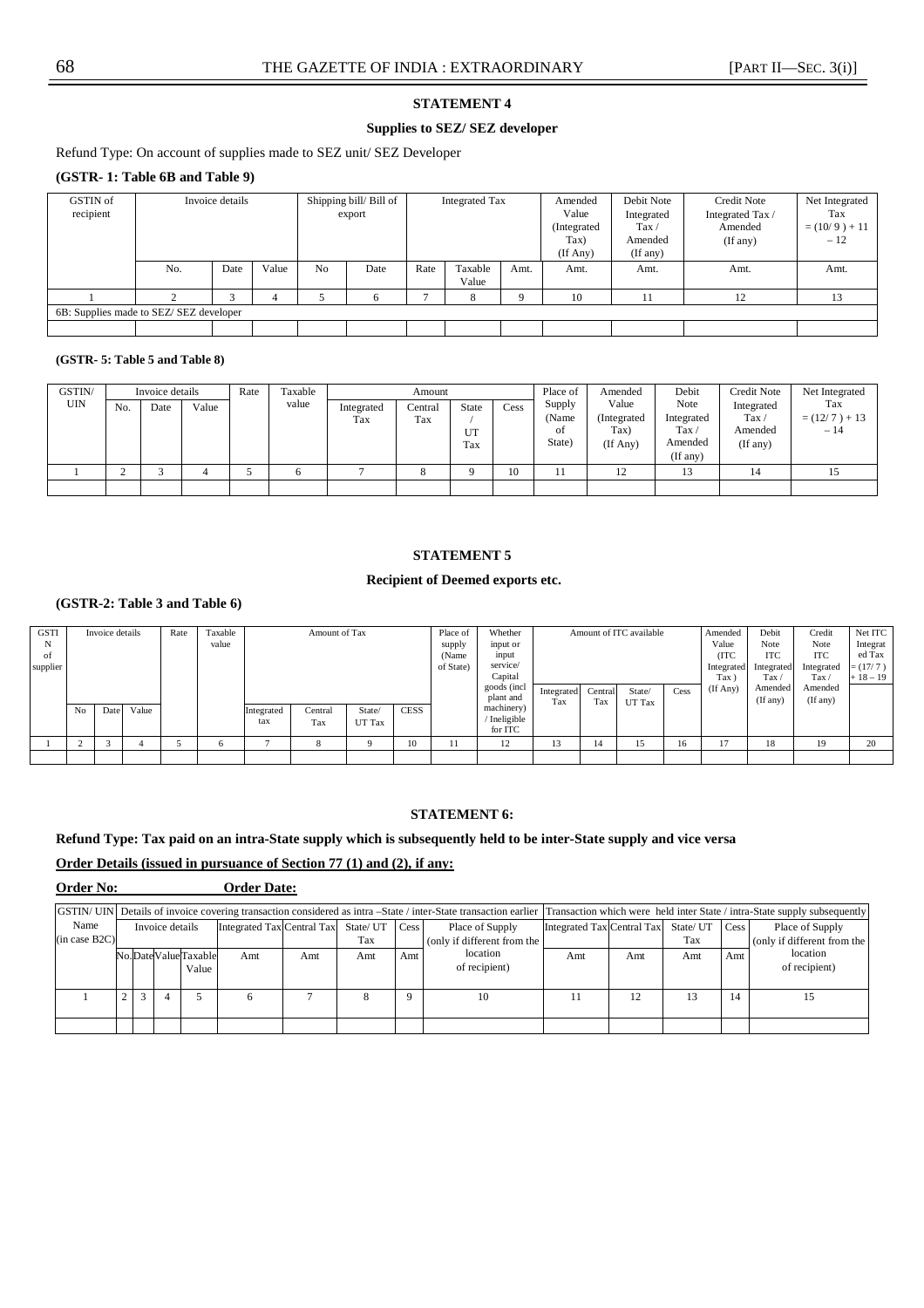### **STATEMENT 7:**

**Refund Type: Excess payment of tax, if any in case of Last Return filed.** 

## **Refund on account excess payment of tax**

## **(In case of taxpayer who filed last return GSTR-3 - table 12)**

| Sr. No. | Tax period | Reference no. of return | Date of filing return | Tax Payable    |             |              |      |  |  |
|---------|------------|-------------------------|-----------------------|----------------|-------------|--------------|------|--|--|
|         |            |                         |                       | Integrated Tax | Central Tax | State/ UTTax | Cess |  |  |
|         |            |                         |                       |                |             |              |      |  |  |
|         |            |                         |                       |                |             |              |      |  |  |

#### **Annexure-2**

#### **Certificate**

This is to certify that in respect of the refund amounting to INR << > > --------------- (in words) claimed by M/s ---------------- (Applicant's Name) GSTIN/ Temporary ID------- for the tax period < ---->, the incidence of tax and interest, has not been passed on to any other person. This certificate is based on the examination of the Books of Accounts, and other relevant records and Returns particulars maintained/ furnished by the applicant.

Signature of the Chartered Accountant/ Cost Accountant:

Name:

Membership Number:

Place:

Date:

 This Certificate is not required to be furnished by the applicant, claiming refund under clause (a) or clause (b) or clause (c) or clause (d) or clause (f) of sub-section (8) of section 54 of the Act.

#### **FORM-GST-RFD-02**

*[See rules 90(1), 90(2) and 95(2)]*

#### **Acknowledgment**

Your application for refund is hereby acknowledged against <Application Reference Number>

| Acknowledgement Number                 |                                         |                        |                |
|----------------------------------------|-----------------------------------------|------------------------|----------------|
| Date of Acknowledgement                |                                         |                        | ٠              |
|                                        | GSTIN/ UIN/ Temporary ID, if applicable |                        |                |
| Applicant's Name                       |                                         |                        | ٠              |
| Form No.                               |                                         |                        | $\ddot{\cdot}$ |
| Form Description                       |                                         |                        |                |
| Jurisdiction <i>(tick appropriate)</i> |                                         |                        | ٠              |
| Centre                                 | State/                                  | <b>Union Territory</b> | ٠              |
| Filed by                               |                                         |                        |                |

| <b>Refund Application Details</b> |  |  |  |  |  |  |  |  |
|-----------------------------------|--|--|--|--|--|--|--|--|
| Tax Period                        |  |  |  |  |  |  |  |  |
| Date and Time of Filing           |  |  |  |  |  |  |  |  |
| Reason for Refund                 |  |  |  |  |  |  |  |  |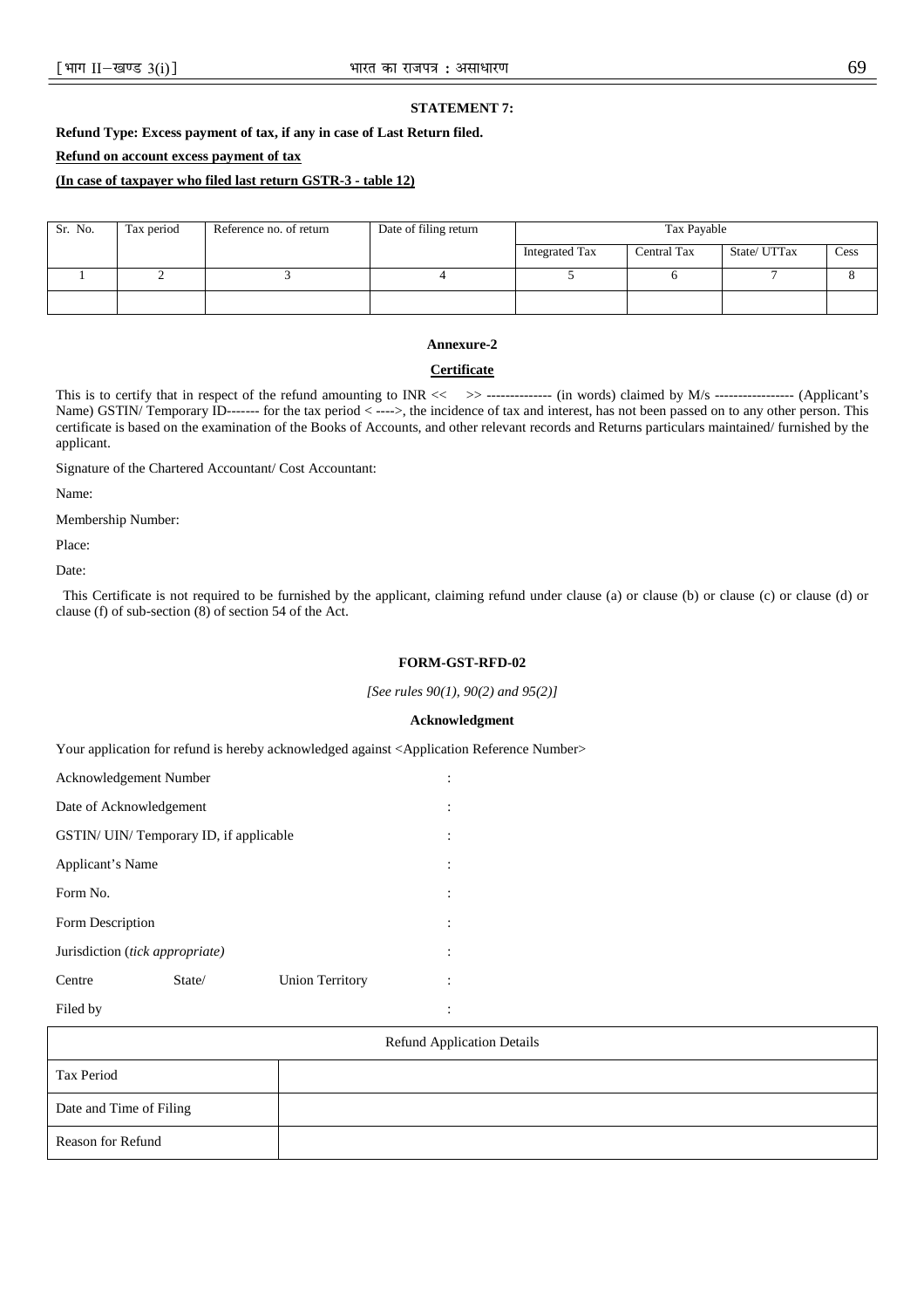Amount of Refund Claimed:

|                | Tax | Interest | Penalty | Fees | Others | Total |
|----------------|-----|----------|---------|------|--------|-------|
| Central Tax    |     |          |         |      |        |       |
| State / UT tax |     |          |         |      |        |       |
| Integrated Tax |     |          |         |      |        |       |
| Cess           |     |          |         |      |        |       |
| Total          |     |          |         |      |        |       |

*Note 1: The status of the application can be viewed by entering ARN through <Refund> Track Application Status" on the GST System Portal. Note 2: It is a system generated acknowledgement and does not require any signature.* 

#### **FORM-GST-RFD-04**

*[See rule 91(2)]*

Sanction Order No: Date: <DD/MM/YYYY>

**To** 

**\_\_\_\_\_\_\_\_\_\_\_** (GSTIN)

**\_\_\_\_\_\_\_\_\_\_\_** (Name)

\_\_\_\_\_\_\_\_\_\_\_\_ (Address)

#### **Provisional Refund Order**

Refund Application Reference No. (ARN) …………Dated ………<DD/MM/YYYY>……-

Acknowledgement No. …………Dated ………<DD/MM/YYYY>……...

Sir/Madam,

With reference to your above mentioned application for refund, the following amount is sanctioned to you on a provisional basis:

| Sr. No | Description                                                     | Central Tax | State / UT tax | <b>Integrated Tax</b> | Cess |
|--------|-----------------------------------------------------------------|-------------|----------------|-----------------------|------|
| i.     | Amount of refund claimed                                        |             |                |                       |      |
| ii.    | 10% of the amount claimed as refund<br>(to be sanctioned later) |             |                |                       |      |
| iii.   | Balance amount ( <i>i</i> - <i>ii</i> )                         |             |                |                       |      |
| iv.    | Amount of refund sanctioned                                     |             |                |                       |      |
|        | <b>Bank Details</b>                                             |             |                |                       |      |
| V.     | Bank Account No. as per application                             |             |                |                       |      |
| vi.    | Name of the Bank                                                |             |                |                       |      |
| vii.   | Address of the Bank /Branch                                     |             |                |                       |      |
| viii.  | <b>IFSC</b>                                                     |             |                |                       |      |
| ix.    | <b>MICR</b>                                                     |             |                |                       |      |

Place: Name: Name: Name: Name: Name: Name: Name: Name: Name: Name: Name: Name: Name: Name: Name: Name: Name: Name: Name: Name: Name: Name: Name: Name: Name: Name: Name: Name: Name: Name: Name: Name: Name: Name: Name: Name:

Date: Signature (DSC):

Designation:

Office Address: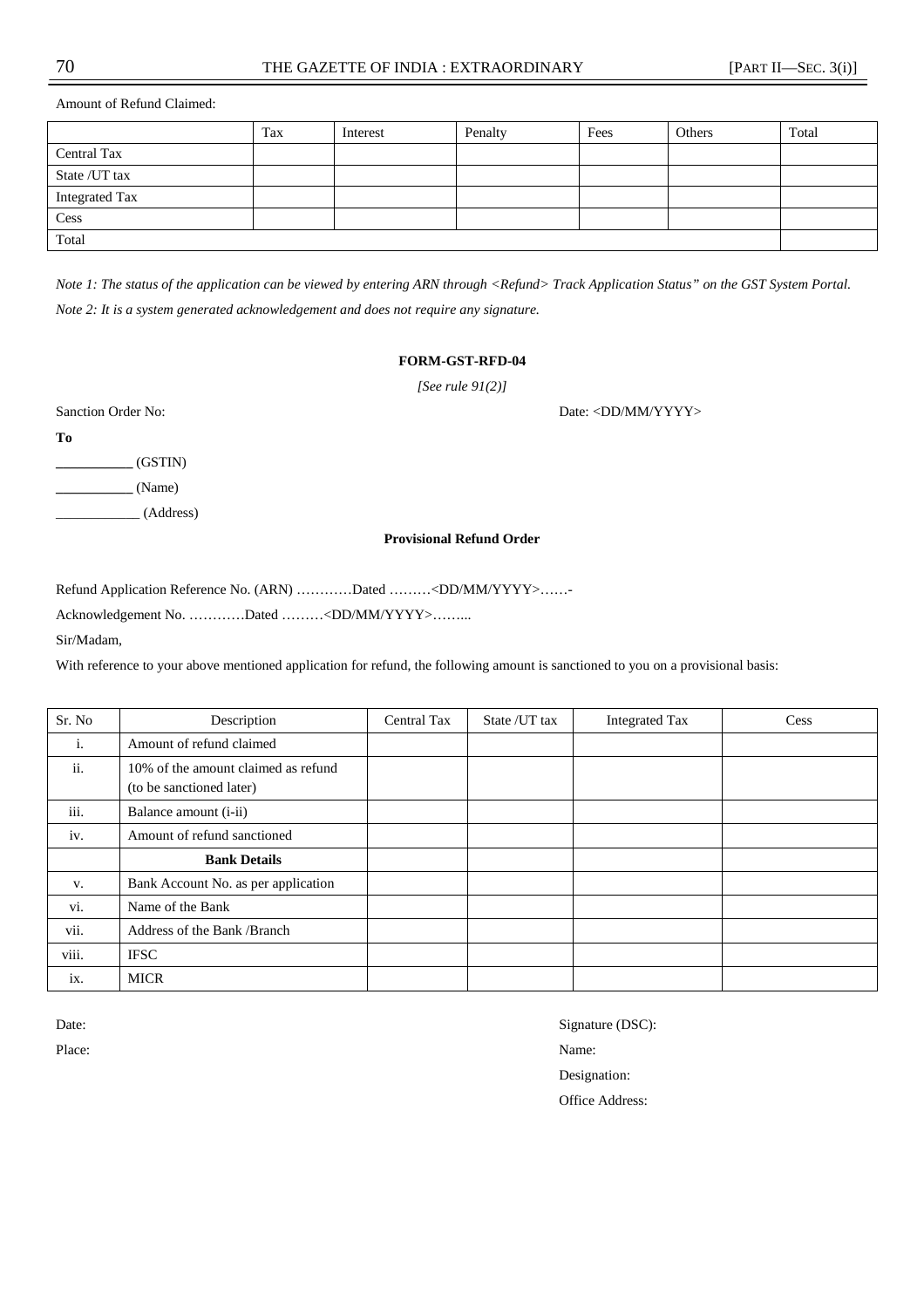#### **FORM-GST-RFD-05**

*[See rule 91(3), 92(4), 92(5) & 94]*

**Payment Advice** 

Payment Advice No: - Date: <DD/MM/YYYY>

**To <Centre> PAO/ Treasury/ RBI/ Bank** 

Refund Sanction Order No. ……………

Order Date……<DD/MM/YYYY>……….

GSTIN/ UIN/ Temporary ID < >

Name: <>

Refund Amount (as per Order):

| Description                                       |  |   |   | <b>Integrated Tax</b> |       |   |   |            | Central Tax |       |   |   |   | State/ UT tax |       |   | Cess |   |   |   |       |
|---------------------------------------------------|--|---|---|-----------------------|-------|---|---|------------|-------------|-------|---|---|---|---------------|-------|---|------|---|---|---|-------|
|                                                   |  | P | E | O                     | Total | m | P | $_{\rm F}$ | O           | Total | T | P | F |               | Total | т |      | D | F | O | Total |
| Net Refund<br>amount<br>sanctioned                |  |   |   |                       |       |   |   |            |             |       |   |   |   |               |       |   |      |   |   |   |       |
| Interest on<br>$\operatorname{delayed}$<br>Refund |  |   |   |                       |       |   |   |            |             |       |   |   |   |               |       |   |      |   |   |   |       |
| Total                                             |  |   |   |                       |       |   |   |            |             |       |   |   |   |               |       |   |      |   |   |   |       |

Note – 'T' stands Tax; 'I' stands for Interest; 'P' stands for Penalty; 'F' stands for Fee and 'O' stands for Others

|      | <b>Details of the Bank</b>           |  |
|------|--------------------------------------|--|
|      | Bank Account no as per application   |  |
| ii.  | Name of the Bank                     |  |
| iii. | Name and Address of the Bank /branch |  |
| 1V.  | <b>IFSC</b>                          |  |
| V.   | <b>MICR</b>                          |  |

Place: Name: Name: Name: Name: Name: Name: Name: Name: Name: Name: Name: Name: Name: Name: Name: Name: Name: Name: Name: Name: Name: Name: Name: Name: Name: Name: Name: Name: Name: Name: Name: Name: Name: Name: Name: Name:

Date: Signature (DSC):

Designation:

Office Address:

To

**\_\_\_\_\_\_\_\_\_\_\_** (GSTIN/ UIN/ Temporary ID)

**\_\_\_\_\_\_\_\_\_\_\_** (Name)

\_\_\_\_\_\_\_\_\_\_\_\_ (Address)

## **FORM-GST-RFD-06**

*[See rule 92(1), 92(3), 92(4), 92(5) & 96(7)]*

Order No.: Date: <DD/MM/YYYY>

**To** 

**\_\_\_\_\_\_\_\_\_\_\_** (GSTIN/ UIN/ Temporary ID)

**\_\_\_\_\_\_\_\_\_\_\_** (Name)

\_\_\_\_\_\_\_\_\_\_\_\_ (Address)

| Show cause notice No. (If applicable) |  |  |  |
|---------------------------------------|--|--|--|
|---------------------------------------|--|--|--|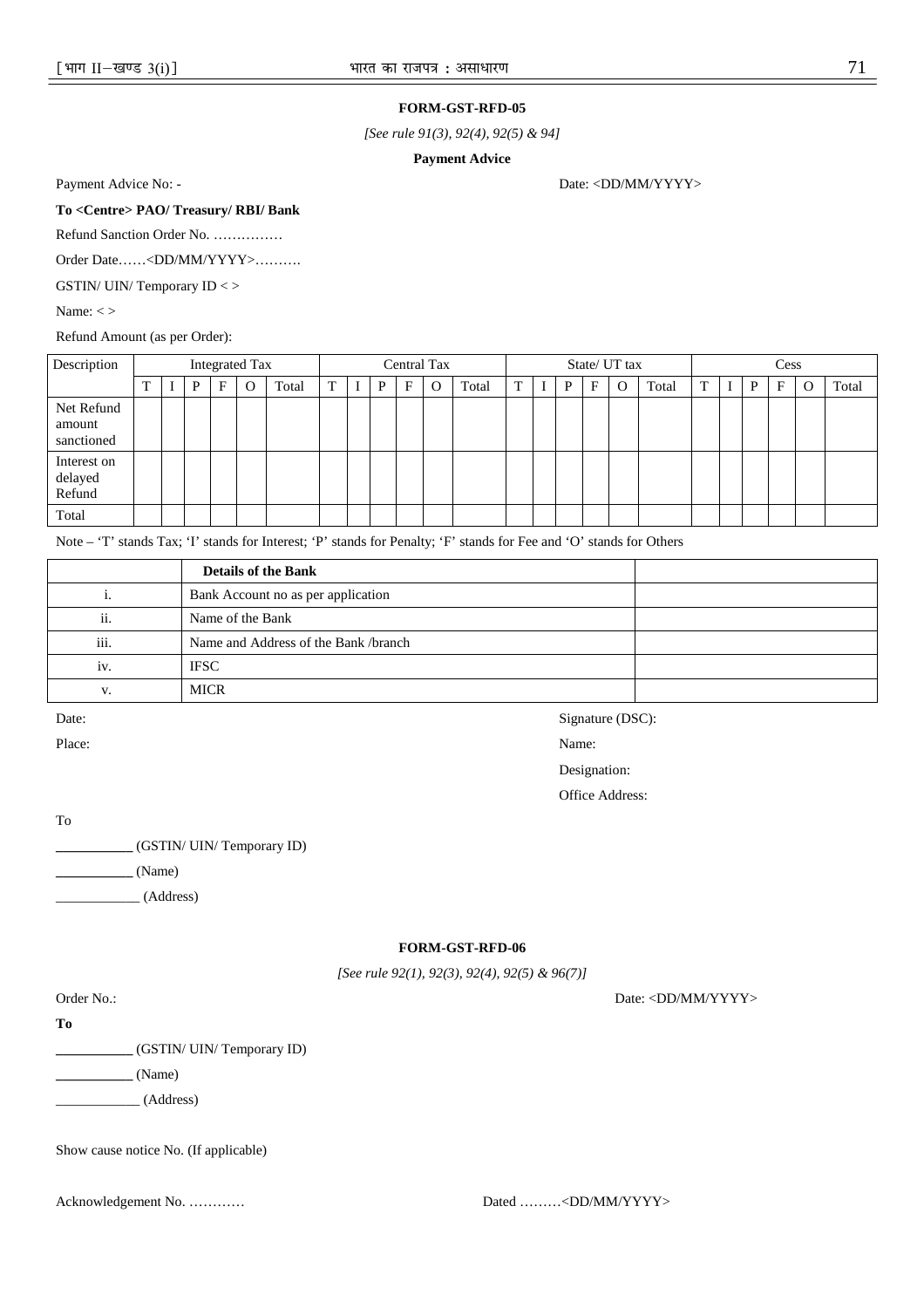### **Refund Sanction/Rejection Order**

Sir/Madam,

This has reference to your above mentioned application for refund filed under section 54 of the Act\*/ interest on refund\*.

 $<<$  reasons, if any, for granting or rejecting refund  $>>$ 

Upon examination of your application, the amount of refund sanctioned to you, after adjustment of dues (where applicable) is as follows:

\**Strike out whichever is not applicable*

| Description                                                                                                                                                                                                                      |  |   | <b>Integrated Tax</b> |          |       |   | Central Tax |             |          |       |   |   | State/ UT tax |                    | Cess |   |              |   |   |       |
|----------------------------------------------------------------------------------------------------------------------------------------------------------------------------------------------------------------------------------|--|---|-----------------------|----------|-------|---|-------------|-------------|----------|-------|---|---|---------------|--------------------|------|---|--------------|---|---|-------|
|                                                                                                                                                                                                                                  |  | P | F                     | $\Omega$ | Total | T | P           | $\mathbf F$ | $\Omega$ | Total | T | P | $\mathbf{F}$  | $O$ Total $\Gamma$ |      | I | $\mathbb{P}$ | F | Ю | Total |
| 1. Amount of refund/interest*<br>claimed                                                                                                                                                                                         |  |   |                       |          |       |   |             |             |          |       |   |   |               |                    |      |   |              |   |   |       |
| 2. Refund sanctioned on<br>provisional basis (Order<br>Nodate) (if applicable)                                                                                                                                                   |  |   |                       |          |       |   |             |             |          |       |   |   |               |                    |      |   |              |   |   |       |
| 3. Refund amount inadmissible<br>< <reason dropdown="">&gt;<br/><multiple be<br="" reasons="" to="">allowed&gt;</multiple></reason>                                                                                              |  |   |                       |          |       |   |             |             |          |       |   |   |               |                    |      |   |              |   |   |       |
| 4. Gross amount to be paid (1-2-<br>3)                                                                                                                                                                                           |  |   |                       |          |       |   |             |             |          |       |   |   |               |                    |      |   |              |   |   |       |
| Amount adjusted against<br>5.<br>outstanding demand (if any) under<br>the existing law or under the Act.<br>Demand<br>Order<br>No<br>date, Act Period<br><multiple add<br="" possible-="" rows="">row to be given&gt;</multiple> |  |   |                       |          |       |   |             |             |          |       |   |   |               |                    |      |   |              |   |   |       |
| 6. Net amount to be paid                                                                                                                                                                                                         |  |   |                       |          |       |   |             |             |          |       |   |   |               |                    |      |   |              |   |   |       |

Note – 'T' stands Tax; 'I' stands for Interest; 'P' stands for Penalty; 'F' stands for Fee and 'O' stands for Others

\**Strike out whichever is not applicable*

 $*1$ . I hereby sanction an amount of INR \_\_\_\_\_\_\_\_\_\_ to M/s \_\_\_\_\_\_\_\_\_having GSTIN \_\_\_under sub-section (5) of section 54) of the Act/under section 56 of the Act<sup>®</sup>

@*Strike out whichever is not applicable*

- (a)  $*$  and the amount is to be paid to the bank account specified by him in his application;
- (b) the amount is to be adjusted towards recovery of arrears as specified at serial number 5 of the Table above;
- (c) an amount of -----rupees is to be adjusted towards recovery of arrears as specified at serial number 5 of the Table above and the remaining amount of ----rupees is to be paid to the bank account specified by him in his application<sup>#</sup>...

# *Strike-out whichever is not applicable.*

Or

 $*$ 2. I hereby credit an amount of INR \_\_\_\_\_\_\_\_\_ to Consumer Welfare Fund under sub-section  $(...)$  of Section  $(...)$  of the Act.

<sup>&</sup>3. I hereby reject an amount of INR \_\_  $\frac{1}{\sqrt{3}}$  to M/s \_\_\_\_\_\_\_\_\_\_\_\_ having GSTIN \_\_\_\_under sub-section (...) of Section (...) of the Act.

*& Strike-out whichever is not applicable* 

Date: Signature (DSC): Place: Name: Name: Name: Name: Name: Name: Name: Name: Name: Name: Name: Name: Name: Name: Name: Name: Name: Name: Name: Name: Name: Name: Name: Name: Name: Name: Name: Name: Name: Name: Name: Name: Name: Name: Name: Name: Designation: Office Address: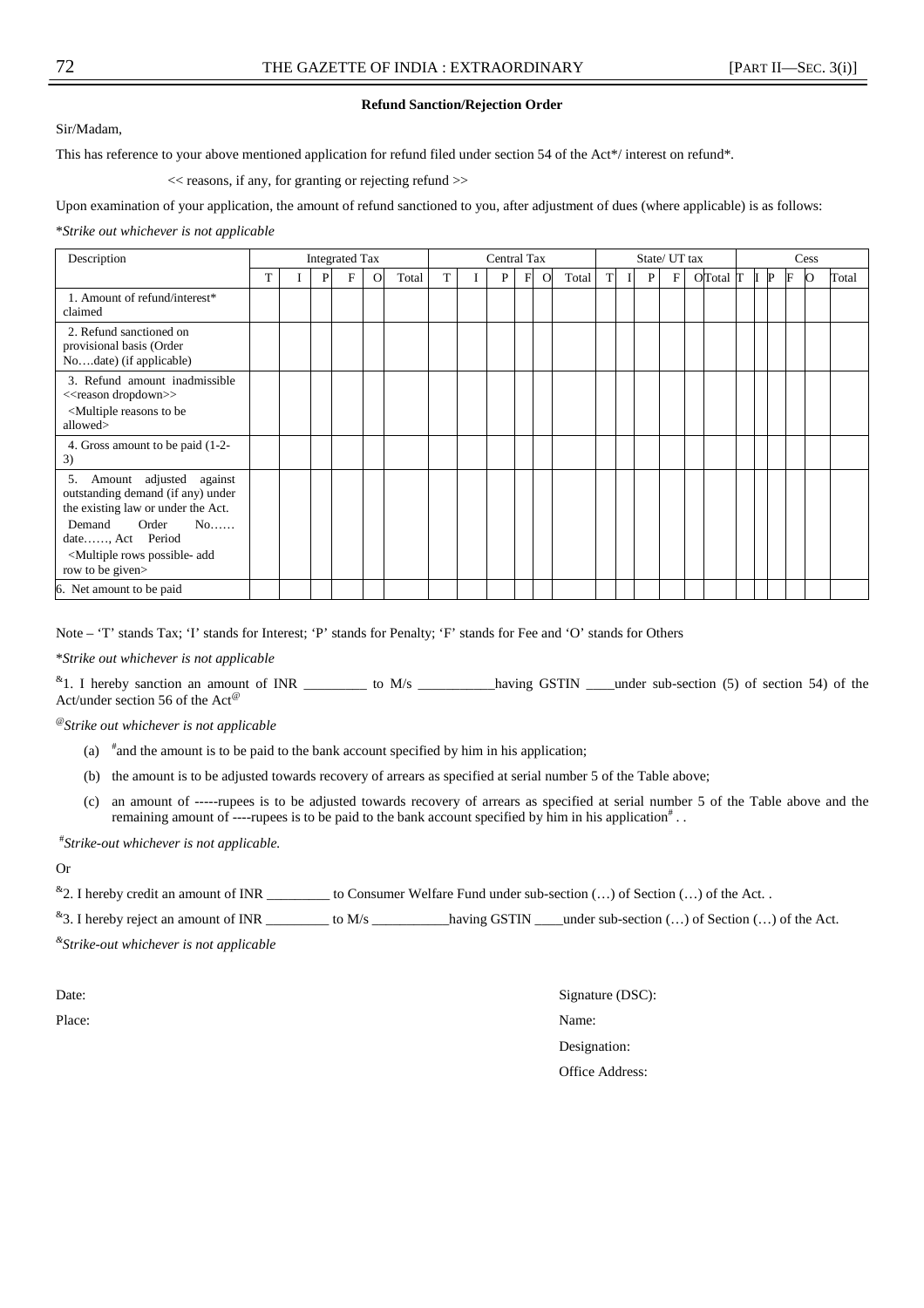## **FORM-GST-RFD-07**

*[See rule 92(1), 92(2) & 96(6)]* 

Reference No. Date: <DD/MM/YYYY>

**To** 

**\_\_\_\_\_\_\_\_\_\_\_** (GSTIN/UIN/Temp.ID No.)

**\_\_\_\_\_\_\_\_\_\_\_** (Name)

\_\_\_\_\_\_\_\_\_\_\_\_ (Address)

Acknowledgement No. ………… Dated………<DD/MM/YYYY>……

## **Order for Complete adjustment of sanctioned Refund**

## **Part- A**

Sir/Madam,

With reference to your refund application as referred above and further furnishing of information/ filing of documents against the amount of refund sanctioned to you has been completely adjusted against outstanding demands as per details below:

|      | <b>Refund Calculation</b>                                                                                                                                                               | Integrated | Central    | State/UT | Cess |
|------|-----------------------------------------------------------------------------------------------------------------------------------------------------------------------------------------|------------|------------|----------|------|
|      |                                                                                                                                                                                         | Tax        | <b>Tax</b> | Tax      |      |
| 1.   | Amount of Refund claimed                                                                                                                                                                |            |            |          |      |
| ii.  | Net Refund Sanctioned on Provisional Basis<br>(Order Nodate)                                                                                                                            |            |            |          |      |
| iii. | Refund amount inadmissible rejected < <reason<br>dropdown&gt;&gt;</reason<br>                                                                                                           |            |            |          |      |
| iv.  | Refund admissible ( <i>i</i> -ii-iii)                                                                                                                                                   |            |            |          |      |
| V.   | Refund adjusted against outstanding demand (as<br>per order no.) under existing law or under this law.<br>. Demand Order No date<br><multiple be="" given="" may="" rows=""></multiple> |            |            |          |      |
| Vİ.  | Balance amount of refund                                                                                                                                                                | Nil.       | Nil        |          | Nil  |

I hereby, order that the amount of claimed / admissible refund as shown above is completely adjusted against the outstanding demand under this Act / under the existing law. This application stands disposed as per provisions under sub-section (…) of Section (…) of the Act.

## **OR**

## **Part-B**

#### **Order for withholding the refund**

This has reference to your refund application referred to above and information/ documents furnished in the matter. The amount of refund sanctioned to you has been withheld due to the following reasons:

|            | Refund Order No.:                  |                   |                |              |      |
|------------|------------------------------------|-------------------|----------------|--------------|------|
|            | Date of issuance of Order:         |                   |                |              |      |
| Sr.<br>No. | <b>Refund Calculation</b>          | Integrated<br>Tax | Central<br>Tax | State/UT Tax | Cess |
| i.1        | <b>Amount of Refund Sanctioned</b> |                   |                |              |      |
| ii.        | Amount of Refund Withheld          |                   |                |              |      |
| iii.       | Amount of Refund Allowed           |                   |                |              |      |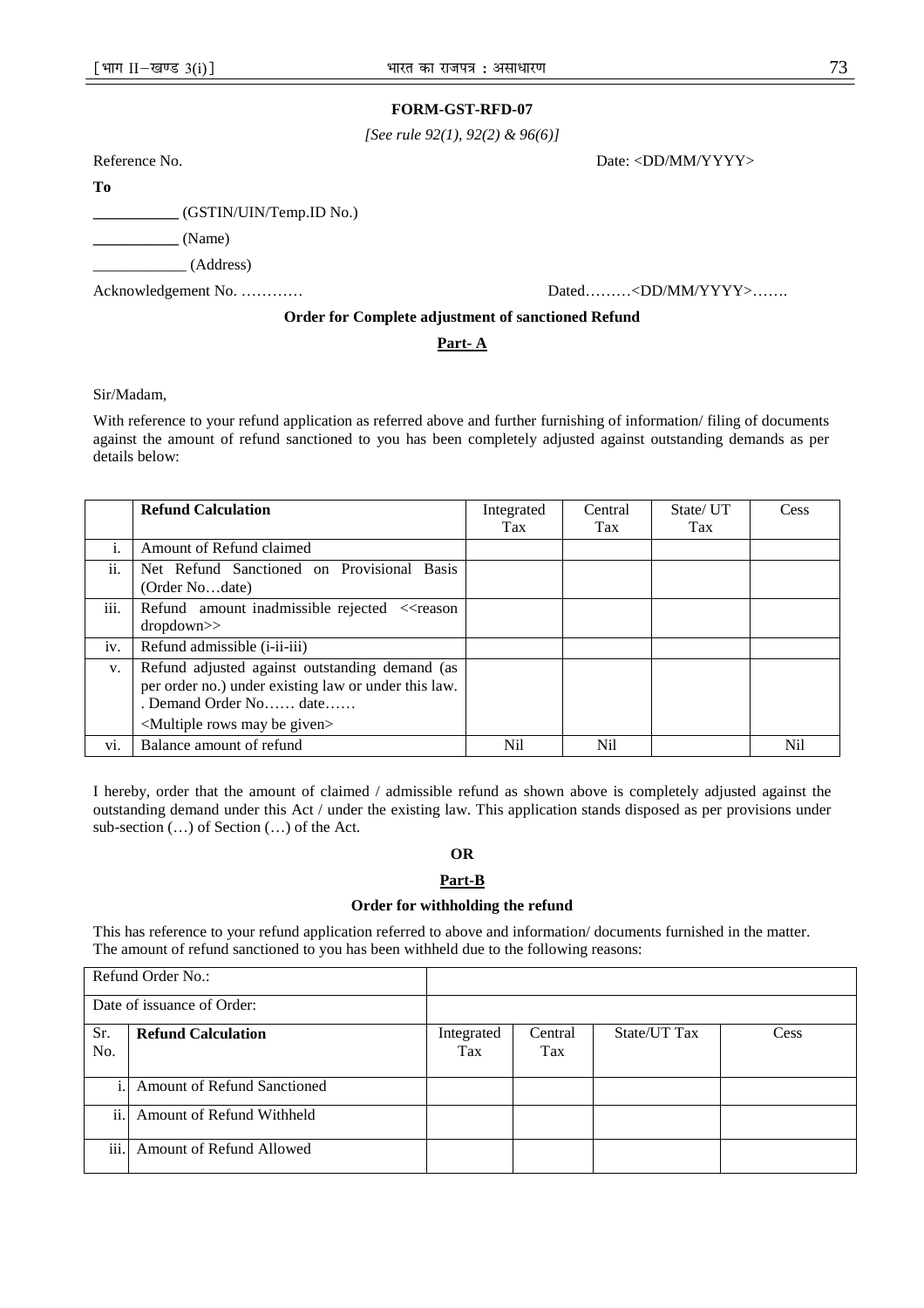Reasons for withholding of the refund:

*<<Text>>* 

I hereby, order that the amount of claimed / admissible refund as shown above is withheld for the above mention reasons. This order is issued as per provisions under sub-section (…) of Section (…) of the Act.

Date: Signature (DSC): Place: Name: Name: Name: Name: Name: Name: Name: Name: Name: Name: Name: Name: Name: Name: Name: Name: Name: Name: Name: Name: Name: Name: Name: Name: Name: Name: Name: Name: Name: Name: Name: Name: Name: Name: Name: Name: Designation: Office Address:

## **FORM GST RFD-10**

*[See rule 95(1)]* 

## **Application for Refund by any specialized agency of UN or any Multilateral Financial Institution and Organization, Consulate or Embassy of foreign countries, etc.**

- 1. UIN :
- 2. Name :
- 3. Address :
- 
- 5. Amount of Refund Claim : <INR> <In Words>
- 4. Tax Period (Quarter) : From <DD/MM/YY> To <DD/MM/YY>
	-

|                | Amount |
|----------------|--------|
| Central Tax    |        |
| State / UT Tax |        |
| Integrated Tax |        |
| Cess           |        |
| Total          |        |

- 6. Details of Bank Account:
	- a. Bank Account Number
	- b. Bank Account Type
	- c. Name of the Bank
	- d. Name of the Account Holder/Operator
	- e. Address of Bank Branch
	- f. IFSC
	- g. MICR
- 7. Reference number and date of furnishing **FORM GSTR-11**
- 8. Verification

I \_\_\_\_\_\_\_ as an authorised representative of << Name of Embassy/international organization >> hereby solemnly affirm and declare that the information given herein above is true and correct to the best of my knowledge and belief and nothing has been concealed therefrom.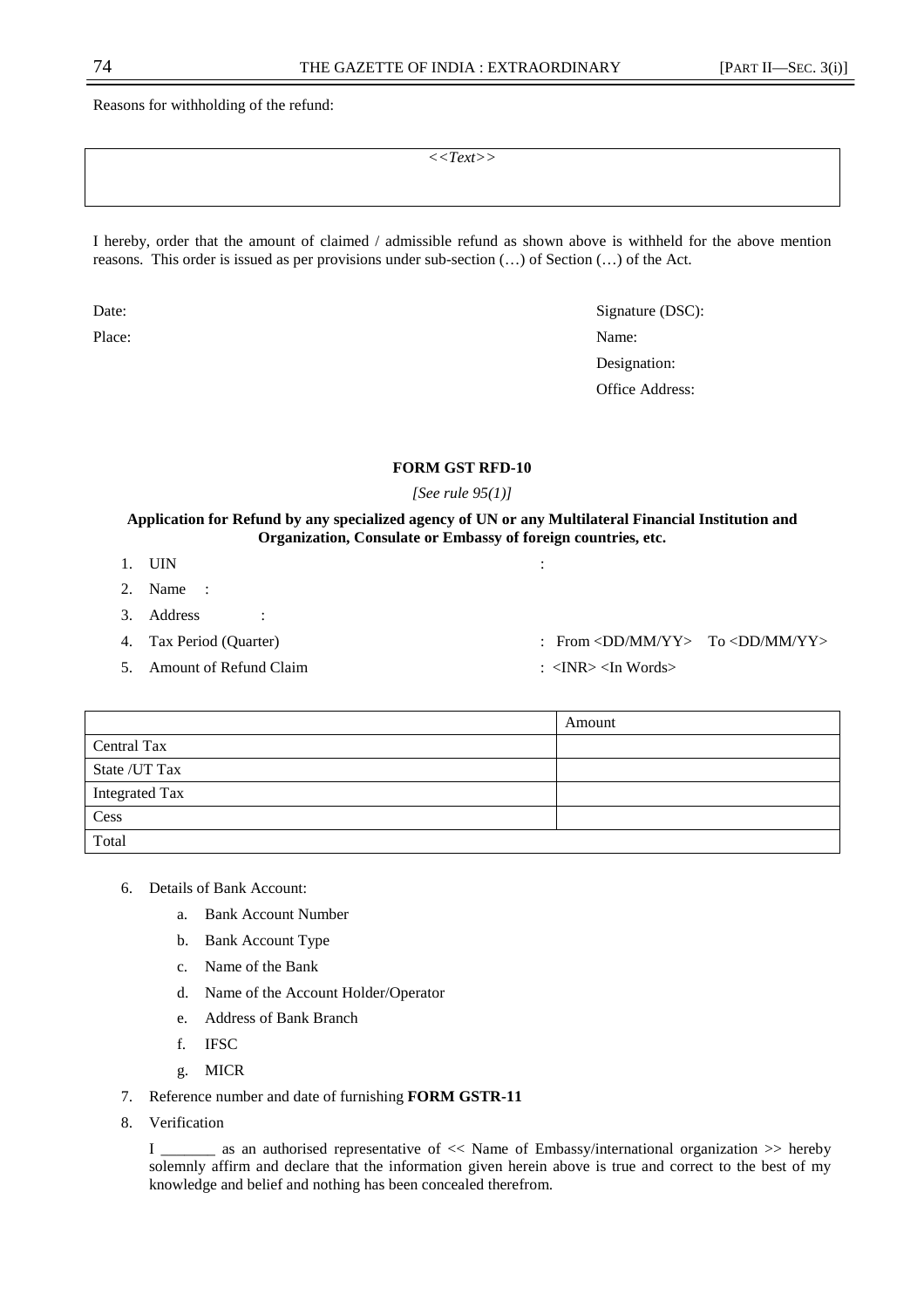That we are eligible to claim such refund as specified agency of UNO/Multilateral Financial Institution and Organization, Consulate or Embassy of foreign countries/ any other person/ class of persons specified/ notified by the Government.

Place: Name:

Date: Signature of Authorised Signatory:

Designation / Status

## **FORM GST RFD-11**

*[See rule 96A]* 

#### **Furnishing of bond or Letter of Undertaking for export of goods or services**

| 1. GSTIN |                                            |       |                       |                            |
|----------|--------------------------------------------|-------|-----------------------|----------------------------|
| 2. Name  |                                            |       |                       |                            |
|          | 3. Indicate the type of document furnished | Bond: | Letter of Undertaking |                            |
|          | 4. Details of bond furnished               |       |                       |                            |
| Sr. No.  | Reference no. of the bank guarantee        | Date  | Amount                | Name of bank and<br>branch |
|          |                                            | 2     |                       |                            |
|          |                                            |       |                       |                            |
|          |                                            |       |                       |                            |

Note – Hard copy of the bank guarantee and bond shall be furnished to the jurisdictional officer.

5. Declaration -

- (i) The above-mentioned bank guarantee is submitted to secure the integrated tax payable on export of goods or services.
- (ii) I undertake to renew the bank guarantee well before its expiry. In case I/We fail to do so the department will be at liberty to get the payment from the bank against the bank guarantee.
- (iii) The department will be at liberty to invoke the bank guarantee provided by us to cover the amount of integrated tax payable in respect of export of goods or services.

Signature of Authorized Signatory Name Designation / Status -------

Date ----------

#### **Bond for export of goods or services without payment of integrated tax**

*(See rule 96A)* 

I/We.................of....................,hereinafter called "obligor(s)", am/are held and firmly bound to the President of India (hereinafter called "the President") in the sum of......................rupees to be paid to the President for which payment will and truly to be made.

I/We jointly and severally bind myself/ourselves and my/our respective heirs/ executors/ administrators/ legal representatives/successors and assigns by these presents; Dated this...................day of....................;

WHEREAS the above bounden obligor has been permitted from time to time to supply goods or services for export out of India without payment of integrated tax;

and whereas the obligor desires to export goods or services in accordance with the provisions of clause (a) of subsection (3) of section 16;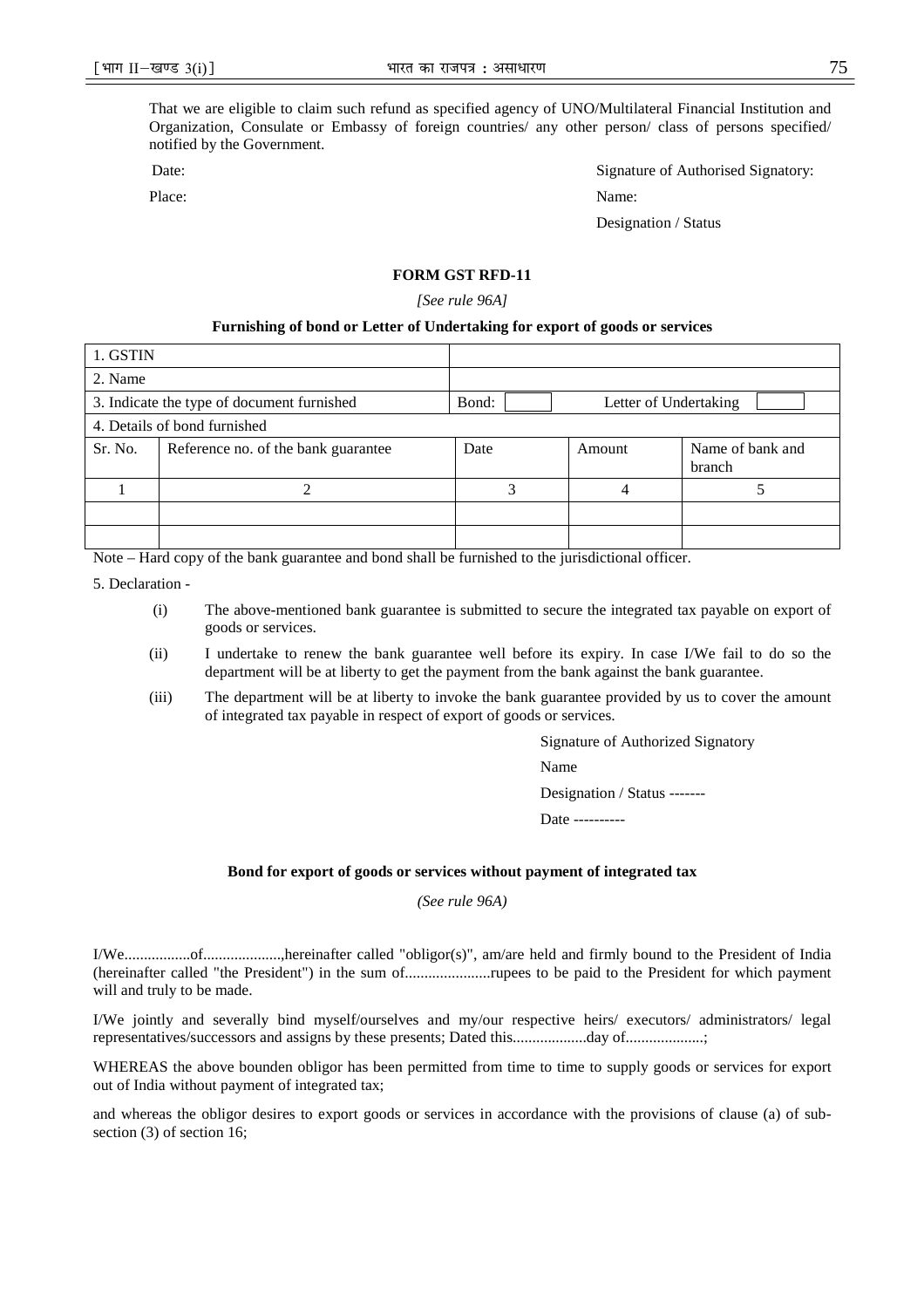AND WHEREAS the Commissioner has required the obligor to furnish bank guarantee for an amount of............................................ rupees endorsed in favour of the President and whereas the obligor has furnished such guarantee by depositing with the Commissioner the bank guarantee as afore mentioned;

The condition of this bond is that the obligor and his representative observe all the provisions of the Act in respect of export of goods or services, and rules made thereunder;

AND if the relevant and specific goods or services are duly exported;

AND if all dues of Integrated tax and all other lawful charges, are duly paid to the Government along with interest, if any, within fifteen days of the date of demand thereof being made in writing by the said officer, this obligation shall be void;

OTHERWISE and on breach or failure in the performance of any part of this condition, the same shall be in full force and virtue:

AND the President shall, at his option, be competent to make good all the loss and damages, from the amount of bank guarantee or by endorsing his rights under the above-written bond or both;

I/We further declare that this bond is given under the orders of the Government for the performance of an act in which the public are interested;

IN THE WITNESS THEREOF these presents have been signed the day hereinbefore written by the obligor(s).

Signature(s) of obligor(s).

Date:

Place ·

#### Witnesses

(1) Name and Address Occupation (2) Name and Address Occupation

|  | for and on behalf of the President of India.". |  |
|--|------------------------------------------------|--|

**Letter of Undertaking for export of goods or services without payment of integrated tax** 

*(See rule 96A)* 

#### To

The President of India (hereinafter called the "President"), acting through the proper officer

I/We .................................. of..........................…………… (address of the registered person) having Goods & Services Tax Identification Number No………………………………………… , hereinafter called "the undertaker(s) including my/our respective heirs, executors/ administrators, legal representatives/successors and assigns by these presents, hereby jointly and severally undertake on this .................. day of ................... to the President

(a) to export the goods or services supplied without payment of integrated tax within time specified in sub-rule (1) of rule 96A ;

(b) to observes all the provisions of the Goods and Services Tax Act and rules made thereunder, in respect of export of goods or services;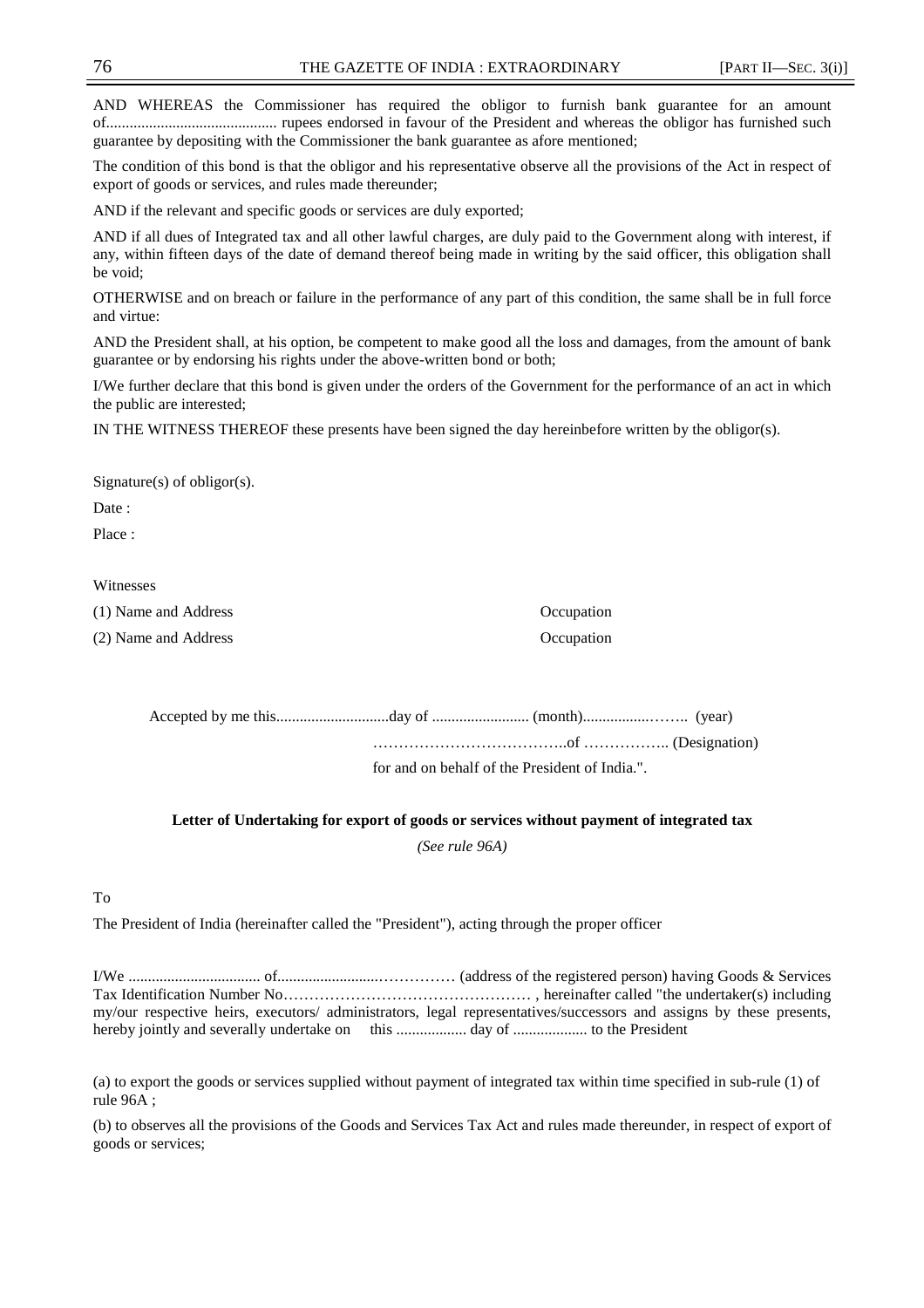(c) pay the integrated tax, thereon in the event of failure to export the goods or services, along with an amount equal to eighteen percent interest per annum on the amount of tax not paid, from the date of invoice till the date of payment.

I/We declare that this undertaking is given under the orders of the proper officer for the performance of enacts in which the public are interested.

IN THE WITNESS THEREOF these presents have been signed the day hereinbefore written by the undertaker(s)

Signature(s) of undertaker(s).

Date:

Place :

## Witnesses

(1) Name and Address Occupation (2) Name and Address Occupation Date

Place

Accepted by me this.............................day of ......................... (month).................…….. (year)

………………………………..of ……………..

(Designation)

for and on behalf of the President of India

## **FORM GST INS-1**

## **AUTHORISATION FOR INSPECTION OR SEARCH**

*[See rule 139 (1)]*

To

………………………………………… ……………………………………

(Name and Designation of officer)

Whereas information has been presented before me and I have reasons to believe that—

#### **A.** M/s.\_\_\_\_\_\_\_\_\_\_\_\_\_\_\_\_\_\_\_\_\_\_\_\_\_\_\_\_\_\_\_\_\_\_\_\_\_\_\_\_\_\_\_\_\_\_\_\_\_\_\_\_\_\_\_\_\_

- $\Box$ has suppressed transactions relating to supply of goods and/or services
- $\Box$ has suppressed transactions relating to the stock of goods in hand,
- $\Box$ has claimed input tax credit in excess of his entitlement under the Act
- $\Box$ has claimed refund in excess of his entitlement under the Act
- $\Box$ has indulged in contravention of the provisions of this Act or rules made thereunder to evade tax under this Act;

OR

#### **B.** M/s.\_\_\_\_\_\_\_\_\_\_\_\_\_\_\_\_\_\_\_\_\_\_\_\_\_\_\_\_\_\_\_\_\_\_\_\_\_\_\_\_\_\_\_\_\_\_\_\_\_\_\_\_\_\_\_\_\_

 $\Box$ is engaged in the business of transporting goods that have escaped payment of tax

 $\Box$ is an owner or operator of a warehouse or a godown or a place where goods that have escaped payment of tax have been stored

 $\Box$ has kept accounts or goods in such a manner as is likely to cause evasion of tax payable under this Act.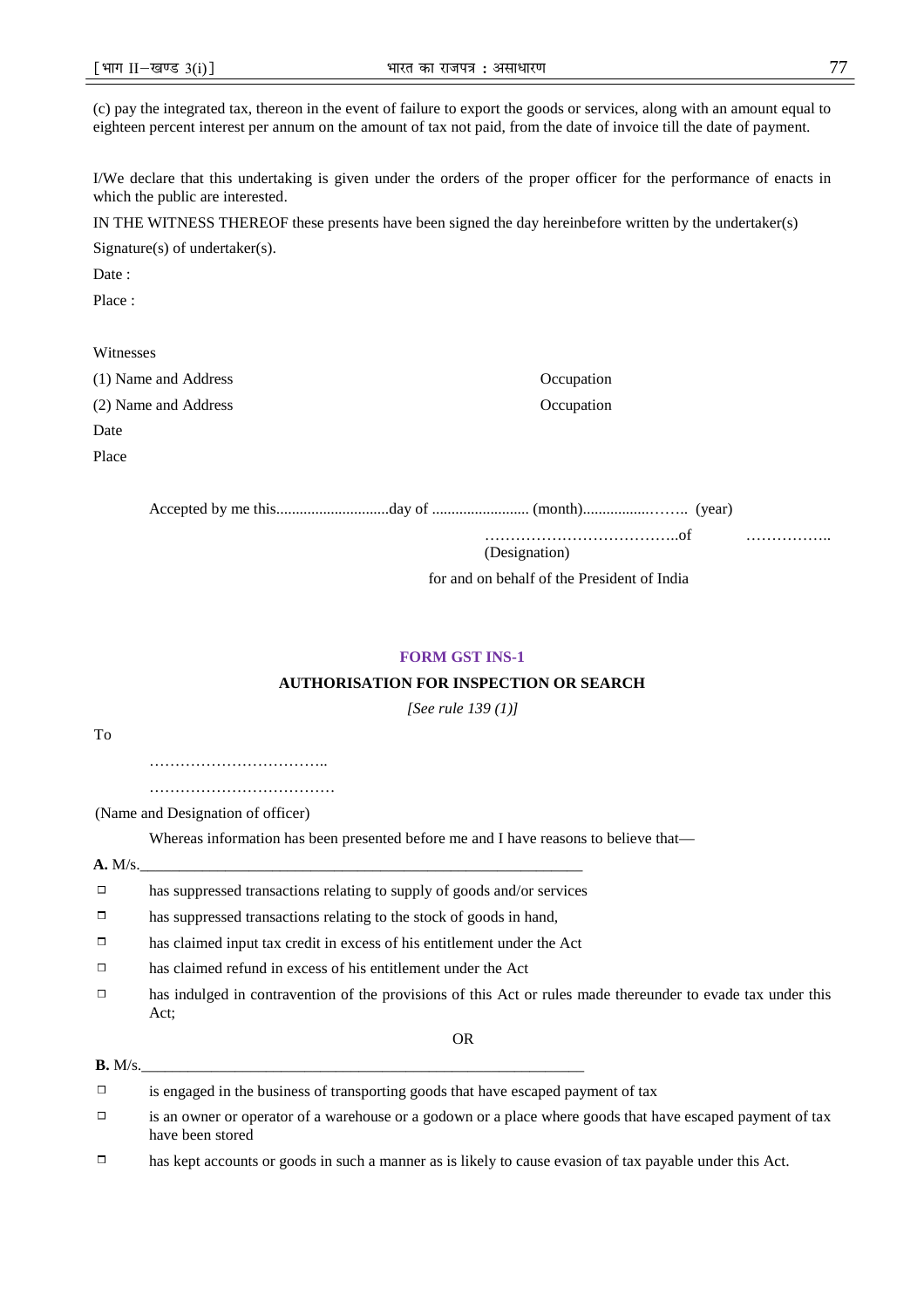#### OR

## **C.**

 $\Box$ goods liable to confiscation / documents relevant to the proceedings under the Act are secreted in the business/residential premises detailed herein below

<<Details of the Premises>

Therefore,—

 $\Box$ in exercise of the powers conferred upon me under sub-section (1) of section 67 of the Act, I authorize and require you to inspect the premises belonging to the above mentioned person with such assistance as may be necessary for inspection of goods or documents and/or any other things relevant to the proceedings under the said Act and rules made thereunder.

OR

 $\Box$ in exercise of the powers conferred upon me under sub-section (2) of section 67 of the Act, I authorize and require you to search the above premises with such assistance as may be necessary, and if any goods or documents and/or other things relevant to the proceedings under the Act are found, to seize and produce the same forthwith before me for further action under the Act and rules made thereunder.

Any attempt on the part of the person to mislead, tamper with the evidence, refusal to answer the questions relevant to inspection / search operations, making of false statement or providing false evidence is punishable with imprisonment and /or fine under the Act read with section 179, 181, 191 and 418 of the Indian Penal Code.

Given under my hand & seal this ………… day of ……… (month) 20…. (year). Valid for …… day(s).

Seal

Place Signature, Name and designation of the Signature. issuing authority

Name, Designation & Signature of the Inspection Officer/s

- (i)
- (ii)

#### **FORM GST INS-02**

## **ORDER OF SEIZURE**

*[See rule 139 (2)]*

Whereas an inspection under sub-section (1)/search under sub-section (2) of Section 67 was conducted by me on  $\angle$   $\angle$   $\angle$   $\angle$  at  $\angle$   $\therefore$  AM/PM in the following premise(s):

#### **<<Details of premises>>**

which is/are a place/places of business/premises belonging to:

**<<Name of Person>>** 

## **<<GSTIN, if registered>>**

in the presence of following witness(es):

- **1. <<Name and address>>**
- **2. <<Name and address>>**

and on scrutiny of the books of accounts, registers, documents / papers and goods found during the inspection/search, I have reasons to believe that certain goods liable to confiscation and/or documents and/or books and/or things useful for or relevant to proceedings under this Act are secreted in place(s) mentioned above.

Therefore, in exercise of the powers conferred upon me under sub-section (2) of section 67, I hereby seize the following goods/ books/ documents and things: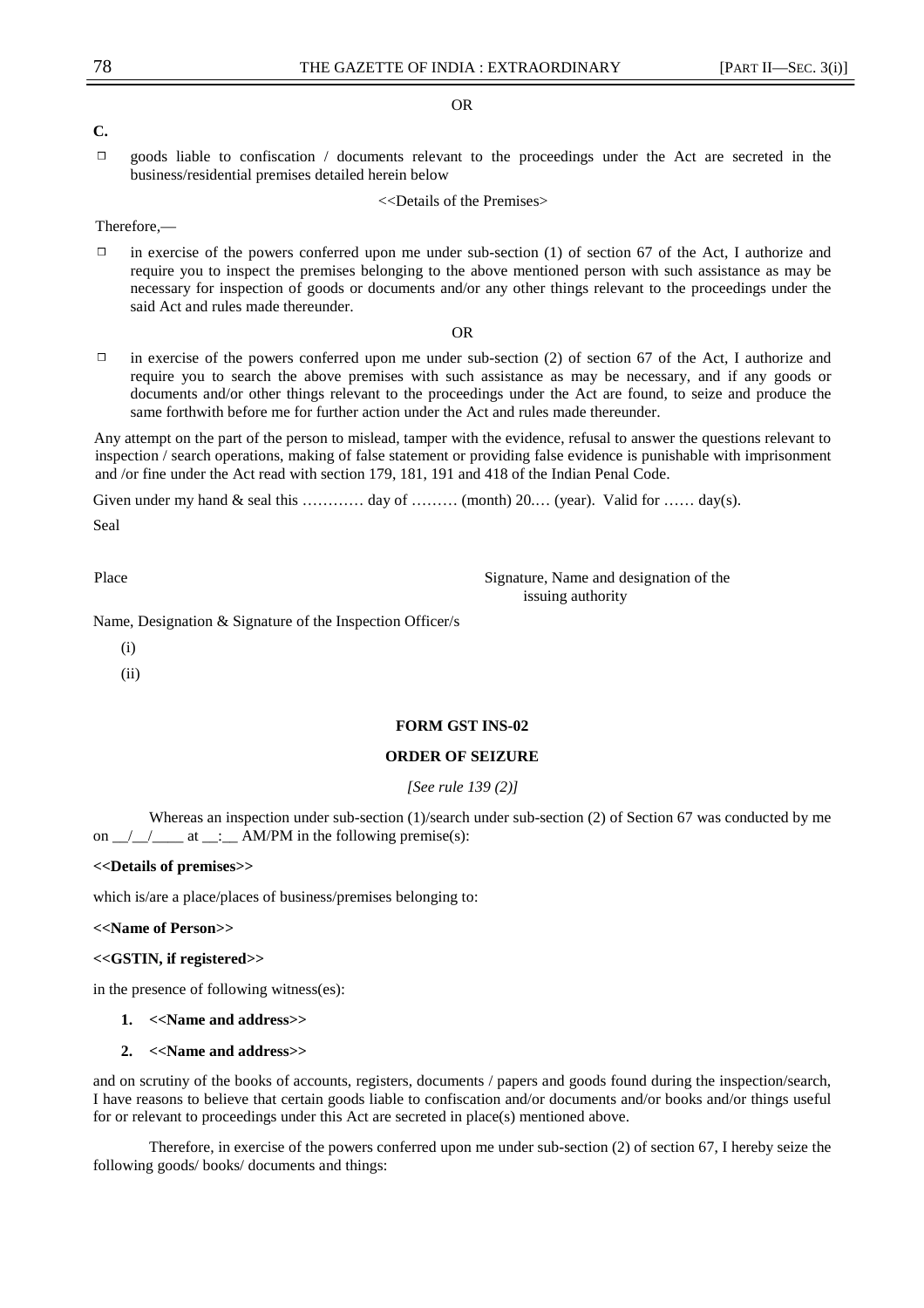## **A) Details of Goods seized:**

| Sr. | Description | Quantity or units | Make/mark or model | Remarks |
|-----|-------------|-------------------|--------------------|---------|
| No  | of goods    |                   |                    |         |
|     |             |                   |                    |         |
|     |             |                   |                    |         |

## **B) Details of books / documents / things seized:**

| Sr.<br>No. | Description<br>of books / documents / things<br>seized | No. of books / documents /<br>things seized | Remarks |  |
|------------|--------------------------------------------------------|---------------------------------------------|---------|--|
|            |                                                        |                                             |         |  |
|            |                                                        |                                             |         |  |

and these goods and or things are being handed over for safe upkeep to:

#### **<<Name and address>>**

with a direction that he shall not remove, part with, or otherwise deal with the goods or things except with the previous permission of the undersigned.

Place: Name and Designation of the Officer

Date:

Signature of the Witnesses

| Sr. No.  | Name and address | Signature |
|----------|------------------|-----------|
| . .      |                  |           |
| <u>.</u> |                  |           |

To:

<<Name and address>>

## **FORM GST INS-03**

## **ORDER OF PROHIBITION**

*[See rule 139(4)]*

Whereas an inspection under sub-section (1)/search under sub-section (2) of Section 67 was conducted on  $\frac{1}{2}$  at  $\frac{1}{2}$  at  $\frac{1}{2}$  AM/PM in the following premise(s):

#### **<<Details of premises>>**

which is/are a place/places of business/premises belonging to:

## **<<Name of Person>>**

**<<GSTIN, if registered>>** 

in the presence of following witness(es):

- **1. <<Name and address>>**
- **2. <<Name and address>>**

and on scrutiny of the books of accounts, registers, documents / papers and goods found during the inspection/search, I have reasons to believe that certain goods liable to confiscation and/or documents and/or books and/or things useful for or relevant to proceedings under this Act are secreted in place(s) mentioned above.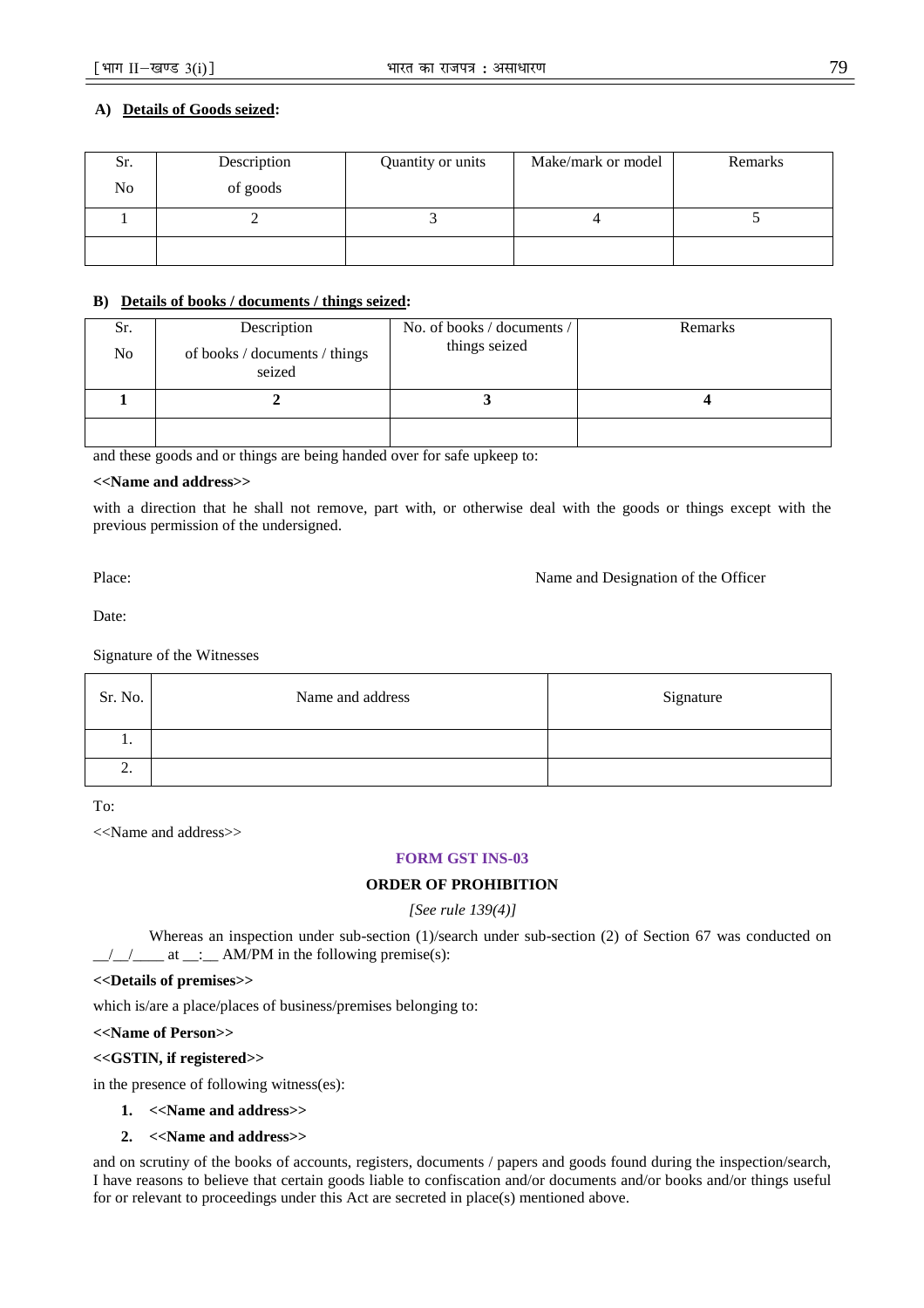Therefore, in exercise of the powers conferred upon me under sub-section (2) of section 67, I hereby order that you shall not/shall not cause to remove, part with, or otherwise deal with the goods except without the previous permission of the undersigned:

| Sr. | Description | Make/mark or model<br>Quantity or units |  | Remarks |  |
|-----|-------------|-----------------------------------------|--|---------|--|
| No  | of goods    |                                         |  |         |  |
|     |             |                                         |  |         |  |
|     |             |                                         |  |         |  |
|     |             |                                         |  |         |  |

Place: Name and Designation of the Officer

Date:

## **Signature of the Witnesses**

|    | Name and address | Signature |
|----|------------------|-----------|
| 1. |                  |           |
| 2. |                  |           |

To:

<<Name and address>>

#### **FORM GST INS-04**

## **BOND FOR RELEASE OF GOODS SEIZED**

#### *[See rule 140(1)]*

I.................of....................hereinafter called "obligor(s)" am held and firmly bound to the President of India (hereinafter called "the President") and/or the Governor of ………….(State) (hereinafter called "the Governor") in the sum of...........................rupees to be paid to the President / the Governor for which payment will be made. I jointly and severally bind myself and my heirs/ executors/ administrators/ legal representatives/successors and assigns by these presents; dated this...................day of....................

WHEREAS in accordance with the provisions of sub-section (2) of section 67, the goods have been seized vide order number ……………………dated………… having value ………….rupees involving an amount of tax of ……………………. rupees. On my request the goods have been permitted to be released provisionally by the proper officer on execution of the bond of value …………………rupees and a security of ……………………rupees against which cash/bank guarantee has been furnished in favour of the President/ Governor; and

WHEREAS I undertake to produce the said goods released provisionally to me as and when required by the proper officer duly authorized under the Act.

And if all taxes, interest, penalty, fine and other lawful charges demanded by the proper officer are duly paid within ten days of the date of demand thereof being made in writing by the said proper officer, this obligation shall be void.

OTHERWISE and on breach or failure in the performance of any part of this condition, the same shall be in full force:

AND the President/Governor shall, at his option, be competent to make good all the losses and damages from the amount of the security deposit or by endorsing his rights under the above-written bond or both;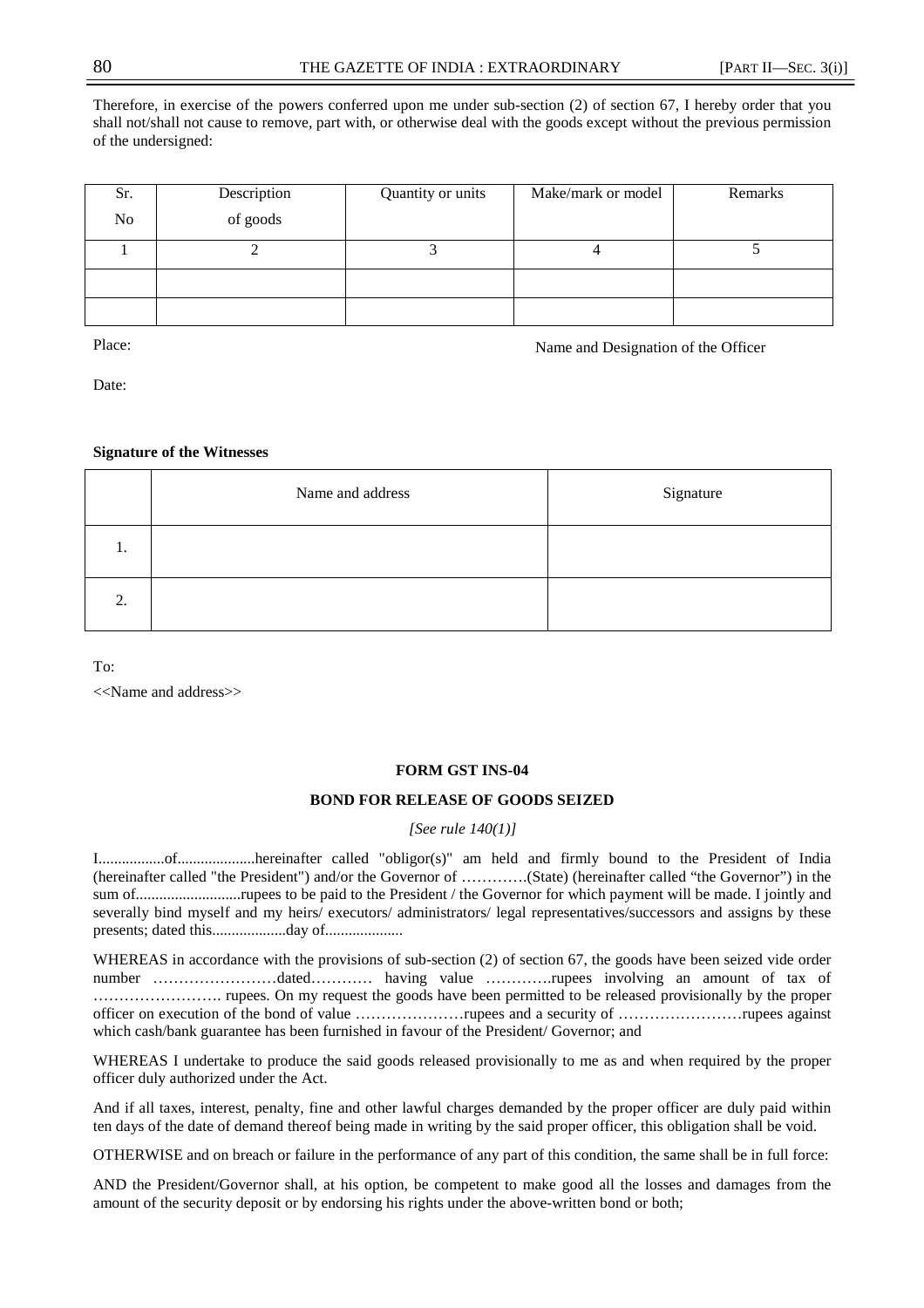## IN THE WITNESS THEREOF these presents have been signed the day hereinbefore written by the obligor(s).

|                                                                        | Signature(s) of obligor(s). |
|------------------------------------------------------------------------|-----------------------------|
| Date:                                                                  |                             |
| Place:                                                                 |                             |
| Witnesses                                                              |                             |
| (1) Name and Address                                                   |                             |
| (2) Name and Address                                                   |                             |
| Date                                                                   |                             |
| Place                                                                  |                             |
| (designation of officer) for and on behalf of the President /Governor. |                             |

(Signature of the Officer)

#### **FORM GST INS-05**

#### **ORDER OF RELEASE OF GOODS/ THINGS OF PRISHABLE OR HAZARDOUS NATURE**

*[See rule 141(1)]* 

Whereas the following goods and/or things were seized on  $\frac{1}{2}$  from the following premise(s):

#### **<<Details of premises>>**

which is/are a place/places of business/premises belonging to:

**<<Name of Person>>** 

**<<GSTIN, if registered>>** 

#### **Details of goods seized:**

| Sr.          | Description |       |     |    |            |           |           |  |        |     |       |  |    |        |     |  | Quantity or units |  |  |  | Make/mark or model |  |  |  |  | Remarks |  |
|--------------|-------------|-------|-----|----|------------|-----------|-----------|--|--------|-----|-------|--|----|--------|-----|--|-------------------|--|--|--|--------------------|--|--|--|--|---------|--|
| No           | of goods    |       |     |    |            |           |           |  |        |     |       |  |    |        |     |  |                   |  |  |  |                    |  |  |  |  |         |  |
|              |             |       |     |    |            |           |           |  |        |     |       |  |    |        |     |  |                   |  |  |  |                    |  |  |  |  |         |  |
|              |             |       |     |    |            |           |           |  |        |     |       |  |    |        |     |  |                   |  |  |  |                    |  |  |  |  |         |  |
| since<br>and | these       | goods | are | οf | perishable | <b>or</b> | hazardous |  | nature | and | since |  | an | amount | -of |  |                   |  |  |  |                    |  |  |  |  |         |  |

Rs.\_\_\_\_\_\_\_\_\_\_\_\_\_\_\_\_\_\_\_\_\_\_\_\_\_\_\_\_\_\_\_\_\_\_\_\_\_\_\_ (amount in words and digits), being an amount equivalent to the:

 $\Box$ market price of such goods or things

 $\Box$ the amount of tax, interest and penalty that is or may become payable

has been paid, I hereby order the above mentioned goods be released forthwith.

Place: Name and Designation of the Officer

Date:

To:

<<Name and Designation>>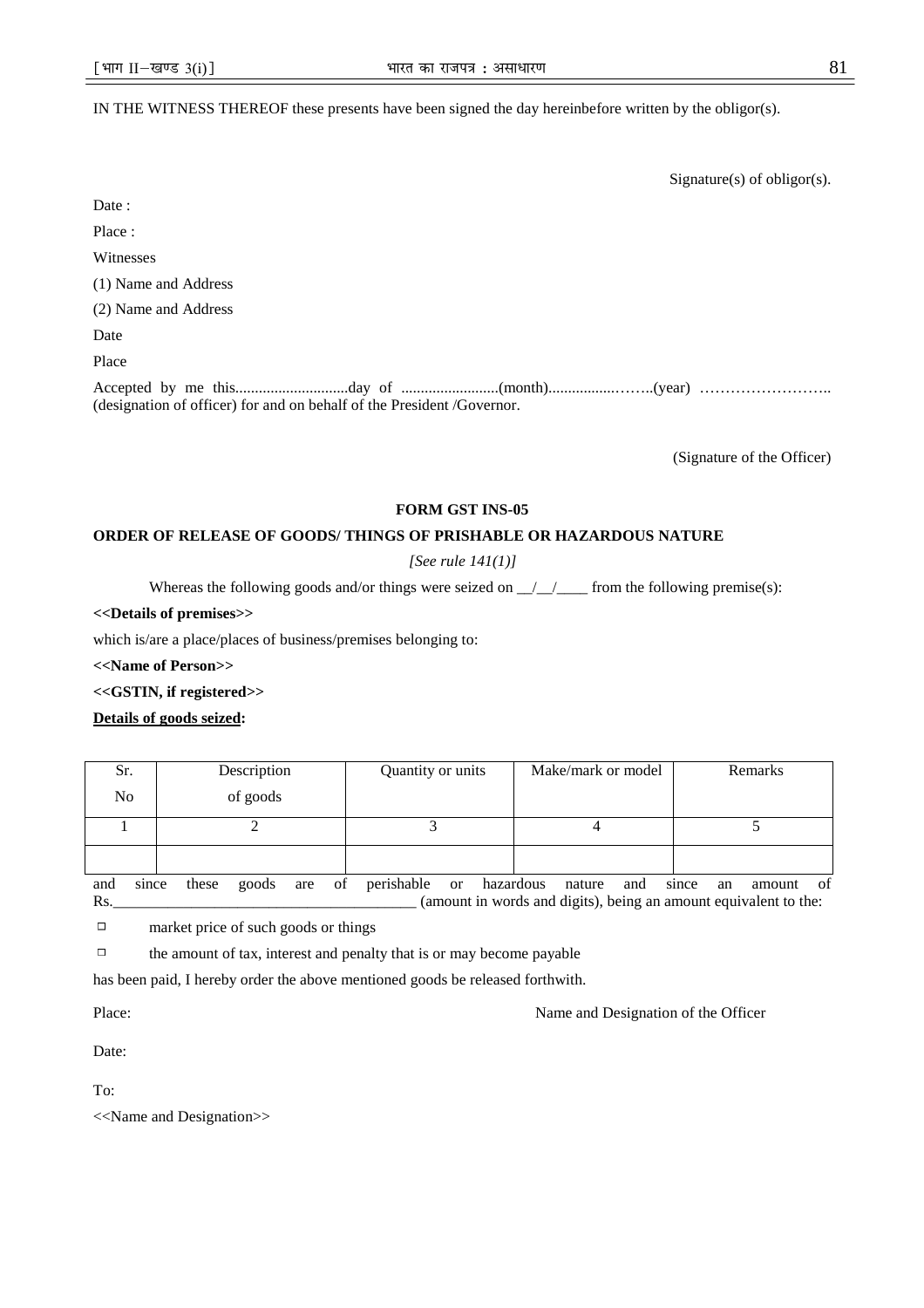*[See rule 142(1)]* 

Reference No: Date:

To

\_\_\_\_\_\_\_\_\_\_\_\_\_\_\_ GSTIN/ID

---------------------- Name

Tax Period ------------- F.Y. ---------- Act -

Section / sub-section under which SCN is being issued **-** 

SCN Reference No. ---- Date ----

## **Summary of Show Cause Notice**

(a) Brief facts of the case

\_\_\_\_\_\_\_\_\_\_\_\_\_\_\_ Address

(b) Grounds

(c) Tax and other dues

#### Sr. No. Tax Period Act Place of supply (name of State) Tax / Cess Others Total  $1 \quad 2 \quad 3 \quad 4 \quad 5 \quad 6 \quad 7$ Total

## **FORM GST DRC -02**

*[See rule 142(1)(b)]* 

Reference No: Date: Date: Date: Date: Date: Date: Date: Date: Date: Date: Date: Date: Date: Date: Date: Date: Date: Date: Date: Date: Date: Date: Date: Date: Date: Date: Date: Date: Date: Date: Date: Date: Date: Date: Date

To

\_\_\_\_\_\_\_\_\_\_\_\_\_\_\_ GSTIN/ID

----------------------- Name \_\_\_\_\_\_\_\_\_\_\_\_\_\_\_ Address

> SCN Ref. No. -------Statement Ref. No. ----Section /sub-section under which statement is being issued -

(Amount in Rs.)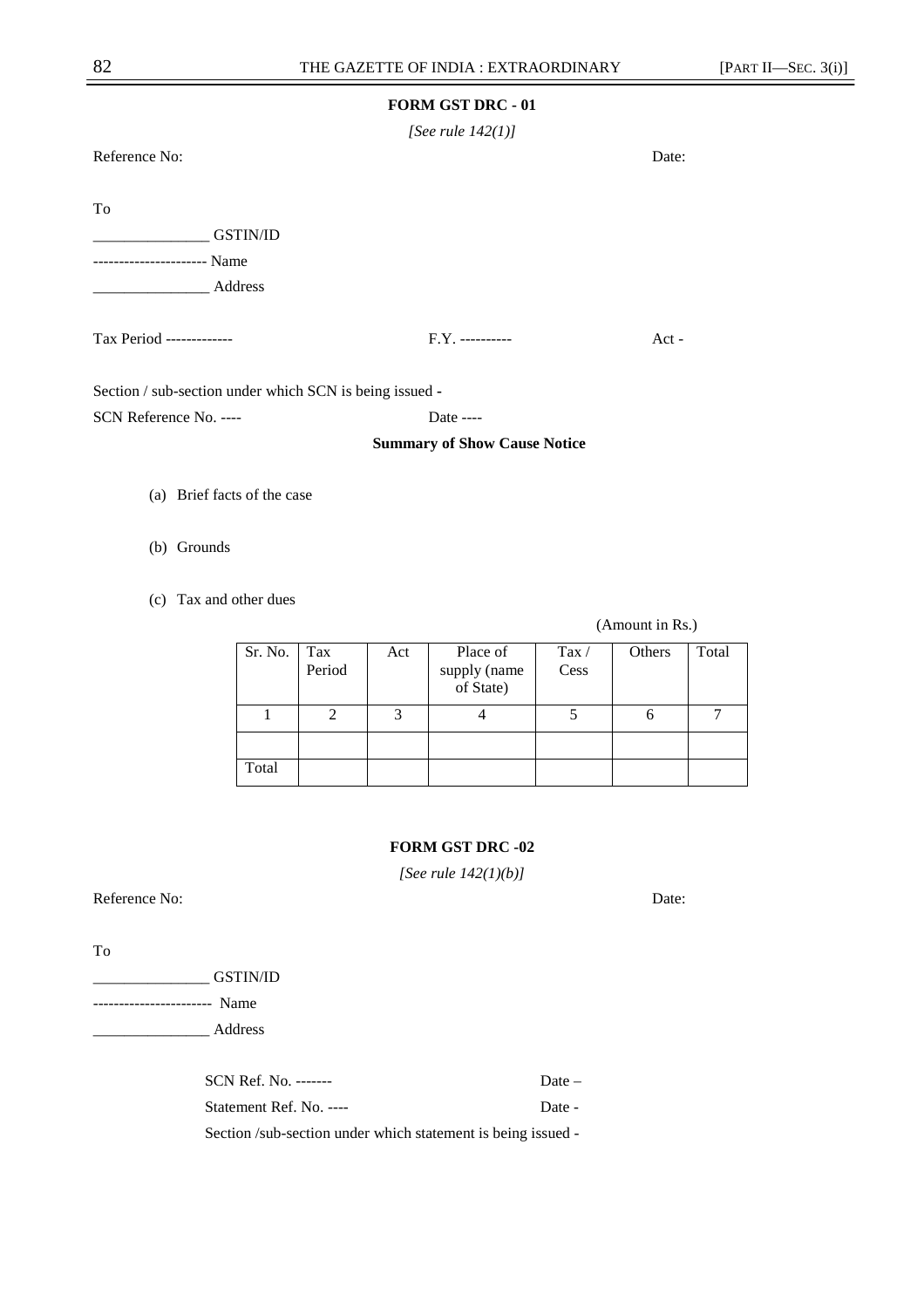## **Summary of Statement**

- (a) Brief facts of the case
- (b) Grounds
- (c) Tax and other dues

(Amount in Rs.)

| Sr. No. | Tax Period | Act | Place of supply (name<br>of State) | Tax/Cess | Others | Total |
|---------|------------|-----|------------------------------------|----------|--------|-------|
|         |            |     |                                    |          |        |       |
|         |            |     |                                    |          |        |       |
| Total   |            |     |                                    |          |        |       |

## **FORM GST DRC- 03**

#### *[See rule 142(2) & 142 (3)]*

## **Intimation of payment made voluntarily or made against the show cause notice (SCN) or statement**

| 1.      | <b>GSTIN</b>                                                                    |     |                                                                       |                       |          |                                                        |       |                                          |                       |                           |
|---------|---------------------------------------------------------------------------------|-----|-----------------------------------------------------------------------|-----------------------|----------|--------------------------------------------------------|-------|------------------------------------------|-----------------------|---------------------------|
| 2.      | Name                                                                            |     |                                                                       |                       |          |                                                        |       |                                          |                       |                           |
| 3.      | Cause of payment                                                                |     |                                                                       |                       |          | $<<$ drop down $>>$                                    |       |                                          |                       |                           |
|         |                                                                                 |     |                                                                       |                       |          | Audit, investigation, voluntary, SCN, others (specify) |       |                                          |                       |                           |
| 4.      | Section under which voluntary payment is made                                   |     |                                                                       |                       |          | $<<$ drop down $>>$                                    |       |                                          |                       |                           |
| 5.      | Details of show cause notice, if payment is<br>made within 30 days of its issue |     |                                                                       |                       |          | Reference No.                                          |       | Date of issue                            |                       |                           |
| 6.      | <b>Financial Year</b>                                                           |     |                                                                       |                       |          |                                                        |       |                                          |                       |                           |
| 7.      |                                                                                 |     | Details of payment made including interest and penalty, if applicable |                       |          |                                                        |       |                                          |                       |                           |
|         |                                                                                 |     |                                                                       |                       |          |                                                        |       | (Amount in Rs.)                          |                       |                           |
| Sr. No. | Tax<br>Period                                                                   | Act | Place of supply<br>(POS)                                              | $\text{Tax}/$<br>Cess | Interest | Penalty, if<br>applicable                              | Total | Ledger<br>utilised<br>(Cash /<br>Credit) | Debit<br>entry<br>no. | Date of<br>debit<br>entry |
| 1       | 2                                                                               | 3   | 4                                                                     | 5                     | 6        | 7                                                      | 8     | 9                                        | 10                    | 11                        |
|         |                                                                                 |     |                                                                       |                       |          |                                                        |       |                                          |                       |                           |
|         |                                                                                 |     |                                                                       |                       |          |                                                        |       |                                          |                       |                           |

8. Reasons, if any - << Text box>>

9. Verification-

I hereby solemnly affirm and declare that the information given hereinabove is true and correct to the best of my knowledge and belief and nothing has been concealed therefrom.

Signature of Authorized Signatory

| Name |  |  |
|------|--|--|
|------|--|--|

Designation / Status -------

Date –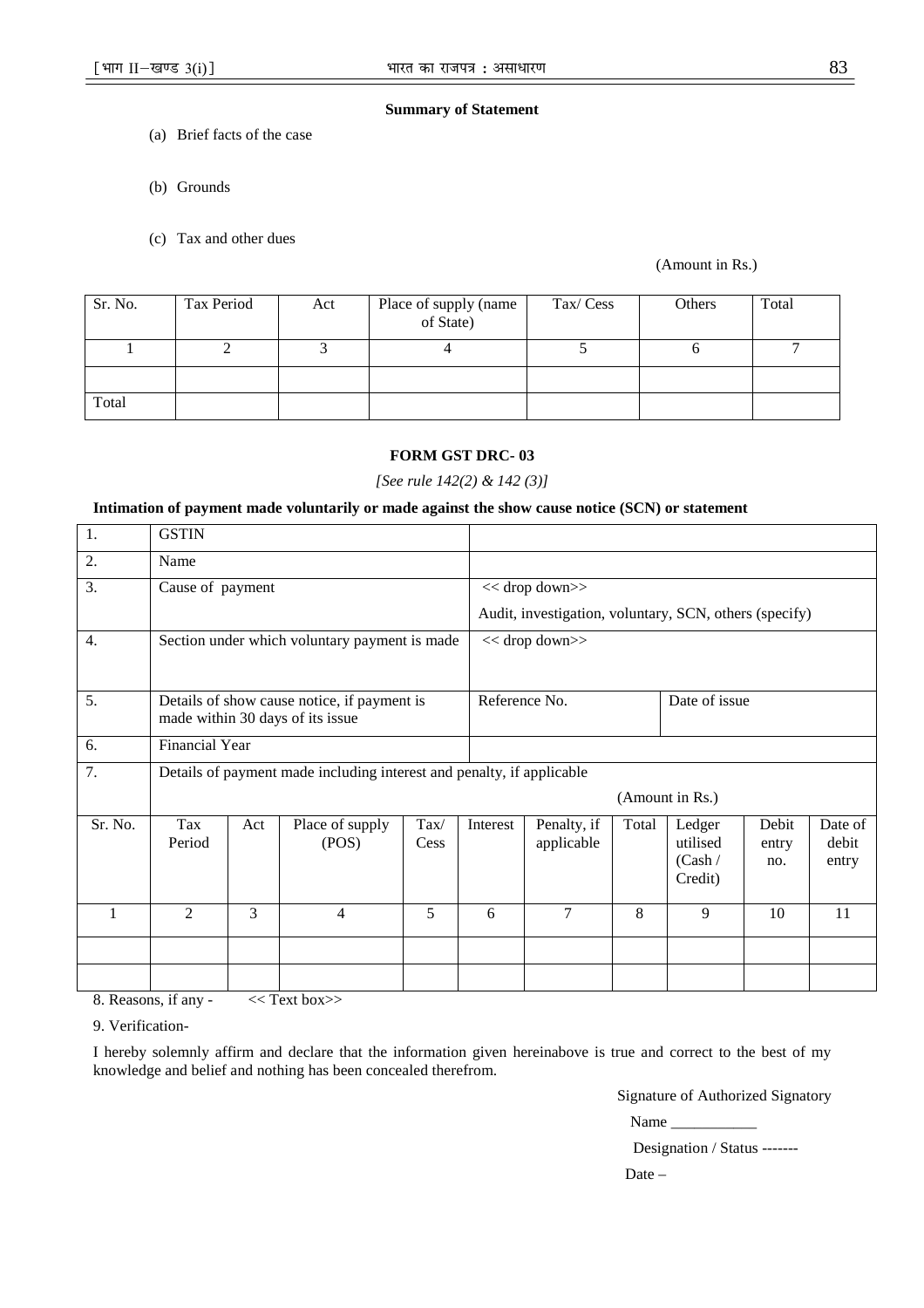*[See rule 142(2)]* 

Reference No: Date:

To

\_\_\_\_\_\_\_\_\_\_\_\_\_\_\_ GSTIN/ID

----------------------- Name \_\_\_\_\_\_\_\_\_\_\_\_\_\_\_ Address

Tax Period ------------- F.Y. ----------

ARN - Date -

#### **Acknowledgement of acceptance of payment made voluntarily**

The payment made by you vide application referred to above is hereby acknowledged to the extent of the amount paid and for the reasons stated therein.

Signature Name Name Designation

**FORM GST DRC- 05** 

*[See rule 142(3)]* 

Reference No: Date: Date: To \_\_\_\_\_\_\_\_\_\_\_\_\_\_\_ GSTIN/ID ----------------------- Name \_\_\_\_\_\_\_\_\_\_\_\_\_\_\_ Address Tax Period ------------- F.Y. ---------- SCN - Date -ARN - Date -

#### **Intimation of conclusion of proceedings**

This has reference to the show cause notice referred to above. As you have paid the amount of tax and other dues mentioned in the notice along with applicable interest and penalty in accordance with the provisions of section ---- , the proceedings initiated vide the said notice are hereby concluded.

Signature Name Name Designation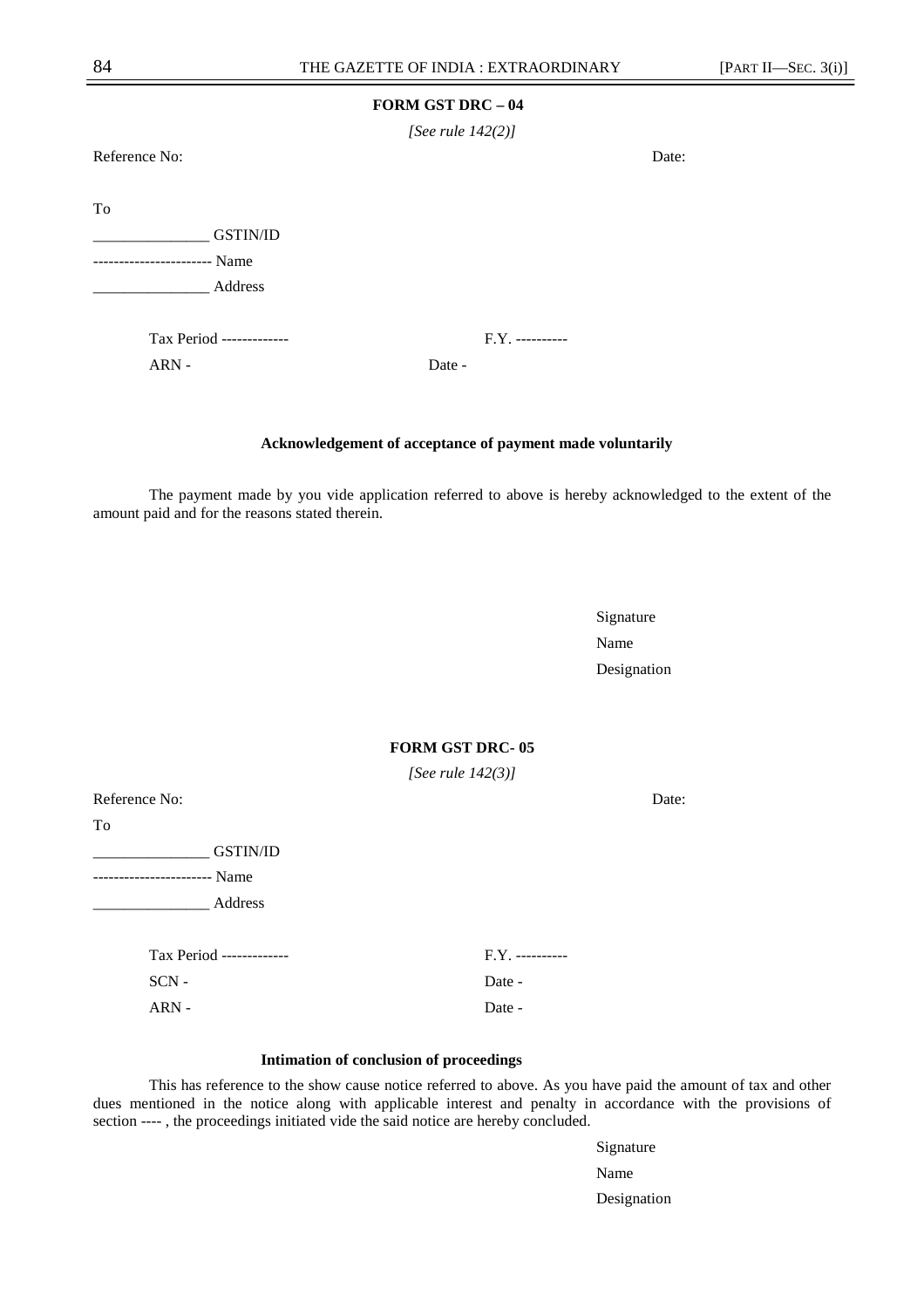*[See rule 142(4)]* 

## **Reply to the Show Cause Notice**

| 1. GSTIN                        |                             |               |                |  |  |  |  |
|---------------------------------|-----------------------------|---------------|----------------|--|--|--|--|
| 2. Name                         |                             |               |                |  |  |  |  |
| 3. Details of Show Cause Notice | Reference No.               | Date of issue |                |  |  |  |  |
| 4. Financial Year               |                             |               |                |  |  |  |  |
| 5. Reply                        |                             |               |                |  |  |  |  |
| $<<$ Text box >>                |                             |               |                |  |  |  |  |
|                                 |                             |               |                |  |  |  |  |
|                                 |                             |               |                |  |  |  |  |
| 6. Documents uploaded           |                             |               |                |  |  |  |  |
|                                 | $<<$ List of documents $>>$ |               |                |  |  |  |  |
|                                 |                             |               |                |  |  |  |  |
| 7. Option for personal hearing  | Yes                         |               | N <sub>o</sub> |  |  |  |  |

## 8. Verification-

I hereby solemnly affirm and declare that the information given herein above is true and correct to the best of my knowledge and belief and nothing has been concealed therefrom.

Signature of Authorized Signatory

Name \_\_\_\_\_\_\_\_\_\_\_

Designation / Status -------

Date –

## **FORM GST DRC - 07**

*[See rule 142(5)]* 

## **Summary of the order**

1. Details of order –

(a) Order no. (b) Order date (c) Tax period -

2. Issues involved – << drop down>>

classification, valuation, rate of tax, suppression of turnover, excess ITC claimed, excess refund released, place of supply, others (specify)

3. Description of goods / services -

| Sr. No. | <b>ISN</b> | Description |
|---------|------------|-------------|
|         |            |             |
|         |            |             |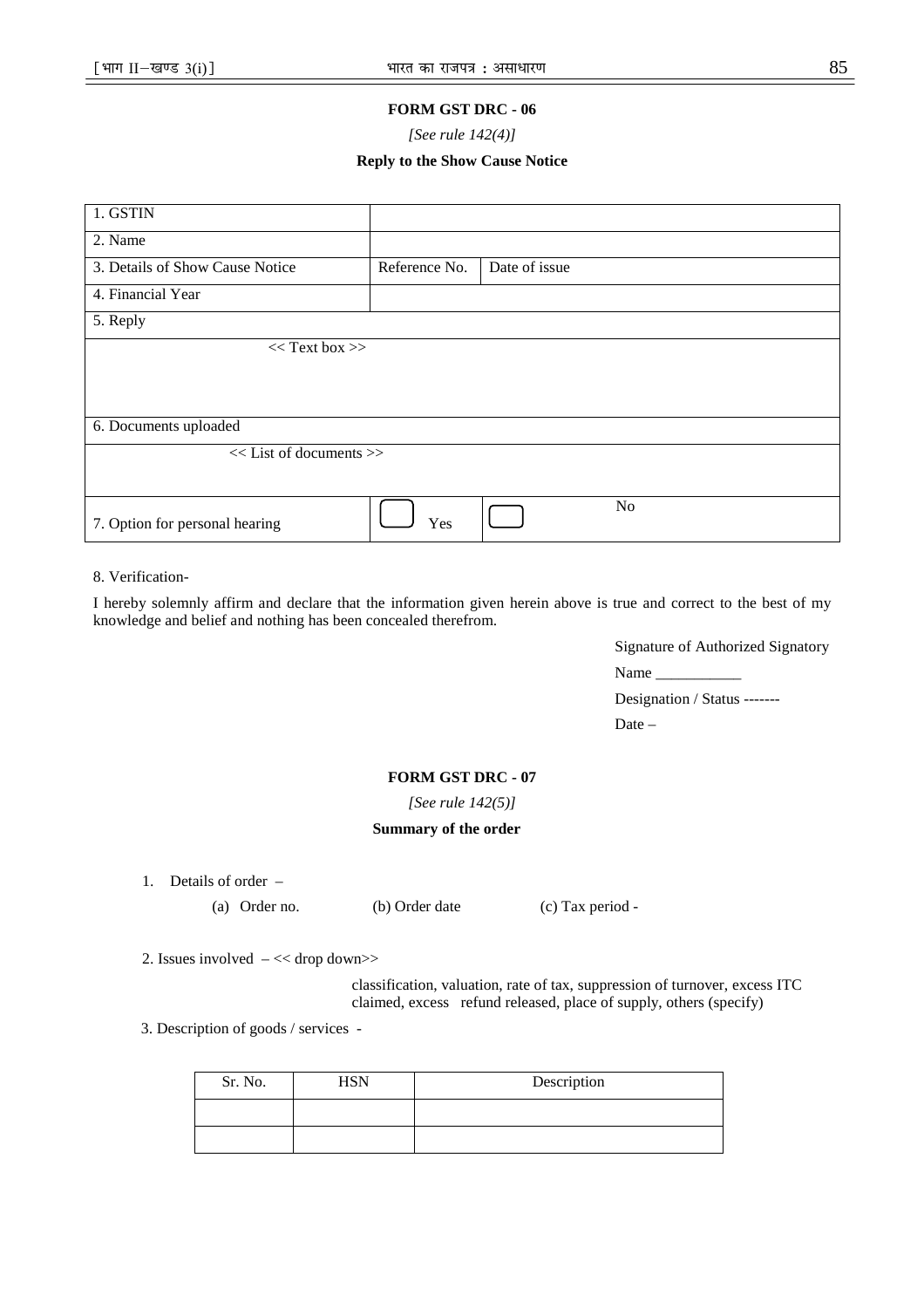## 4. Details of demand

(Amount in Rs.)

| Sr. No. | Tax<br>rate | Turnover | Place of supply | Act | Tax/Cess | Interest | Penalty |
|---------|-------------|----------|-----------------|-----|----------|----------|---------|
|         |             |          |                 |     |          |          |         |
|         |             |          |                 |     |          |          |         |
|         |             |          |                 |     |          |          |         |

## 5. Amount deposited

| Sr. No. | Tax Period | Act | Tax/Cess | Interest | Penalty | Others | Total |
|---------|------------|-----|----------|----------|---------|--------|-------|
|         |            |     |          |          |         |        |       |
|         |            |     |          |          |         |        |       |
| Total   |            |     |          |          |         |        |       |

Signature Name Name Designation

## **FORM GST DRC - 08**

*[See rule 142(7)]* 

Reference No.: Date: Date:

#### **Rectification of Order**

Preamble - << Standard >> (Applicable for orders only)

| Particulars of original order             |               |
|-------------------------------------------|---------------|
| Tax period, if any                        |               |
| Section under which order is passed       |               |
| Order no.                                 | Date of issue |
| Provision assessment order no., if<br>any | Order date    |
| ARN, if applied for rectification         | Date of ARN   |



Your application for rectification of the order referred to above has been found to be satisfactory;

It has come to my notice that the above said order requires rectification;

Reason for rectification -

 $<<$  text box  $>>$ 

Details of demand, if any, after rectification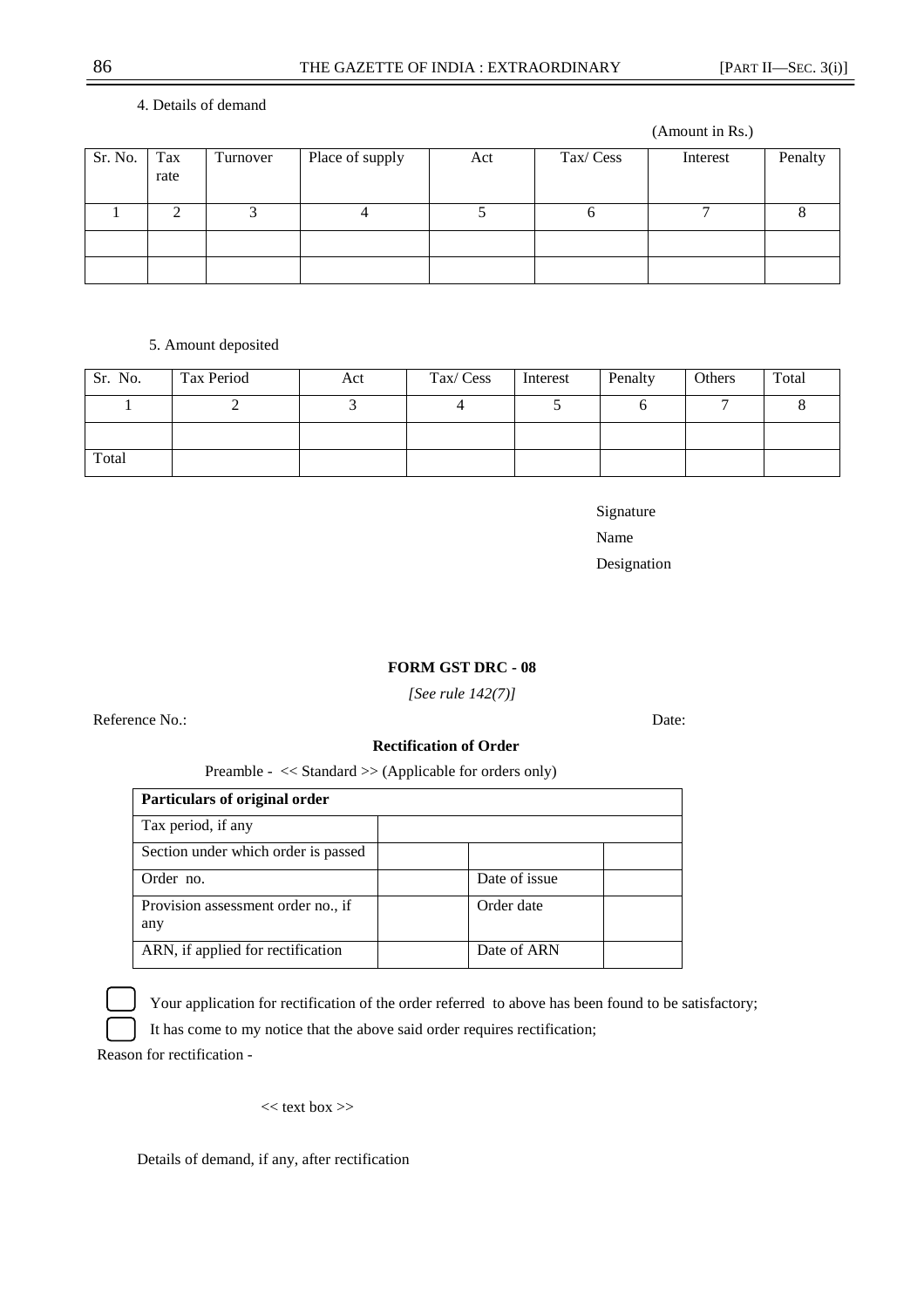(Amount in Rs.)

| Sr. No. | Tax<br>rate | Turnover | Place of supply | Act | Tax/Cess | Interest | Penalty |
|---------|-------------|----------|-----------------|-----|----------|----------|---------|
|         |             |          |                 |     |          |          |         |
|         |             |          |                 |     |          |          |         |
|         |             |          |                 |     |          |          |         |

The aforesaid order is rectified in exercise of the powers conferred under section 161 as under:

 $<<$  text $>>$ 

To

| (GSTIN/ID) |
|------------|
| --Name     |
| (Address)  |

### **FORM GST DRC – 09**

*[See rule 143]* 

| To                                       |       |
|------------------------------------------|-------|
|                                          |       |
|                                          |       |
| Particulars of defaulter -               |       |
| $GSTIN -$                                |       |
| Name -                                   |       |
| Demand order No.<br>$\ddot{\phantom{a}}$ | Date: |
| Reference No. of recovery:               | Date: |
| Period                                   |       |

## **Order for recovery through specified officer under section 79**

Whereas a sum of Rs. << ------->> on account of tax, cess, interest and penalty is payable under the provisions of the <<SGST/UTGST/ CGST/ IGST/ CESS>> Act by the aforesaid person who has failed to make payment of such amount. The details of arrears are given in the table below:

(Amount in Rs.)

| Act            | Tax/Cess | Interest      | Penalty | Others | Total |
|----------------|----------|---------------|---------|--------|-------|
|                | 2        | $\mathcal{R}$ | 4       |        | 6     |
| Integrated tax |          |               |         |        |       |
| Central tax    |          |               |         |        |       |
| State/UT tax   |          |               |         |        |       |
| Cess           |          |               |         |        |       |
| Total          |          |               |         |        |       |

<< Remarks>>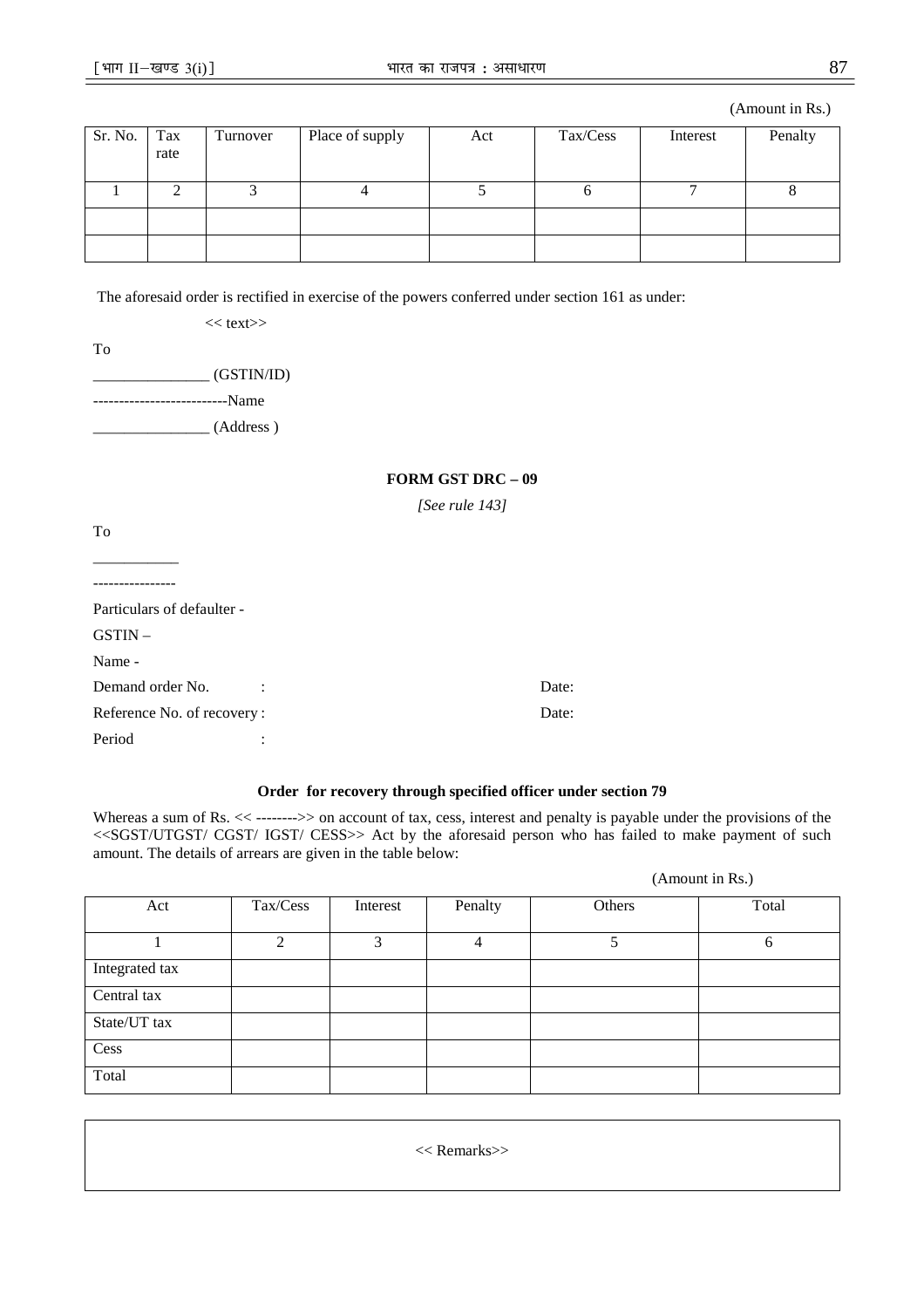You are, hereby, required under the provisions of section 79 of the  $\langle \langle SGST \rangle \rangle$  Act to recover the amount due from the  $<<$  person  $>>$  as mentioned above.

Signature Name Name and the Name of the Name of the Name of the Name of the Name of the Name of the Name of the Name of the Name of the Name of the Name of the Name of the Name of the Name of the Name of the Name of the Name of the Designation

Place:

Date:

## **FORM GST DRC – 10**

*[See rule 144(2)]* 

#### **Notice for Auction of Goods under section 79 (1) (b) of the Act**

Demand order No. : Date :

Period:

Whereas an order has been made by me for sale of the attached or distrained goods specified in the Schedule below for recovery of Rs…….... and interest thereon and admissible expenditure incurred on the recovery process in accordance with the provisions of section 79.

The sale will be by public auction and the goods shall be put up for sale in the lots specified in the Schedule. The sale will be of the right, title and interests of the defaulter. And the liabilities and claims attached to the said properties, so far as they have been ascertained, are those specified in the Schedule against each lot.

The auction will be held on ……. at…. AM/PM. In the event the entire amount due is paid before the date of auction, the sale will be stopped.

The price of each lot shall be paid at the time of sale or as per the directions of the proper officer/specified officer and in default of payment, the goods shall be again put up for auction and resold.

| Serial No. | Description of goods | Quantity |
|------------|----------------------|----------|
|            |                      |          |
|            |                      |          |

| Signature   |
|-------------|
| Name        |
| Designation |

Place:

Date:

## **FORM GST DRC – 11**

*[See rules 144(5) & 147(12)]* 

## **Notice to successful bidder**

To,

\_\_\_\_\_\_\_\_\_\_\_\_

**Schedule** 

Please refer to Public Auction Reference No. \_\_\_\_\_\_\_\_\_\_\_\_\_\_ dated \_\_\_\_\_\_\_\_. On the basis of auction conducted on \_\_\_\_\_\_\_\_, you have been found to be a successful bidder in the instant case.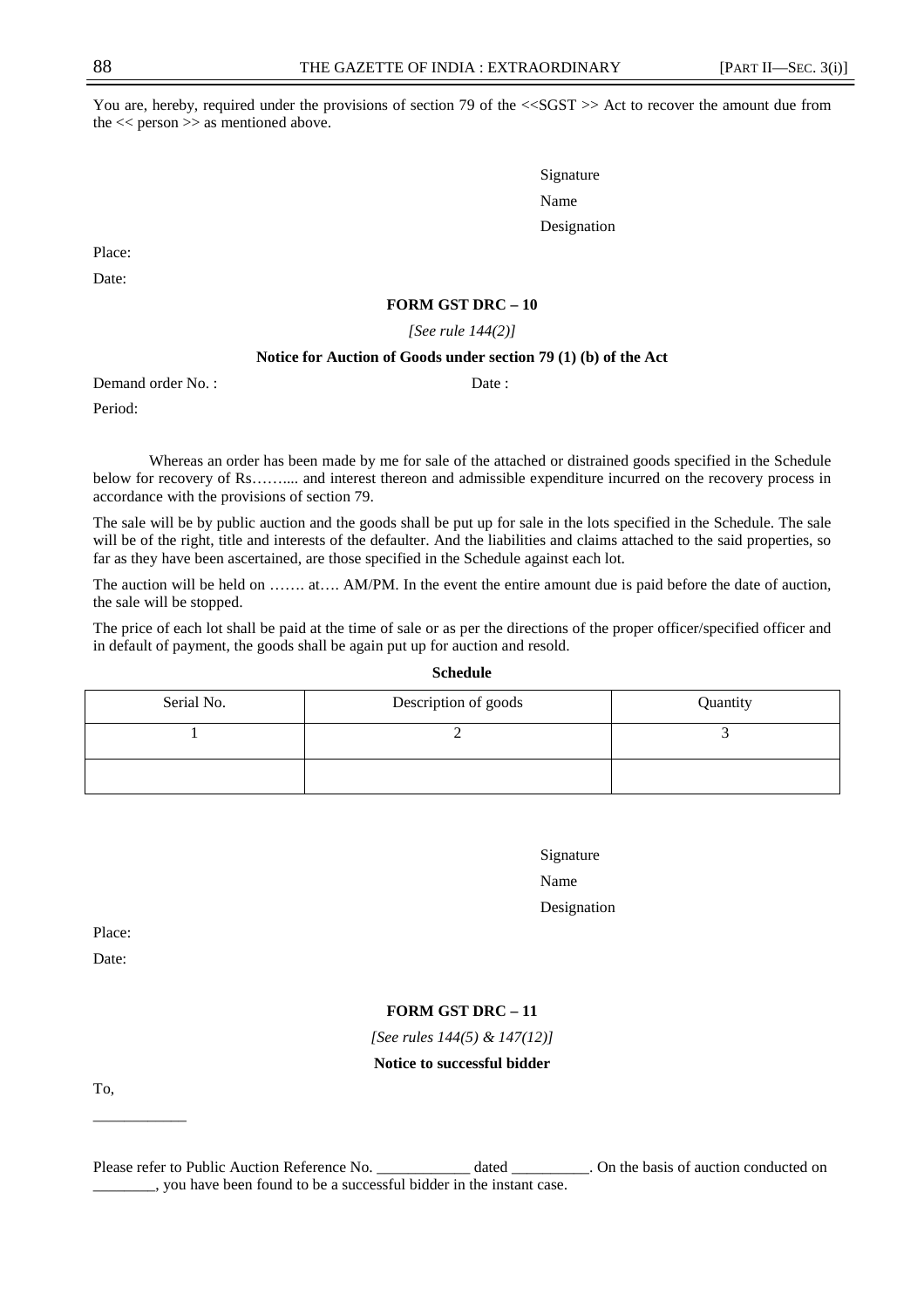You are hereby, required to make payment of Rs.\_\_\_\_\_\_\_\_\_\_\_\_\_\_\_\_\_ within a period of 15 days from the date of auction.

The possession of the goods shall be transferred to you after you have made the full payment of the bid amount.

Signature Name Name and the Name of the Name of the Name of the Name of the Name of the Name of the Name of the Name of the Name of the Name of the Name of the Name of the Name of the Name of the Name of the Name of the Name of the Designation

Place:

Date:

## **FORM GST DRC – 12**

*[See rule 144(5) & 147(12]* 

## **Sale Certificate**

Demand order No.: Date:

Period:

Reference No. of recovery: Date:

This is to certify that the following goods:

#### **Schedule (Movable Goods)**

| Sr. No. | Description of goods | Quantity |
|---------|----------------------|----------|
|         |                      |          |
|         |                      |          |

## **Schedule (Immovable Goods)**

| <b>Building</b> | Floor | Name of the     | Road/  | Locality/ | District | State | <b>PIN</b> | Latitude   | Longitude  |
|-----------------|-------|-----------------|--------|-----------|----------|-------|------------|------------|------------|
| No.             | No.   | Premises/       | Street | Village   |          |       | Code       | (optional) | (optional) |
| Flat No.        |       | <b>Building</b> |        |           |          |       |            |            |            |
|                 |       |                 |        |           |          |       |            |            |            |
|                 |       |                 |        |           |          |       |            |            |            |
|                 | 2     | 3               | 4      | 5         | 6        | ⇁     | 8          |            | 10         |
|                 |       |                 |        |           |          |       |            |            |            |
|                 |       |                 |        |           |          |       |            |            |            |
|                 |       |                 |        |           |          |       |            |            |            |

**Schedule (Shares)** 

| Sr. No. | Name of the Company | Quantity | Value |
|---------|---------------------|----------|-------|
|         |                     |          |       |
|         |                     |          |       |

have been sold to ……………………………….at………………………………….in public auction of the goods held for recovery of rupees --------- in accordance with the provisions of section 79(1)(b)/(d) of the <<SGST/UTGST/ CGST/ IGST/ CESS>> Act and rules made thereunder on --------- and the said…………………………. (Purchaser) has been declared to be the purchaser of the said goods at the time of sale. The sale price of the said goods was received on………………. The sale was confirmed on…………………….

Signature

Name Name and the Name of the Name of the Name of the Name of the Name of the Name of the Name of the Name of the Name of the Name of the Name of the Name of the Name of the Name of the Name of the Name of the Name of the

Designation

Place:

Date: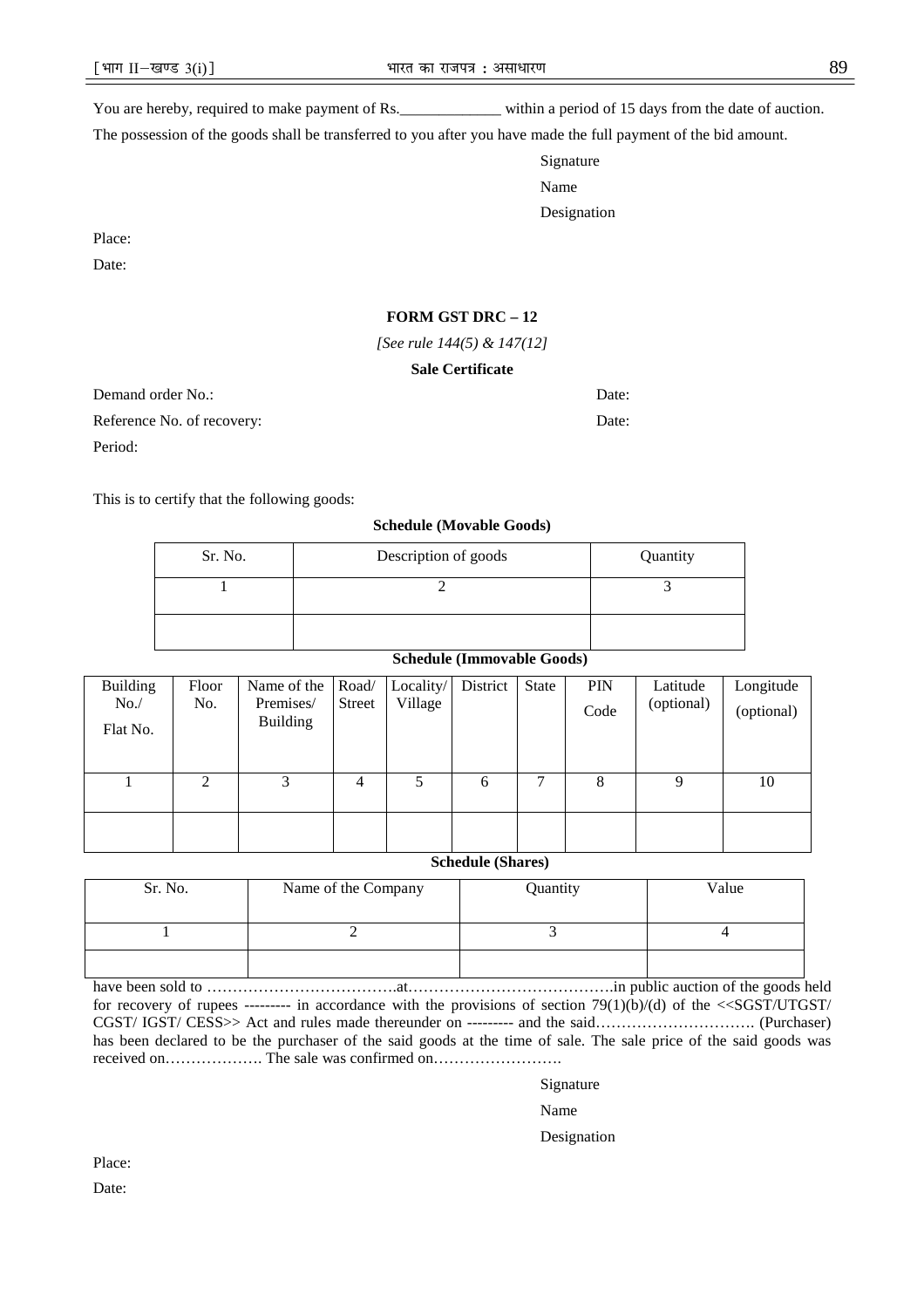*[See rule 145(1)]* 

## **Notice to a third person under section 79(1) (c)**

To

The \_\_\_\_\_\_\_\_\_\_\_

Particulars of defaulter -

GSTIN –

Name -

Demand order No.: Date:

Reference No. of recovery: Date:

Period:

Whereas a sum of Rs.  $<<$ ---->> on account of tax, cess, interest and penalty is payable under the provisions of the <<SGST / UTGST/CGST/ IGST>> Act by <<Name of Taxable person>> holding <<GSTIN>> who has failed to make payment of such amount; and/or

It is observed that a sum of rupees -------- is due or may become due to the said taxable person from you; **or**

It is observed that you hold or are likely to hold a sum of rupees ------- for or on account of the said person.

You are hereby directed to pay a sum of rupees -------- to the Government forthwith or upon the money becoming due or being held in compliance of the provisions contained in clause  $(c)(i)$  of sub-section (1) of section 79 of the Act.

Please note that any payment made by you in compliance of this notice will be deemed under section 79 of the Act to have been made under the authority of the said taxable person and the certificate from the government in **FORM GST DRC - 14** will constitute a good and sufficient discharge of your liability to such person to the extent of the amount specified in the certificate.

Also, please note that if you discharge any liability to the said taxable person after receipt of this notice, you will be personally liable to the State/Central Government under section 79 of the Act to the extent of the liability discharged, or to the extent of the liability of the taxable person for tax, cess, interest and penalty, whichever is less.

Please note that, in case you fail to make payment in pursuance of this notice, you shall be deemed to be a defaulter in respect of the amount specified in the notice and consequences of the Act or the rules made thereunder shall follow.

Signature

Name Name

Designation

Place:

Date:

## **FORM GST DRC – 14**

*[See rule 145(2)]* 

## **Certificate of Payment to a Third Person**

In response to the notice issued to you in **FORM GST DRC-13** bearing reference No. \_\_\_\_\_\_\_\_\_\_\_\_\_\_ dated \_\_\_\_\_\_\_\_\_, you have discharged your liability by making a payment of Rs. \_\_\_\_\_\_\_\_\_\_\_\_\_\_\_\_ for the defaulter named below: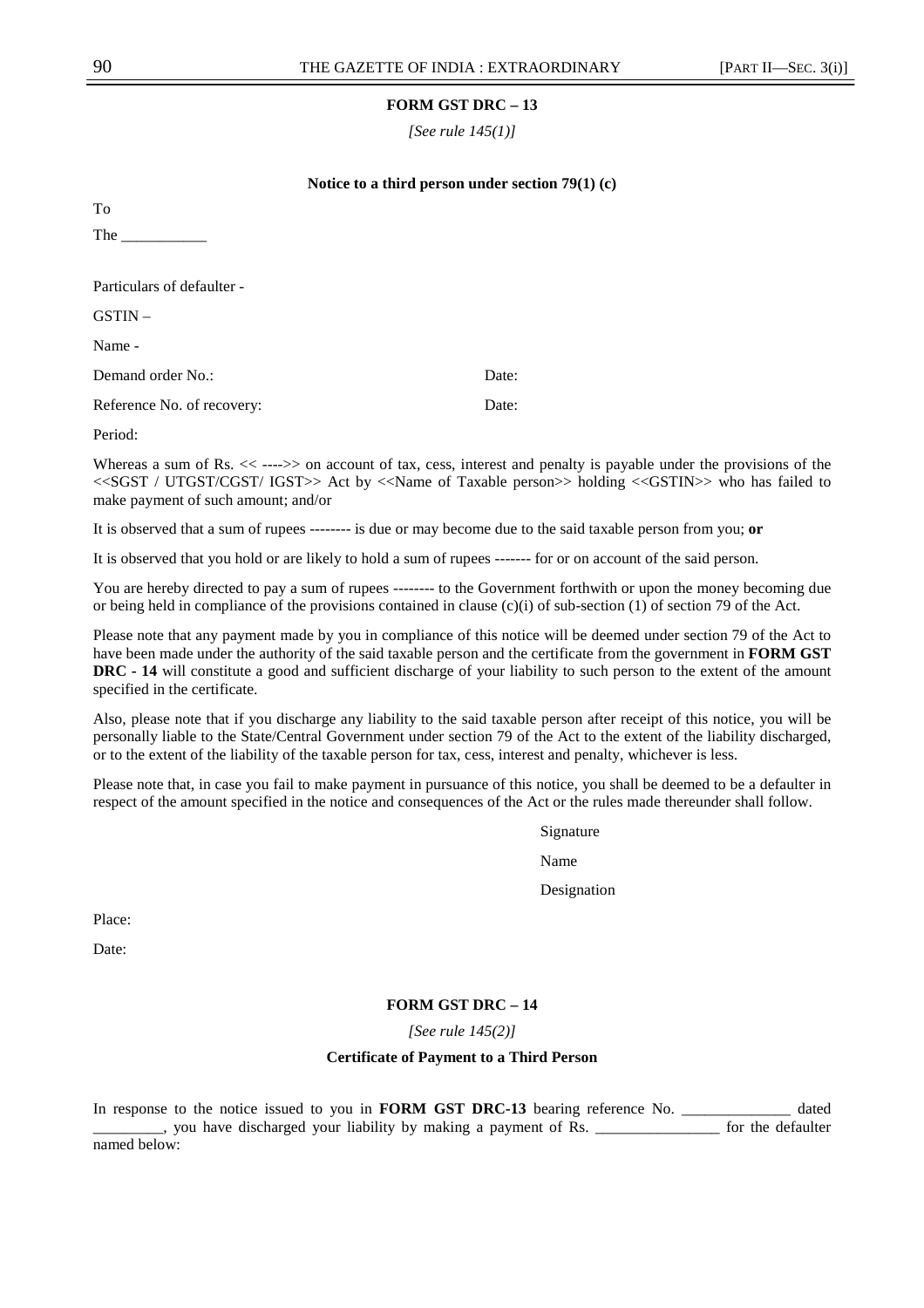| $GSTIN -$                  |       |
|----------------------------|-------|
| Name -                     |       |
| Demand order No.:          | Date: |
| Reference No. of recovery: | Date: |
| Period:                    |       |

This certificate will constitute a good and sufficient discharge of your liability to above mentioned defaulter to the extent of the amount specified in the certificate.

Signature Name Name Designation

Place:

Date:

## **FORM GST DRC-15**

*[See rule 146]* 

## **APPLICATION BEFORE THE CIVIL COURT REQUESTING EXECUTION FOR A DECREE**

To

The Magistrate /Judge of the Court of ……………… -------------------

Demand order No.: Date: Period

Sir/Ma'am,

This is to inform you that as per the decree obtained in your Court on the day of ……………… 20……. by …………………(name of defaulter) in Suit No. ……………… of 20…, a sum of rupees ------ is payable to the said person. However, the said person is liable to pay a sum of rupees ------ under the provisions of the << SGST/UTGST/ CGST/ IGST/ CESS>> Act vide order number ----- dated -------.

You are requested to execute the decree and credit the net proceeds for settlement of the outstanding recoverable amount as mentioned above.

Place:

Date:

Proper Officer/ Specified Officer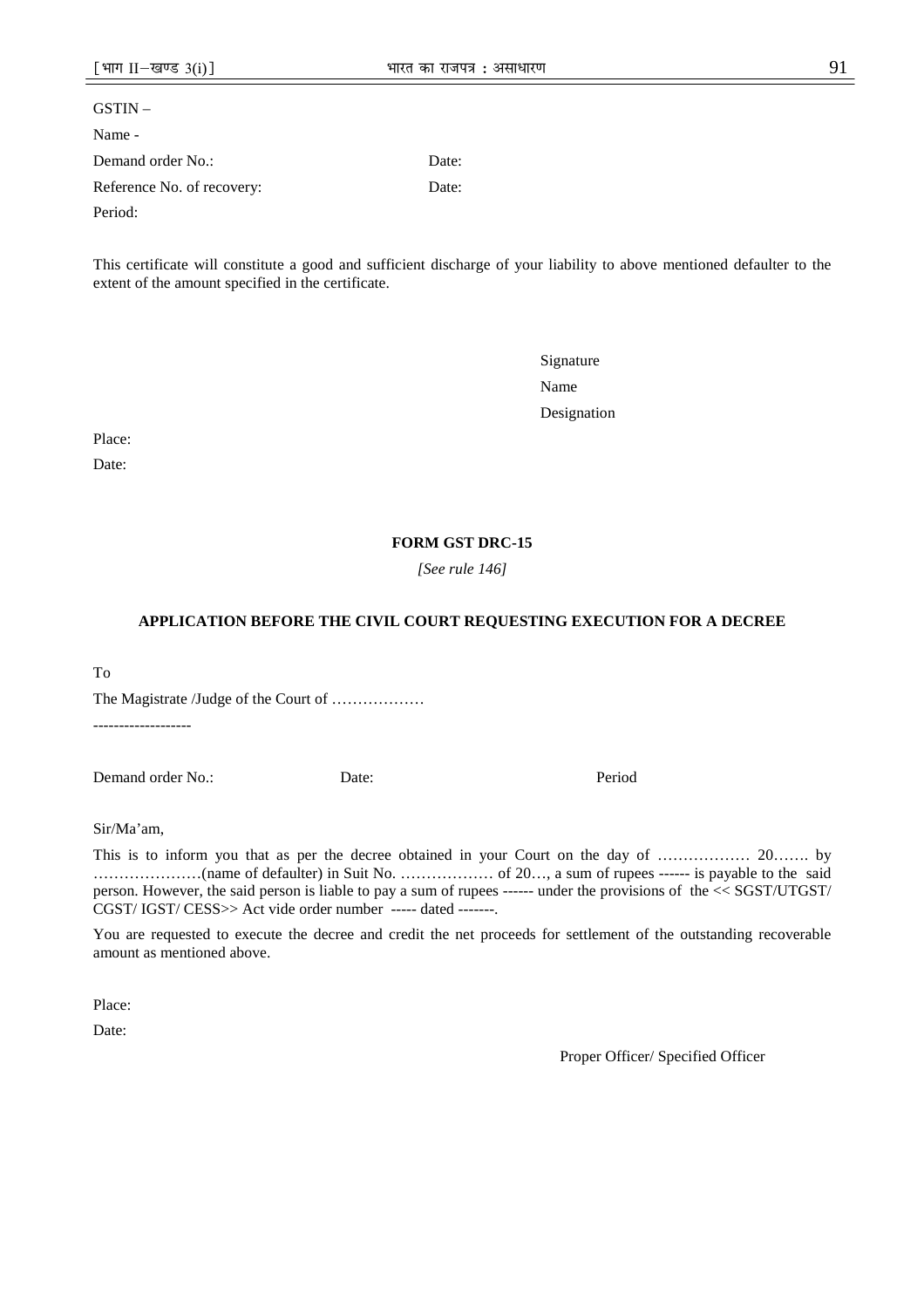*[See rules 147(1) & 151(1)]* 

| To                         |       |
|----------------------------|-------|
| GSTIN-                     |       |
| Name -                     |       |
| Address -                  |       |
| Demand order No.:          | Date: |
| Reference No. of recovery: | Date: |
| Period:                    |       |

## **Notice for attachment and sale of immovable/movable goods/shares under section 79**

Whereas you have failed to pay the amount of Rs……………, being the arrears of tax/cess/interest/penalty/fee payable by you under the provisions of the <<SGST/UTGST/ CGST/ IGST/ CESS>> Act.

The immovable goods mentioned in the Table below are, therefore, attached and will be sold for the recovery of the said amount. You are hereby prohibited from transferring or creating a charge on the said goods in any way and any transfer or charge created by you shall be invalid.

## **Schedule (Movable)**

| Sr. No. | Description of goods | Quantity |
|---------|----------------------|----------|
|         |                      |          |
|         |                      |          |

## **Schedule (Immovable)**

| <b>Building</b> | Floor | Name of the     | Road/  | Locality/ | District | State | <b>PIN</b> | Latitude   | Longitude  |
|-----------------|-------|-----------------|--------|-----------|----------|-------|------------|------------|------------|
| No.             | No.   | Premises/       | Street | Village   |          |       | Code       | (optional) | (optional) |
| Flat No.        |       | <b>Building</b> |        |           |          |       |            |            |            |
|                 |       |                 |        |           |          |       |            |            |            |
|                 |       |                 |        |           |          |       |            |            |            |
|                 | 2     | 3               | 4      |           | 6        | 7     | 8          | 9          | 10         |
|                 |       |                 |        |           |          |       |            |            |            |
|                 |       |                 |        |           |          |       |            |            |            |
|                 |       |                 |        |           |          |       |            |            |            |

## **Schedule (Shares)**

| Sr. No. | Name of the Company | Quantity |
|---------|---------------------|----------|
|         |                     |          |
|         |                     |          |

Name Name

Designation

Place:

Date: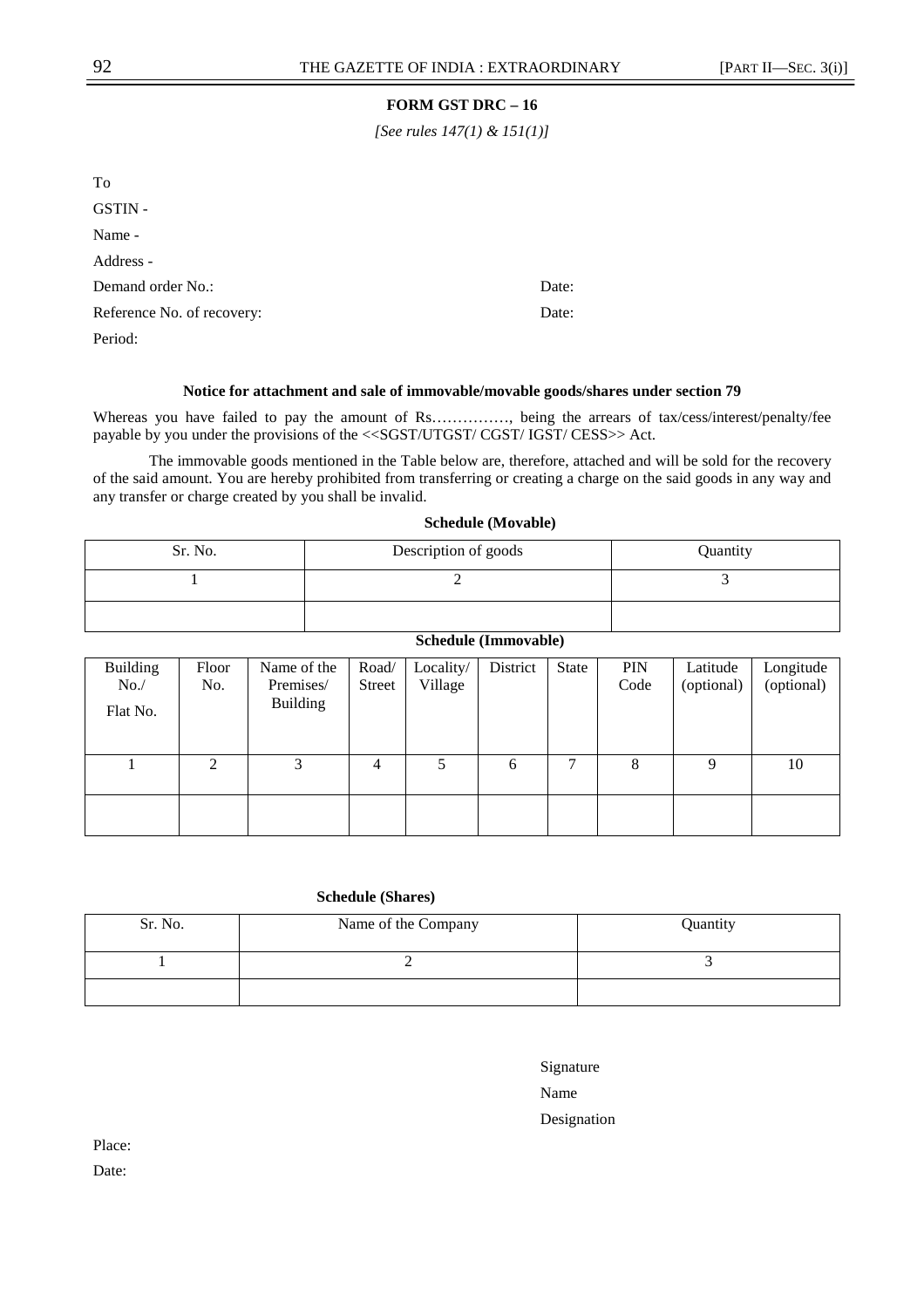#### *[See rule 147(4)]*

## **Notice for Auction of Immovable/Movable Property under section 79(1) (d)**

| Demand order No.:             | Date: |
|-------------------------------|-------|
| Reference number of recovery: | Date: |

Period:

Whereas an order has been made by me for sale of the attached or distrained goods specified in the Schedule below for recovery of Rs…….... and interest thereon and admissible expenditure incurred on the recovery process in accordance with the provisions of section 79.

The sale will be by public auction and the goods shall be put up for sale in the lots specified in the Schedule. The sale will be of the right, title and interests of the defaulter. And the liabilities and claims attached to the said properties, so far as they have been ascertained, are those specified in the Schedule against each lot.

In the absence of any order of postponement, the auction will be held on………………………(date) at……………………………A.M/P.M. In the event the entire amount due is paid before the issuance of notice, the auction will be cancelled.

The price of each lot shall be paid at the time of sale or as per the directions of the proper officer/ specified officer and in default of payment, the goods shall be again put up for auction and resold.

#### **Schedule (Movable)**

| Sr. No. | Description of goods | Quantity |
|---------|----------------------|----------|
|         |                      |          |
|         |                      |          |

## **Schedule (Immovable)**

| Building<br>No.<br>Flat No. | Floor<br>No. | Name of the<br>Premises/<br><b>Building</b> | Road/<br>Street | Locality/<br>Village | District | State | <b>PIN</b><br>Code | Latitude<br>(optional) | Longitude<br>(optional) |
|-----------------------------|--------------|---------------------------------------------|-----------------|----------------------|----------|-------|--------------------|------------------------|-------------------------|
|                             |              |                                             |                 |                      |          |       |                    |                        |                         |
|                             | 2            | 3                                           | $\overline{4}$  | 5                    | 6        | 7     | 8                  | Q                      | 10                      |
|                             |              |                                             |                 |                      |          |       |                    |                        |                         |

## **Schedule (Shares)**

| Sr. No. | Name of the Company | Quantity |
|---------|---------------------|----------|
|         |                     |          |
|         |                     |          |

| Signature  |  |
|------------|--|
| <b>A</b> T |  |

Name Name

Designation

Place:

Date: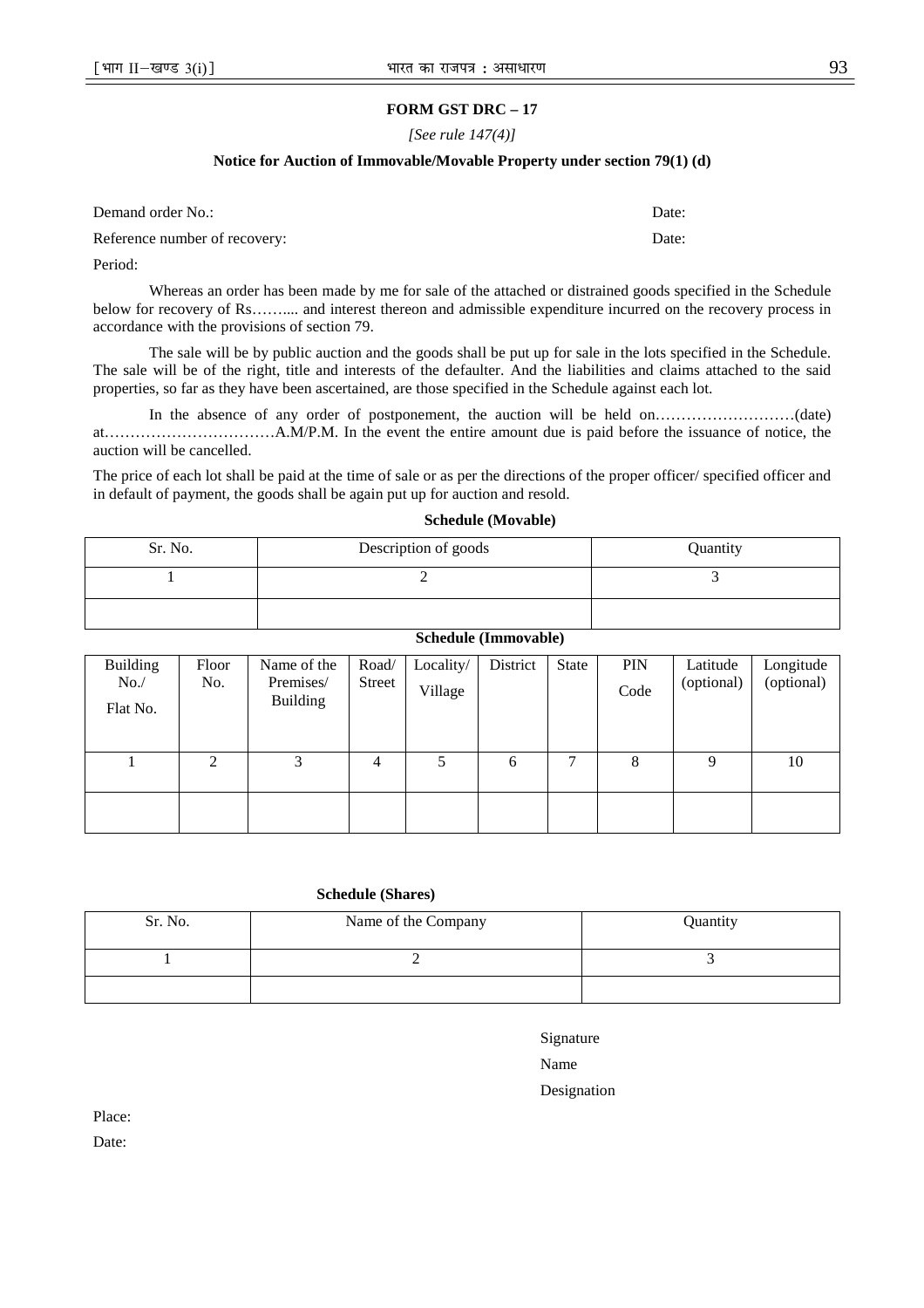*[See rule 155]* 

To

Name & Address of District Collector

……………………………….

Demand order No.: Date: Date:

Reference number of recovery: Date:

Period:

#### **Certificate action under clause (e) of sub-section (1) section 79**

I……………………… do hereby certify that a sum of Rs…………………… has been demanded from and is payable by M/s..………………. holding GSTIN …….under <<SGST/CGST/IGST/UTGST/CESS>> Act, but has not been paid and cannot be recovered from the said defaulter in the manner provided under the Act.

<< demand details >>

The said GSTIN holder owns property/resides/carries on business in your jurisdiction the particulars of which are given hereunder: -

<<Description>>

You are requested to take early steps to realise the sum of rupees ----------- from the said defaulter as if it were an arrear of land revenue.

Signature Name Name and the Name of the Name of the Name of the Name of the Name of the Name of the Name of the Name of the Name of the Name of the Name of the Name of the Name of the Name of the Name of the Name of the Name of the Designation

Place:

Date:

## **FORM GST DRC – 19**

*[See rule 156]* 

To, Magistrate, <<Name and Address of the Court>> Demand order No.: Date: Reference number of recovery: Date:

Period:

#### **Application to the Magistrate for Recovery as Fine**

A sum of Rs. << ----- >> is recoverable from <<Name of taxable person>> holding <<GSTIN>> on account of tax, interest and penalty payable under the provisions of the Act. You are requested to kindly recover such amount in accordance with the provisions of clause (f) of sub-section (1) of section 79 of the Act as if it were a fine imposed by a Magistrate.

| <b>Details of Amount</b> |             |               |                |             |
|--------------------------|-------------|---------------|----------------|-------------|
| Description              | Central tax | State /UT tax | Integrated tax | <b>CESS</b> |
| Tax/Cess                 |             |               |                |             |
| Interest                 |             |               |                |             |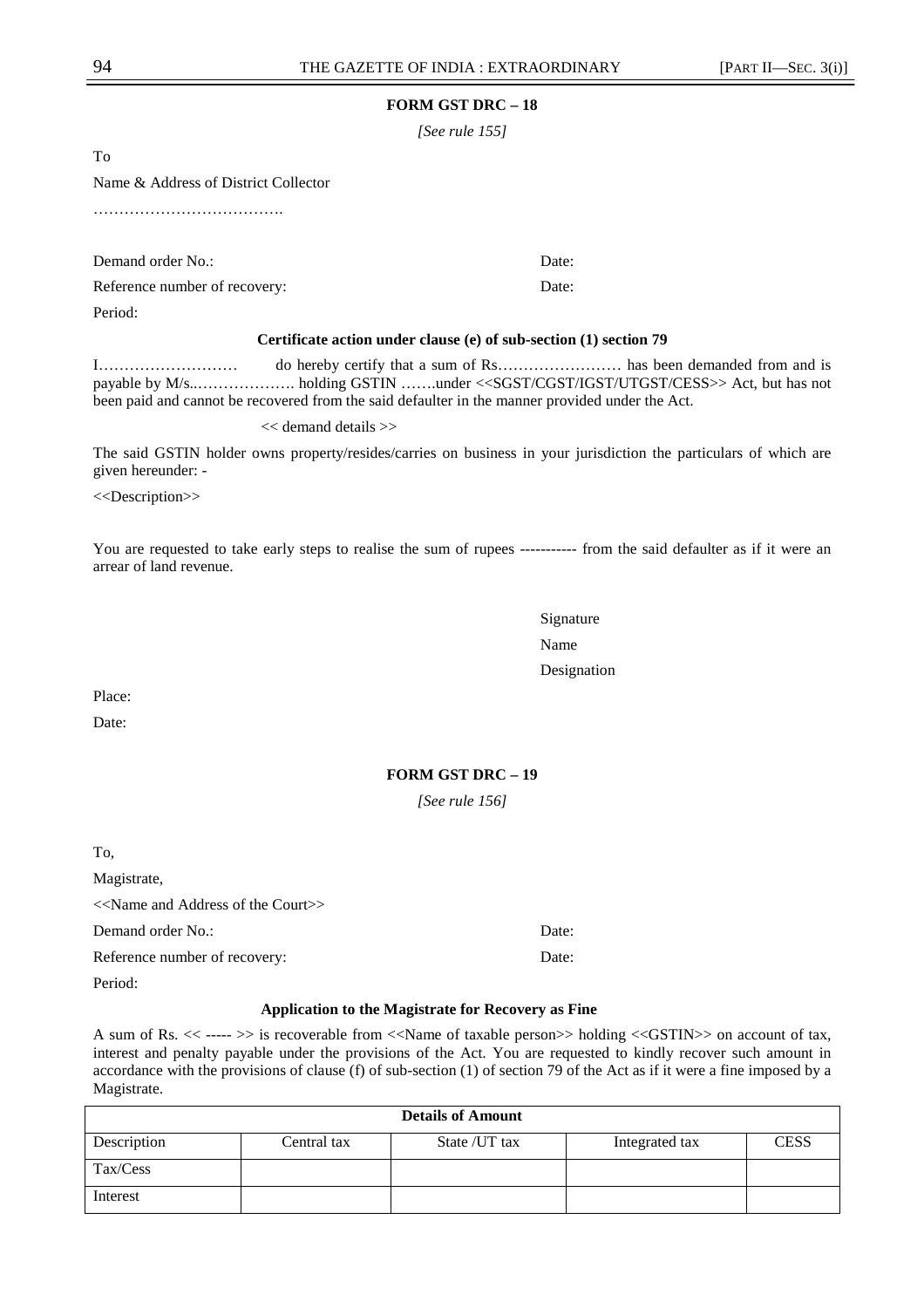| Penalty |  |  |
|---------|--|--|
| Fees    |  |  |
| Others  |  |  |
| Total   |  |  |

Signature

Name Name

Designation

Place:

Date:

## **FORM GST DRC – 20**

*[See rule 158(1)]* 

## **Application for Deferred Payment/ Payment in Instalments**

- 1. Name of the taxable person-
- 2. GSTIN -
- 3. Period \_\_\_\_\_\_\_\_\_\_\_\_\_\_

In accordance with the provisions of section 80 of the Act, I request you to allow me extension of time up to --------- for payment of tax/other dues **or** to allow me to pay such tax/other dues in -------instalments for reasons stated below:

| <b>Demand ID</b> |             |                |                |             |
|------------------|-------------|----------------|----------------|-------------|
|                  |             |                |                |             |
| Description      | Central tax | State / UT tax | Integrated tax | <b>CESS</b> |
| Tax/Cess         |             |                |                |             |
| Interest         |             |                |                |             |
| Penalty          |             |                |                |             |
| Fees             |             |                |                |             |
| Others           |             |                |                |             |
| Total            |             |                |                |             |

**Verification**  Reasons: - Upload Document

## **Verification**

I hereby solemnly affirm and declare that the information given herein above is true and correct to the best of my knowledge and belief and nothing has been concealed therefrom.

Signature of Authorized Signatory \_\_\_\_\_\_\_\_\_\_\_\_\_\_\_\_\_\_\_\_\_\_\_\_\_\_\_\_\_\_\_\_\_\_\_\_\_\_\_

Name

Place -

Date -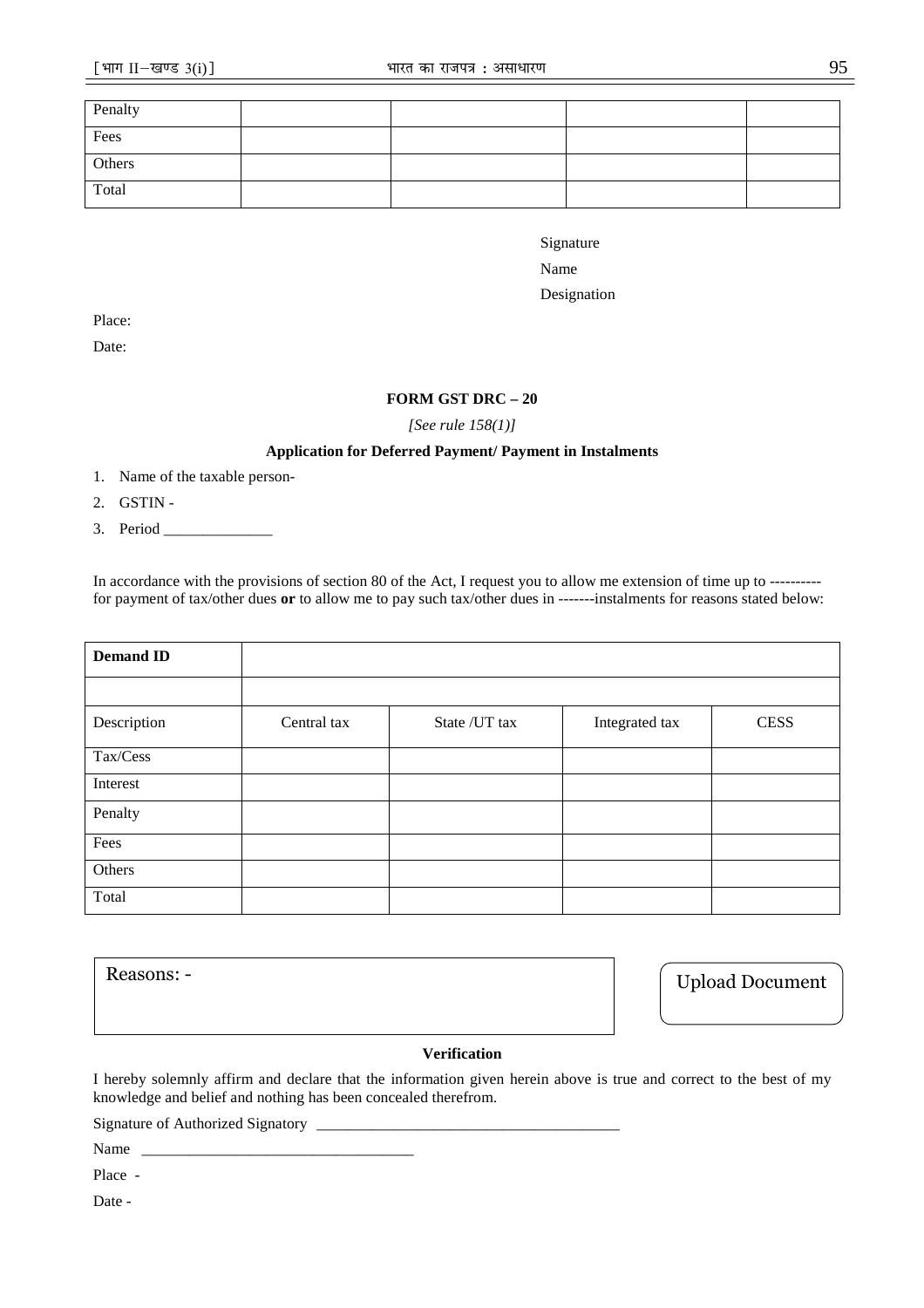*[See rule 158(2)]* 

| Reference No. $<<$ --- $>>$<br>$<<$ Date $>>$ |  |        |
|-----------------------------------------------|--|--------|
| To                                            |  |        |
| <b>GSTIN</b> -------------                    |  |        |
| Name -------------                            |  |        |
| Address ------------                          |  |        |
|                                               |  |        |
| Demand Order No.                              |  | Date:  |
| Reference number of recovery:                 |  | Date:  |
| Period -                                      |  |        |
| Application Reference No. (ARN) -             |  | Date - |

#### **Order for acceptance/rejection of application for deferred payment/payment in instalments**

This has reference to your above referred application, filed under section 80 of the Act. Your application for deferred payment / payment of tax/other dues in instalments has been examined and in this connection, you are allowed to pay tax and other dues by ------- (date) **or** in this connection you are allowed to pay the tax and other dues amounting to rupees ------- in ------- monthly instalments.

*OR* 

This has reference to your above referred application, filed under section 80 of the Act. Your application for deferred payment / payment of tax/other dues in instalments has been examined and it has not been found possible to accede to your request for the following reasons:

Reasons for rejection

| Signature   |
|-------------|
| Name        |
| Designation |

Place:

Date:

## **FORM GST DRC - 22**

*[See rule 159(1)]* 

Reference No.: Date: Date: Date: Date: Date: Date: Date: Date: Date: Date: Date: Date: Date: Date: Date: Date: Date: Date: Date: Date: Date: Date: Date: Date: Date: Date: Date: Date: Date: Date: Date: Date: Date: Date: Dat

To

----------------------- Name

\_\_\_\_\_\_\_\_\_\_\_\_\_\_\_ Address

(Bank/Post Office/Financial Institution/Immovable property registering authority)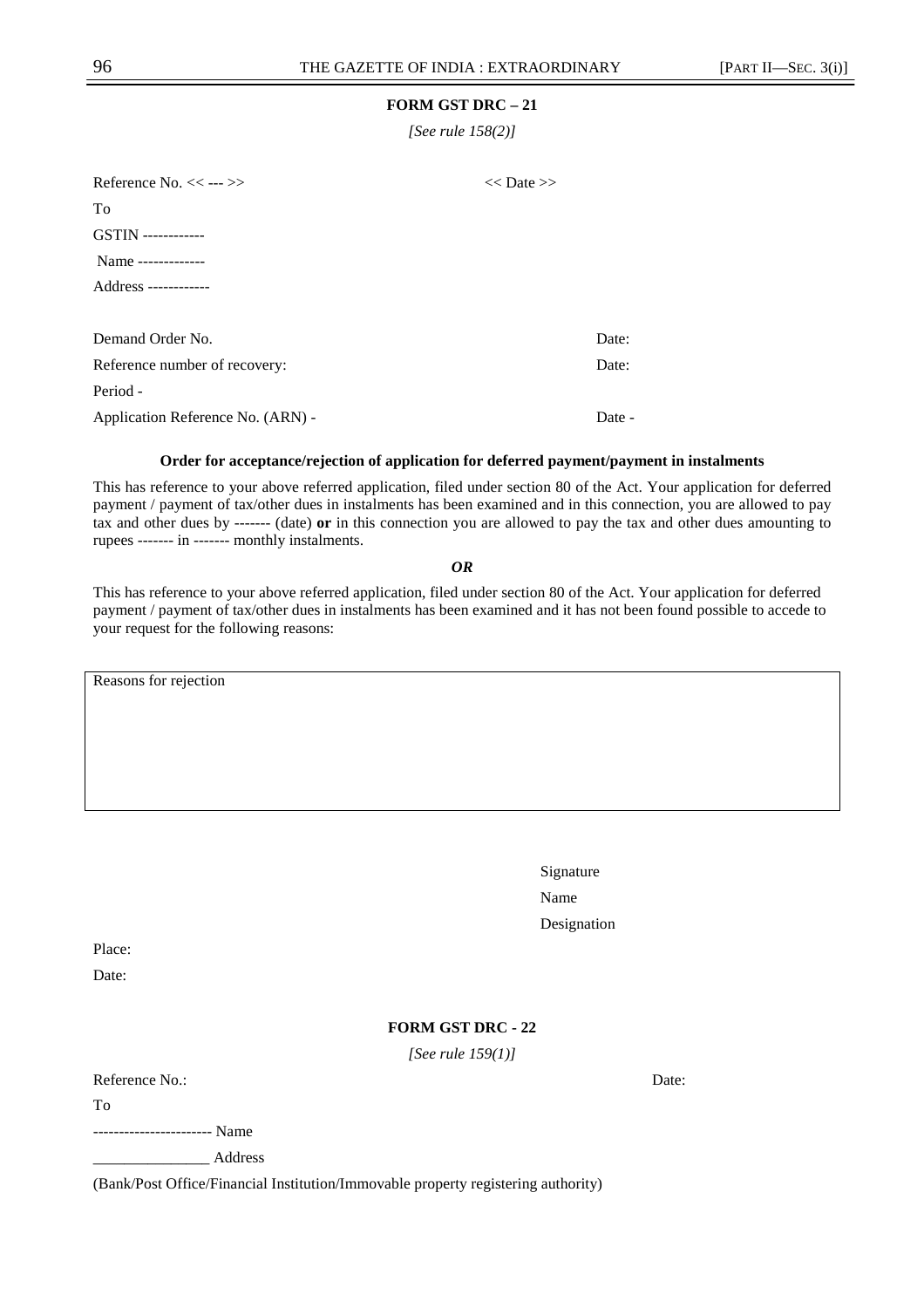#### **Provisional attachment of property under section 83**

It is to inform that M/s ------------------- (name) having principal place of business at ------------------(address) bearing registration number as -------------- (GSTIN/ID), PAN ------ is a registered taxable person under the <<SGST/CGST>> Act. Proceedings have been launched against the aforesaid taxable person under section << --->> of the said Act to determine the tax or any other amount due from the said person. As per information available with the department, it has come to my notice that the said person has a -

<<saving / current / FD/RD / depository >>account in your << bank/post office/financial institution>> having account no.  $<< A/c$  no.  $>>;$ 

**or** 

property located at  $\ll$  property ID & location $\gg$ .

In order to protect the interests of revenue and in exercise of the powers conferred under section 83 of the Act, I ------ -------- (name), ----------- (designation), hereby provisionally attach the aforesaid account / property.

No debit shall be allowed to be made from the said account or any other account operated by the aforesaid person on the same PAN without the prior permission of this department.

**or** 

The property mentioned above shall not be allowed to be disposed of without the prior permission of this department.

Signature Name Name Designation

## **FORM GST DRC - 23**

*[See rules 159(3), 159(5) & 159(6)]* 

Reference No.: Date:

To

----------------------- Name

\_\_\_\_\_\_\_\_\_\_\_\_\_\_\_ Address

(Bank/Post Office/Financial Institution/Immovable property registering authority)

Order reference No. - Date –

**Restoration of provisionally attached property/bank account under section 83** 

Please refer to the attachment of  $\langle$  saving / current / FD/RD $\rangle$  account in your  $\langle$  bank/post office/financial institution  $\gg$  having account No.  $\ll$  ------  $\gg$ , attached vide above referred order, to safeguard the interest of revenue in the proceedings launched against the person. Now, there is no such proceedings pending against the defaulting person which warrants the attachment of the said accounts. Therefore, the said account may now be restored to the person concerned.

**or**

Please refer to the attachment of property << ID /Locality>> attached vide above referred order to safeguard the interest of revenue in the proceedings launched against the person. Now, there is no such proceedings pending against the defaulting person which warrants the attachment of the said property. Therefore, the said property may be restored to the person concerned.

Signature Name Name Designation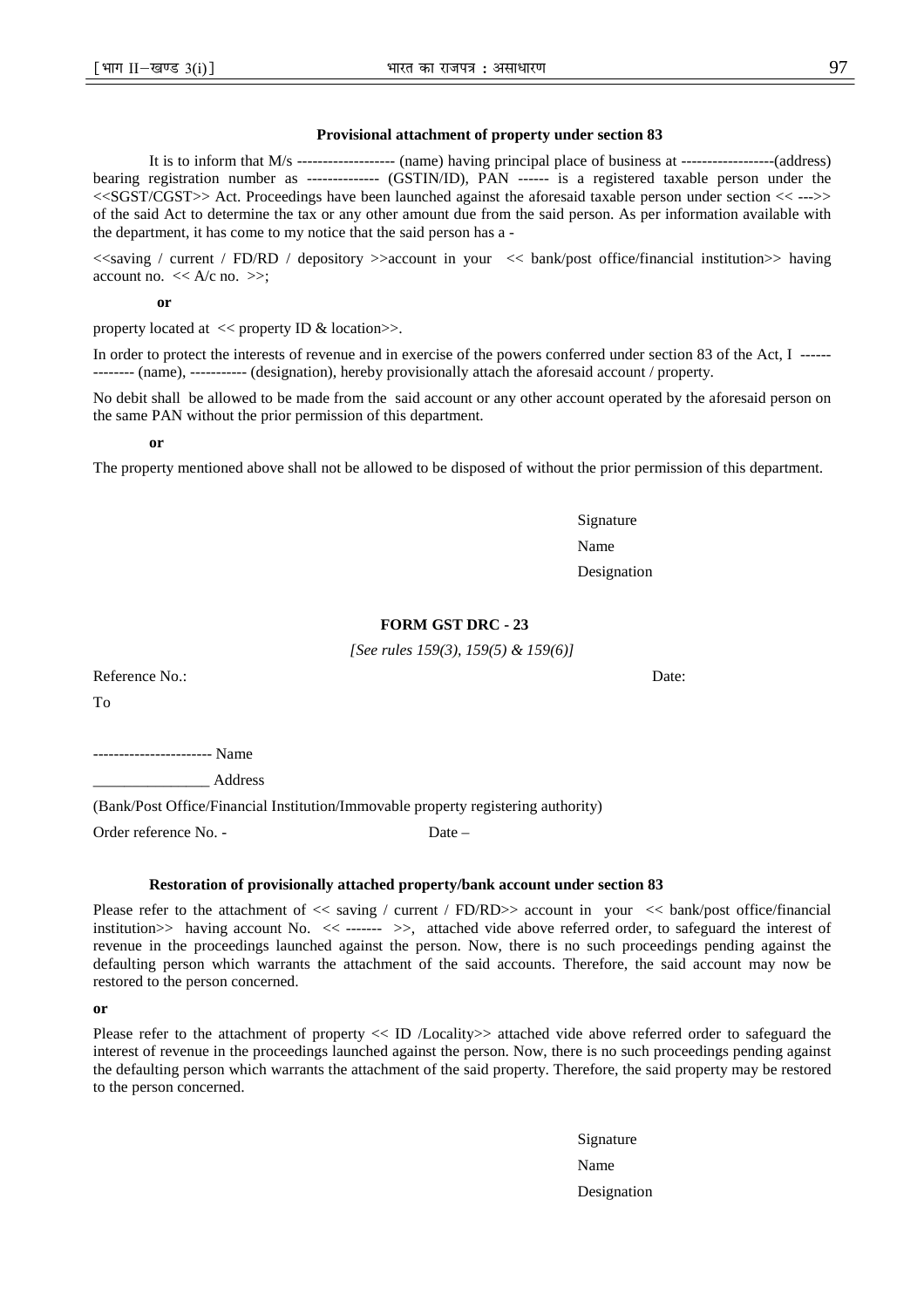## **FORM GST DRC-24**

 *[See rule 160]* 

To

The Liquidator/ Receiver,

----------------------

Name of the taxable person:

GSTIN:

Demand order No.: Date: Period**:** 

# **Intimation to Liquidator for recovery of amount**

This has reference to your letter <<intimation No. & date>>, giving intimation of your appointment as liquidator for the <<company name>> holding <<GSTIN>>. In this connection, it is informed that the said company owes / likely to owe the following amount to the State / Central Government:

## **Current/Anticipated Demand**

Act Tax Interest Penalty Other Dues Total Arrears  $1 \t 2 \t 3 \t 4 \t 5 \t 6$ Central tax State / UT tax Integrated tax Cess

In compliance of the provisions of section 88 of the Act, you are hereby directed to make sufficient provision for discharge of the current and anticipated liabilities, before the final winding up of the company.

Name

Designation

Place:

Date:

## **FORM GST DRC – 25**

*[See rule 161]* 

| Reference $No \ll \cdots \gg$ | $<<$ Date $>>$ |
|-------------------------------|----------------|
| To                            |                |
| <b>GSTIN</b> --------------   |                |
| Name ---------------          |                |
| Address ---------------       |                |
|                               |                |

| Demand Order No.:                                             | Date: |
|---------------------------------------------------------------|-------|
| Reference number of recovery:                                 | Date: |
| Period:                                                       |       |
| Reference No. in Appeal or Revision or any other proceeding - | Date: |

(Amount in Rs.)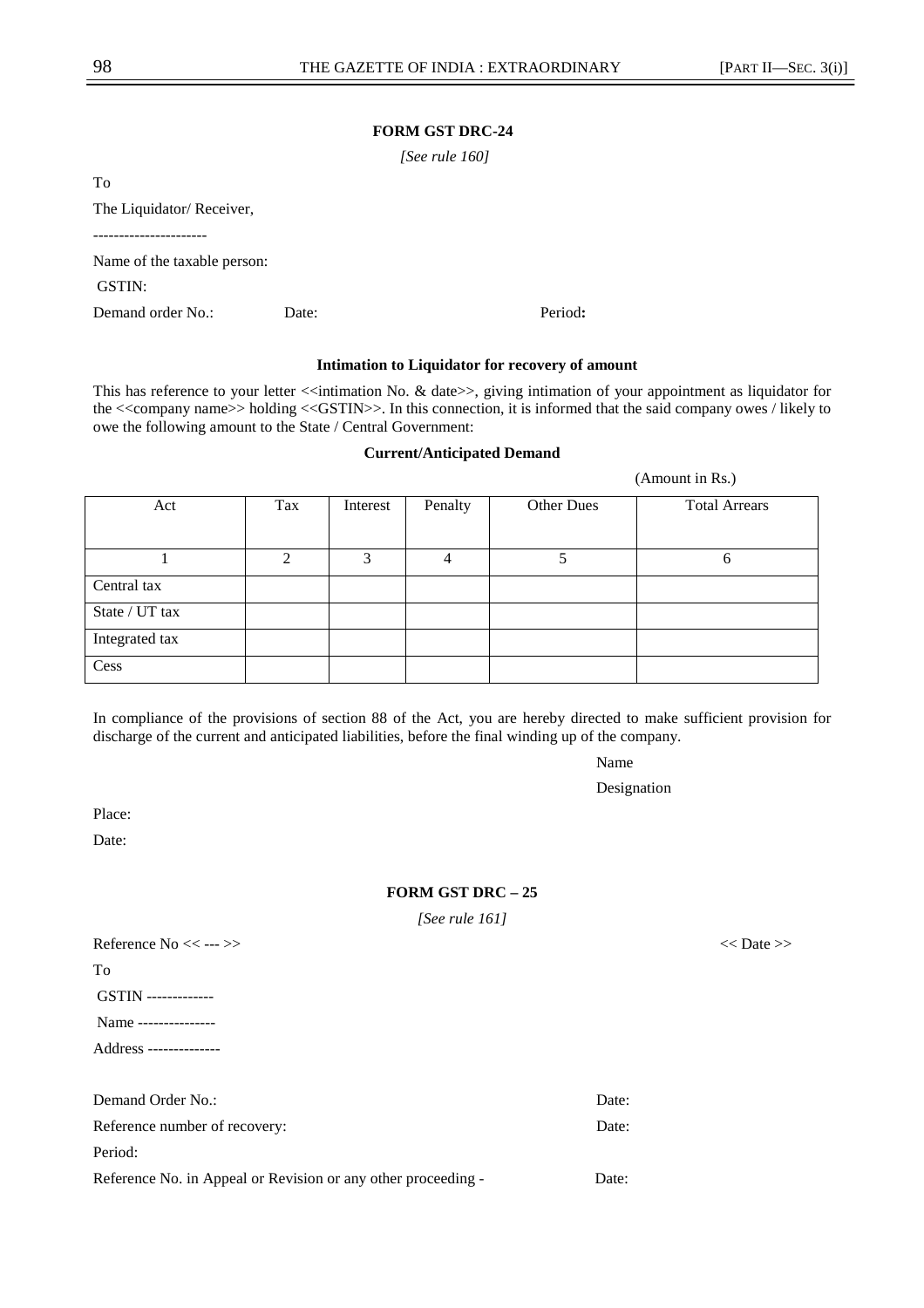## **Continuation of Recovery Proceedings**

This has reference to the initiation of recovery proceedings against you vide above referred recovery reference number for a sum of Rs.…………………..

The Appellate/Revisional authority/Court …………….…… << name of authority/Court>> has enhanced/reduced the dues covered by the above mentioned demand order No.….…………dated…...…………vide order No. --------- dated ---------- and the dues now stands at Rs.…..………….The recovery of enhanced/reduced amount of Rs…….…… stands continued from the stage at which the recovery proceedings stood immediately before disposal of appeal or revision. The revised amount of demand after giving effect of appeal/revision is given below:

Financial year: ………….

(Amount in Rs.)

| Act            | Tax | Interest | Penalty | <b>Other Dues</b> | <b>Total Arrears</b> |
|----------------|-----|----------|---------|-------------------|----------------------|
|                |     |          |         |                   |                      |
|                |     |          |         |                   |                      |
| Central tax    |     |          |         |                   |                      |
| State/UT tax   |     |          |         |                   |                      |
| Integrated tax |     |          |         |                   |                      |
| Cess           |     |          |         |                   |                      |

Signature

Name

Designation

Place:

Date:

## **FORM GST CPD-01**

*[See rule 162(1)]* 

#### **Application for Compounding of Offence**

| 1.               | <b>GSTIN</b> / Temporary ID                                                                        |  |  |
|------------------|----------------------------------------------------------------------------------------------------|--|--|
| 2.               | Name of the applicant                                                                              |  |  |
| 3.               | Address                                                                                            |  |  |
| $\overline{4}$ . | The violation of provisions of the Act for which prosecution is<br>instituted or contemplated      |  |  |
| 5.               | Details of adjudication order/notice                                                               |  |  |
|                  | <b>Reference Number</b>                                                                            |  |  |
|                  | Date                                                                                               |  |  |
|                  | Tax                                                                                                |  |  |
|                  | Interest                                                                                           |  |  |
|                  | Penalty                                                                                            |  |  |
|                  | Fine, if any                                                                                       |  |  |
| 6.               | Brief facts of the case and particulars of the offence (s) charged:                                |  |  |
| 7.               | Whether this is the first offence under the Act                                                    |  |  |
| 8.               | If answer to 7 is in the negative, the details of previous cases                                   |  |  |
| 9.               | Whether any proceedings for the same or any other offence are<br>contemplated under any other law. |  |  |
| 10.              | If answer to 9 is in the affirmative, the details thereof                                          |  |  |

#### **DECLARATION**

**(1)** I shall pay the compounding amount, as may be fixed by the Commissioner.

**(2)** I understand that I cannot claim, as a matter of right, that the offence committed by me under the Act shall be compounded.

Signature of the applicant Name Name and the Name of the Name of the Name of the Name of the Name of the Name of the Name of the Name of the Name of the Name of the Name of the Name of the Name of the Name of the Name of the Name of the Name of the